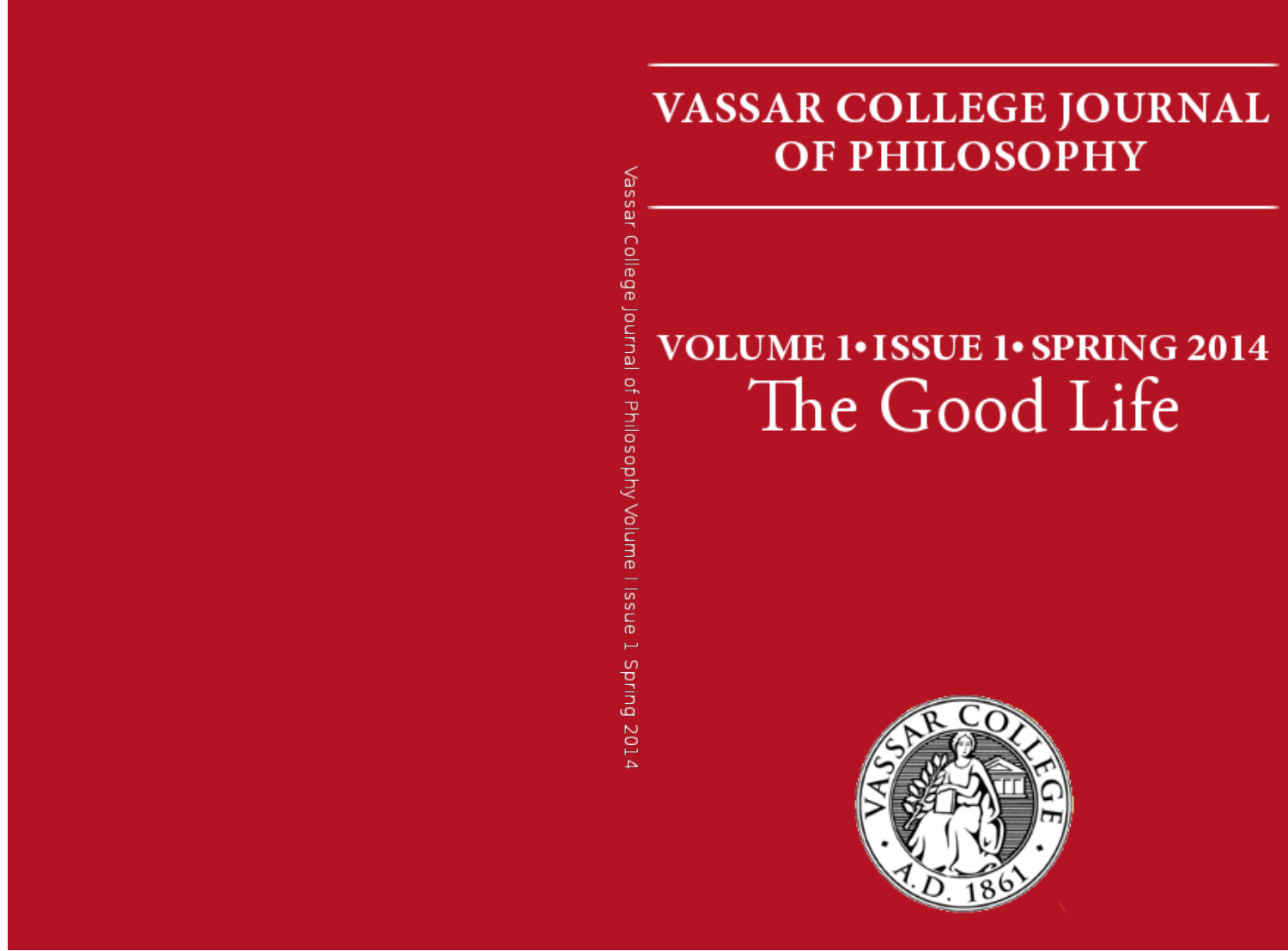## **THE VASSAR COLLEGE JOURNAL OF PHILOSOPHY**

#### **EDITORS-IN-CHIEF**

Janet Kanzawa **·** Daniel Kessler **·** John Nguyen

#### **EDITORIAL BOARD**

Derek Butterton Spencer Davis Erin Leahy Marlena Santos Nikolas Schonsheck Clement Stormes

**FACULTY ADVISOR** Giovanna Borradori



Authorization is granted to photocopy for personal or internal use or for free distribution. Inquiries regarding all types of reproduction and subscriptions can be addressed to: The Vassar College Journal of Philosophy at philosophyjournal@vassar.edu.

> THE VASSAR COLLEGE JOURNAL OF PHILOSOPHY Issue I, Number 1 Spring 2014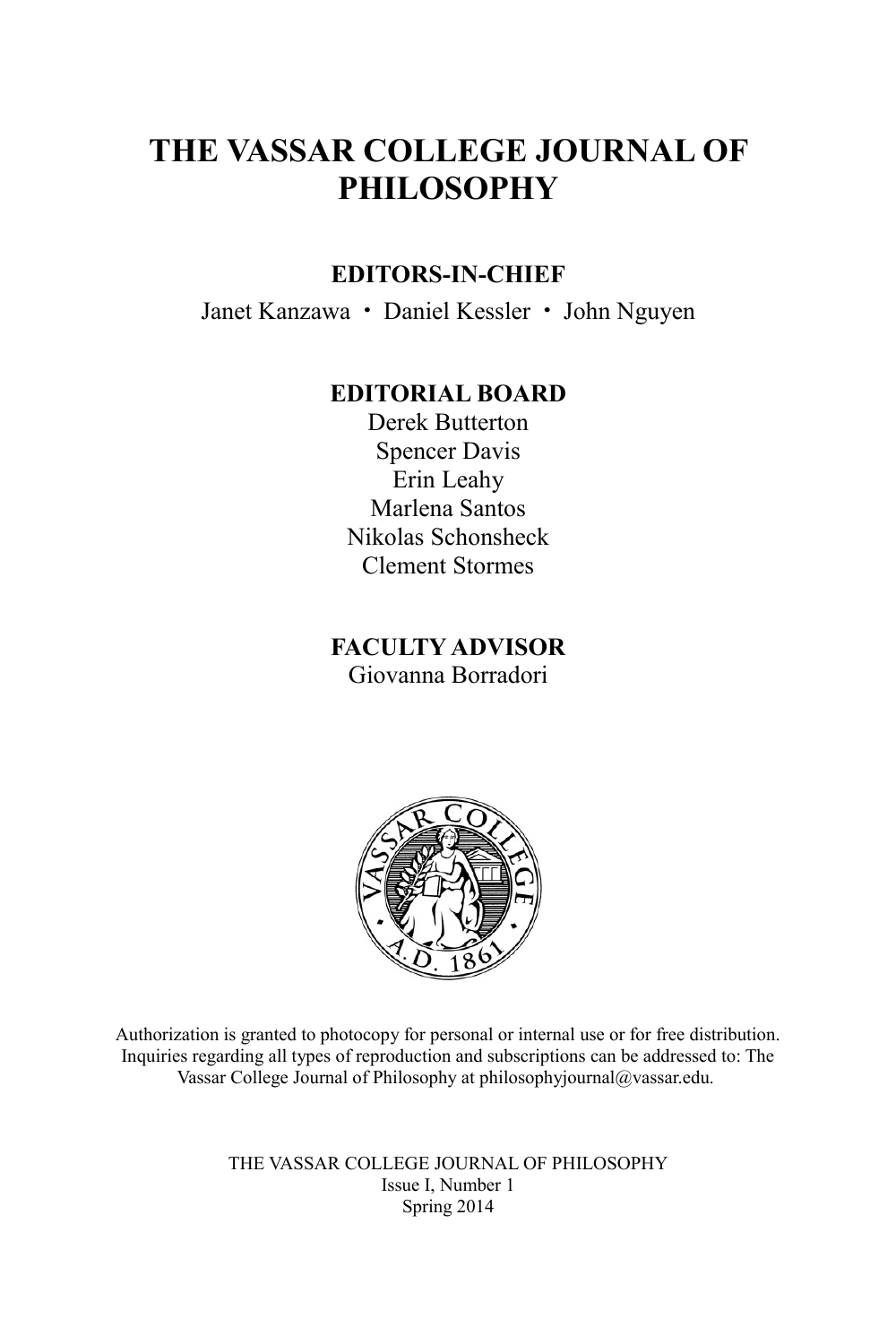This journal is dedicated to Jamie Greenberg, Vassar College Class of 2012, who passed away on April 4, 2013. He was our peer, fellow philosopher, and a role model for us all.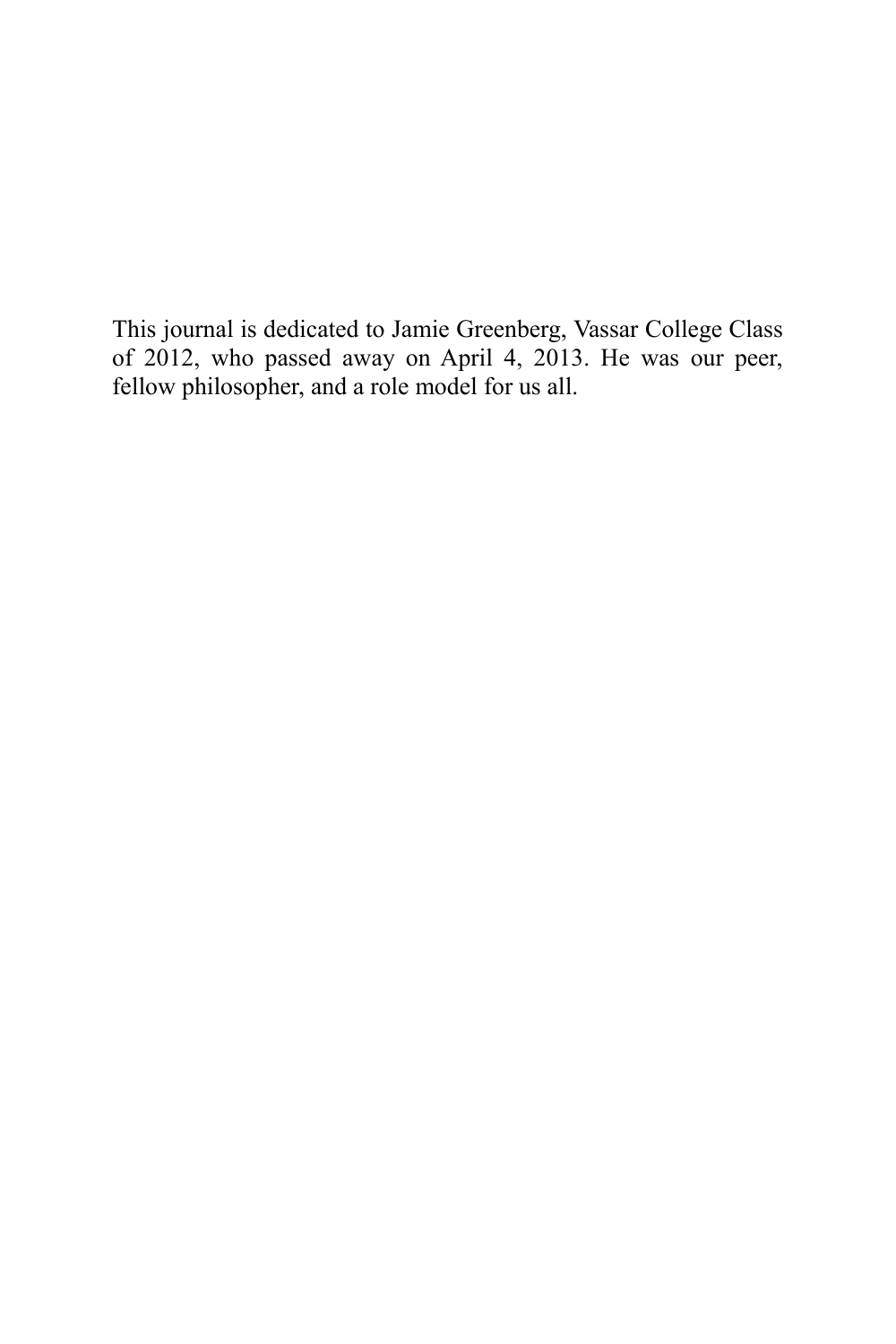## **CONTENTS**

| Acknowledgments                                                                                                                 | iv             |
|---------------------------------------------------------------------------------------------------------------------------------|----------------|
| Introduction                                                                                                                    | $\mathbf{1}$   |
| Team 10 and Levinas: Building Toward Utopia<br>Natalie Phillips                                                                 | $\overline{2}$ |
| Non-Present Non-Action: The Good Life in the Zhuangzi<br>Michael Norton                                                         | 14             |
| In the Pursuit of Happiness: A Review of Positive Psychology and<br>Research on Happiness<br><b>Andrew Joung</b>                | 26             |
| Practical Philosophy: A Review of William Irvine's A Guide to the<br>Good Life: The Ancient Art of Stoic Joy<br>Derek Butterton | 39             |
| The Winter is Over, But Whence Spring?: A Review of Antonio<br>Negri's The Winter Is Over<br><b>Spencer Davis</b>               | 43             |
| Deconstructing the Good Life: Interview with Michael Murray 47<br>Daniel Kessler & Marlena Santos                               |                |

Call for Papers 58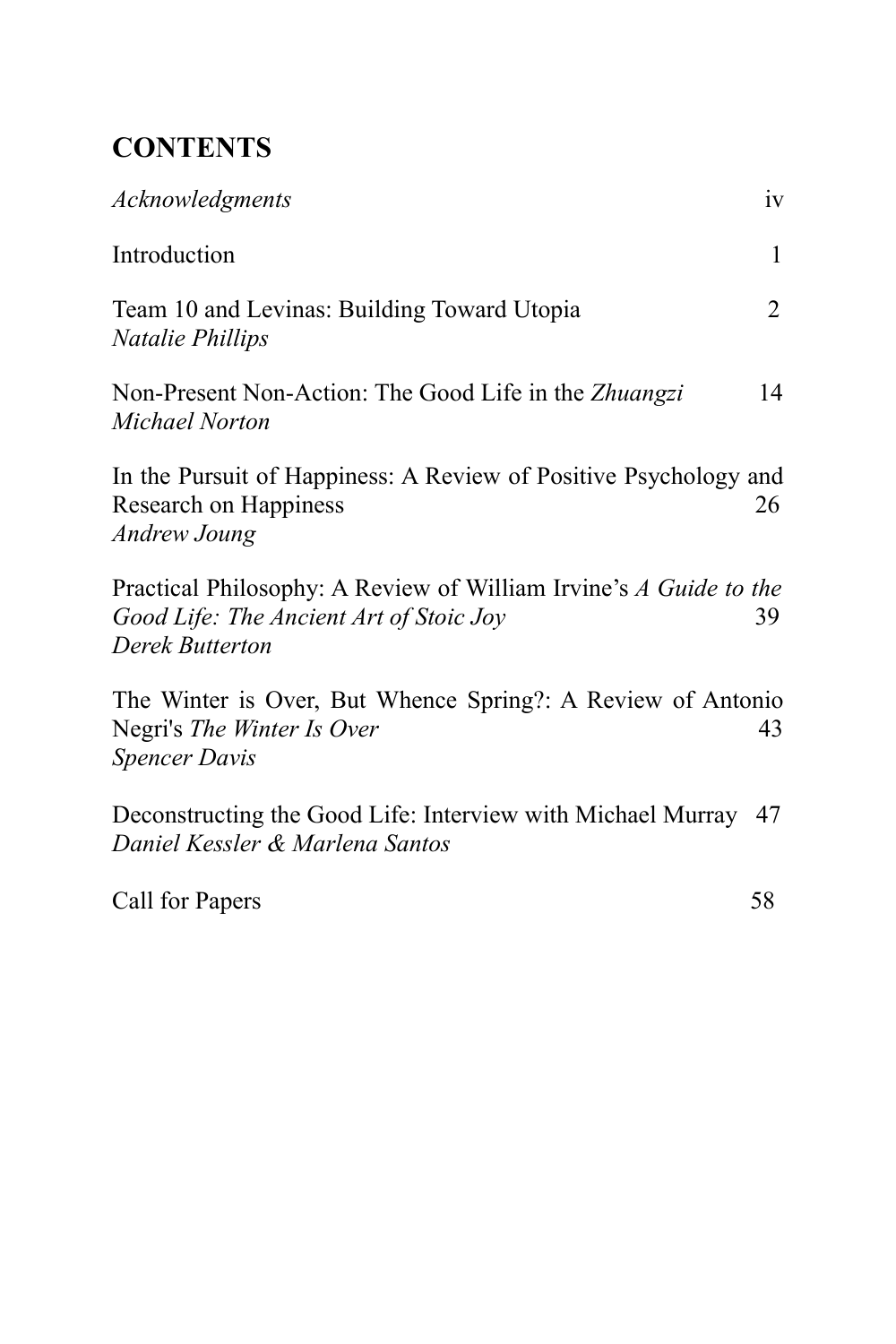## **ACKNOWLEDGMENTS**

The Vassar College Journal of Philosophy owes the success of its inaugural issue to a number of exceptional individuals and organizations. Above all, the Journal is indebted to the assistance and counsel of Philosophy Department Chair, Professor Giovanna Borradori, without whom this initiative would never have gotten off the ground. The Journal is also grateful to the Vassar Philosophy Department as a whole for its continued encouragement and material support, and to the Vassar Student Association for providing a major source of funding for its publication. Our special thanks go to Professor Emeritus of Philosophy Michael Murray for his willingness to be interviewed. Finally, we would like to thank all those who submitted to the Journal, without whom there would be no Journal to speak of.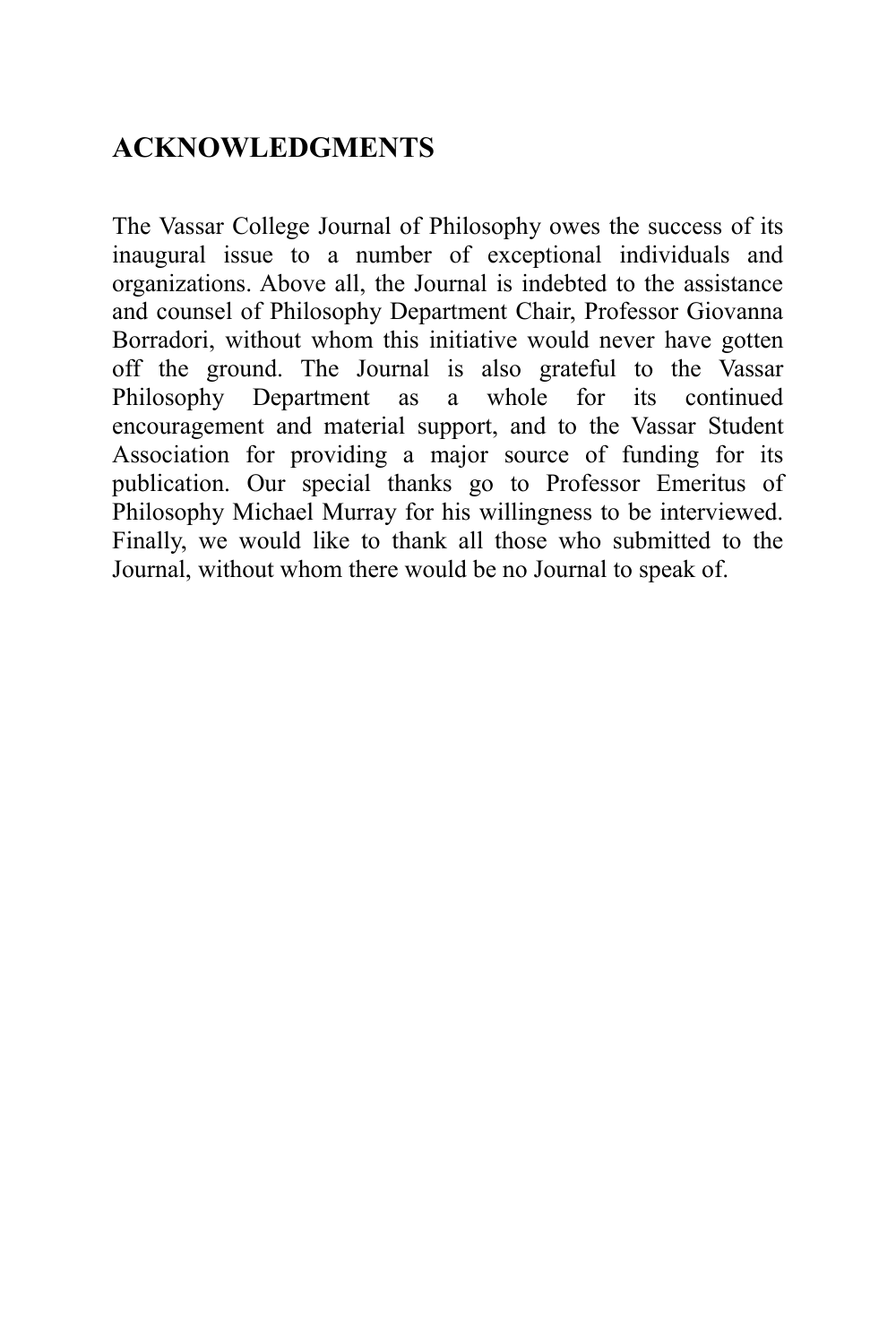## **INTRODUCTION**

The Vassar College Journal of Philosophy emerged out of a desire to provide a platform for undergraduate thought and engagement with compelling themes of philosophical interest. Two undergraduate philosophy journals have previously been published at Vassar, and, though they form a tradition that gives context to this most recent iteration, the Vassar College Journal of Philosophy is intended to be an entirely new beginning. The motivating theme of the Journal is inclusion: as an undergraduate publication that is interested in broadening the boundaries of the philosophical field, the Journal has a focus on exploring philosophically important topics from the perspective of diverse disciplines.

This year's theme, "The Good Life" runs in currents within both Eastern and Western thought, and is immensely important in the history of philosophy. While the notion of "The Good Life" has strong Aristotelian connotations, its borders are open to questioning by a nearly endless array of disciplines and interests. The hope of the Board is that this issue of the Journal will serve to generate greater engagement with the question of what a good life entails, from the distinct perspective of the undergraduate population.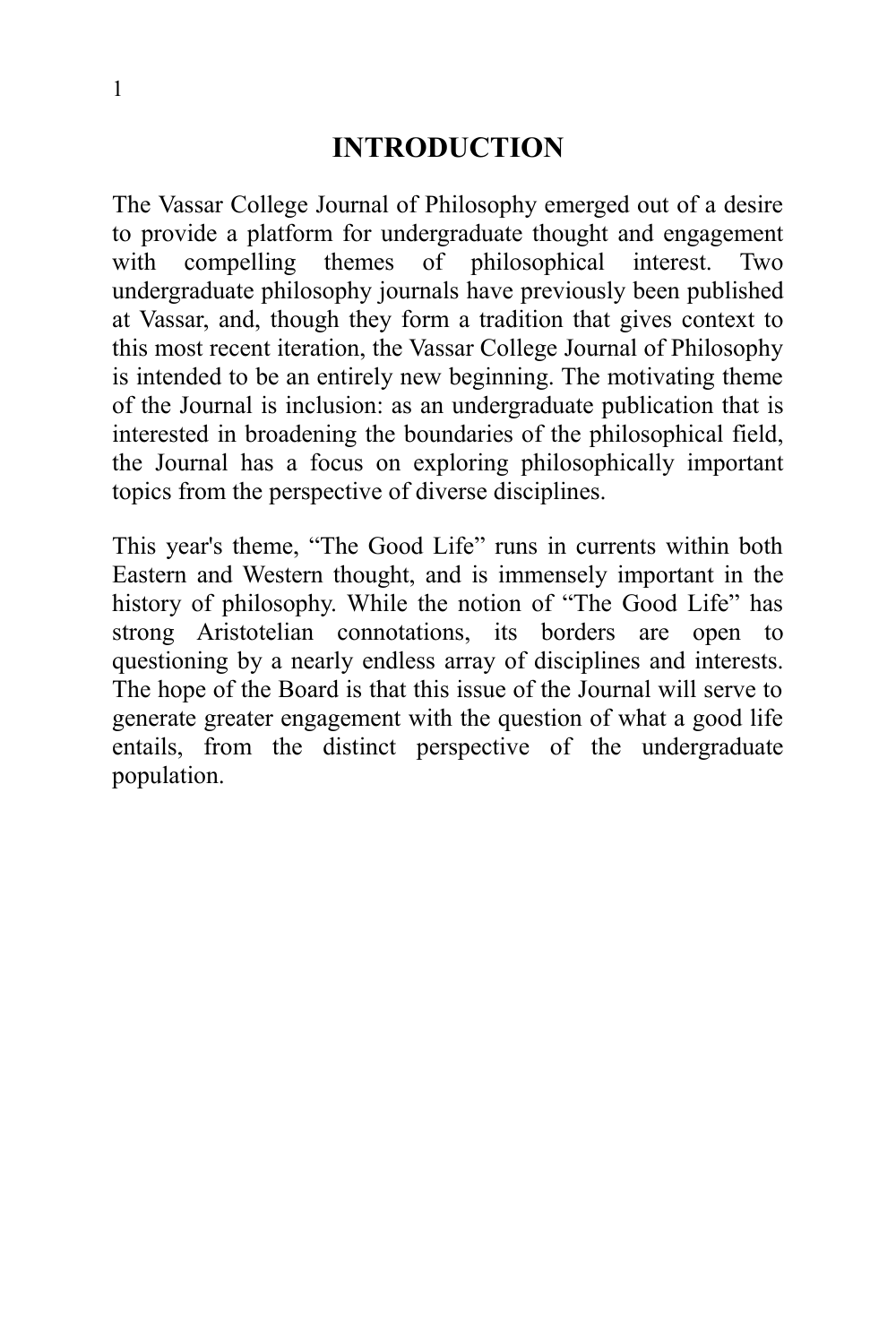## **TEAM 10 AND LEVINAS: BUILDING TOWARD UTOPIA**

Natalie Phillips *Vassar College,* Class of 2014 Philosophy

#### Abstract

The devastation of World War II posed the question of what it means to reconstruct not only buildings and cities, but the conditions of possibility of the polis. In this postwar climate, a number of thinkers in both philosophy and architecture called for a radical interrogation of the nature of social relations as well as the human bond. French philosopher Emmanuel Levinas and the architectural collective Team 10 responded to this call with a strong utopian vision, based on the convergence between an unconditional appreciation of the singularity of human beings and a critique of the technocratic worldview endorsed by late modernism. As Team 10 and Levinas emerged from a European society barely recovering from unspeakable acts of atrocity, they provided a stunningly similar critique of human subjectivity, assumed as autonomous and self-sovereign agency. The claim of this essay is that Team 10's project of a "utopia of the present" may be the society Levinas envisioned under the sign of shalom: a polis in which the ideal of the good life is a construction in which doors are perennially open.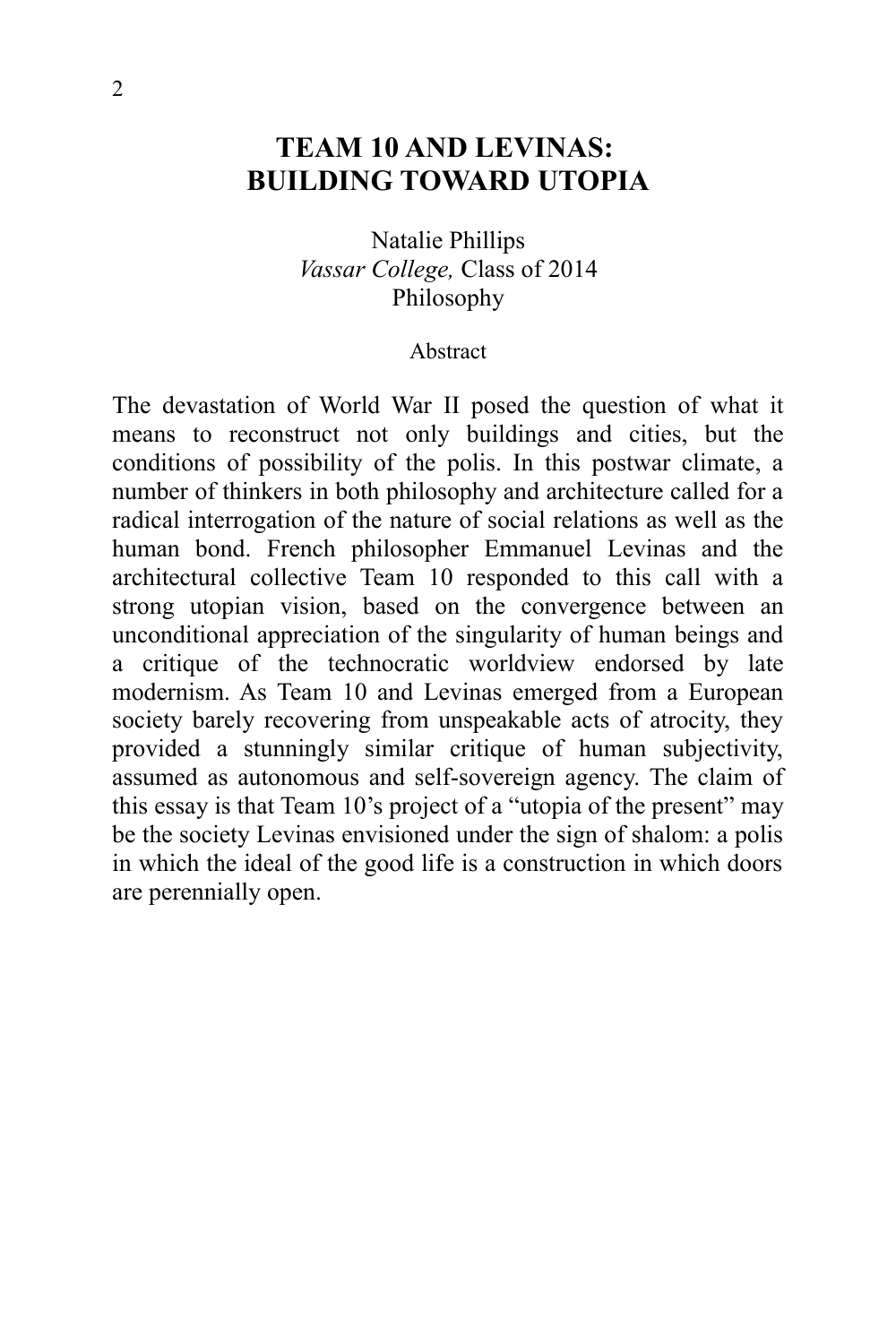## **TEAM 10 AND LEVINAS: BUILDING TOWARD UTOPIA**

#### Natalie Phillips *Vassar College,* Class of 2014

In the aftermath of WWII, with entire cities in Germany and Japan leveled to rubble, the rebuilding of the *polis* became the site for a radical reimagining of the human self, both individually and collectively. The question of what it means to reconstruct, and for whom, naturally raised the issue of what type of construction existed in the first place. "Only if we are capable of dwelling, only then we can build," wrote Martin Heidegger in his celebrated meditation on the nature of the abode. But what does dwelling actually mean? What role does the ground, the earth as the foundation of all dwelling, play in the project of building a home for ourselves? And is there a distinction to be drawn between a radically virgin, or unbuilt ground, and a built one? Can we think of construction ex nihilo or is construction always already reconstruction? These are some of the questions that philosophers and architects pursued in their interrogation of that ancient dream of the Western political community known as the good life.

In this essay, I am going to explore two very different answers to the question of post-WWII reconstruction by French philosopher Emmanuel Levinas and the architectural collective Team 10. Levinas and Team 10 reacted separately yet simultaneously to WWII, the Holocaust, and the technocratic direction of modernism as they demanded that philosophers and architects reevaluate their conceptions of the self and their relation to the world around them. Levinas's experiences as a Jewish soldier and prisoner of war during the Holocaust came to characterize his writings, as he produced a post-Holocaust reimagining of ethics and ontology. Team 10 united under a similar mission: to realize a new system of postwar ethics through the rebuilding of the city.

The core members of Team 10 originally began meeting at the Congrès Internationaux d'Architecture Modern (CIAM), an organization formed in 1928 that served as a platform for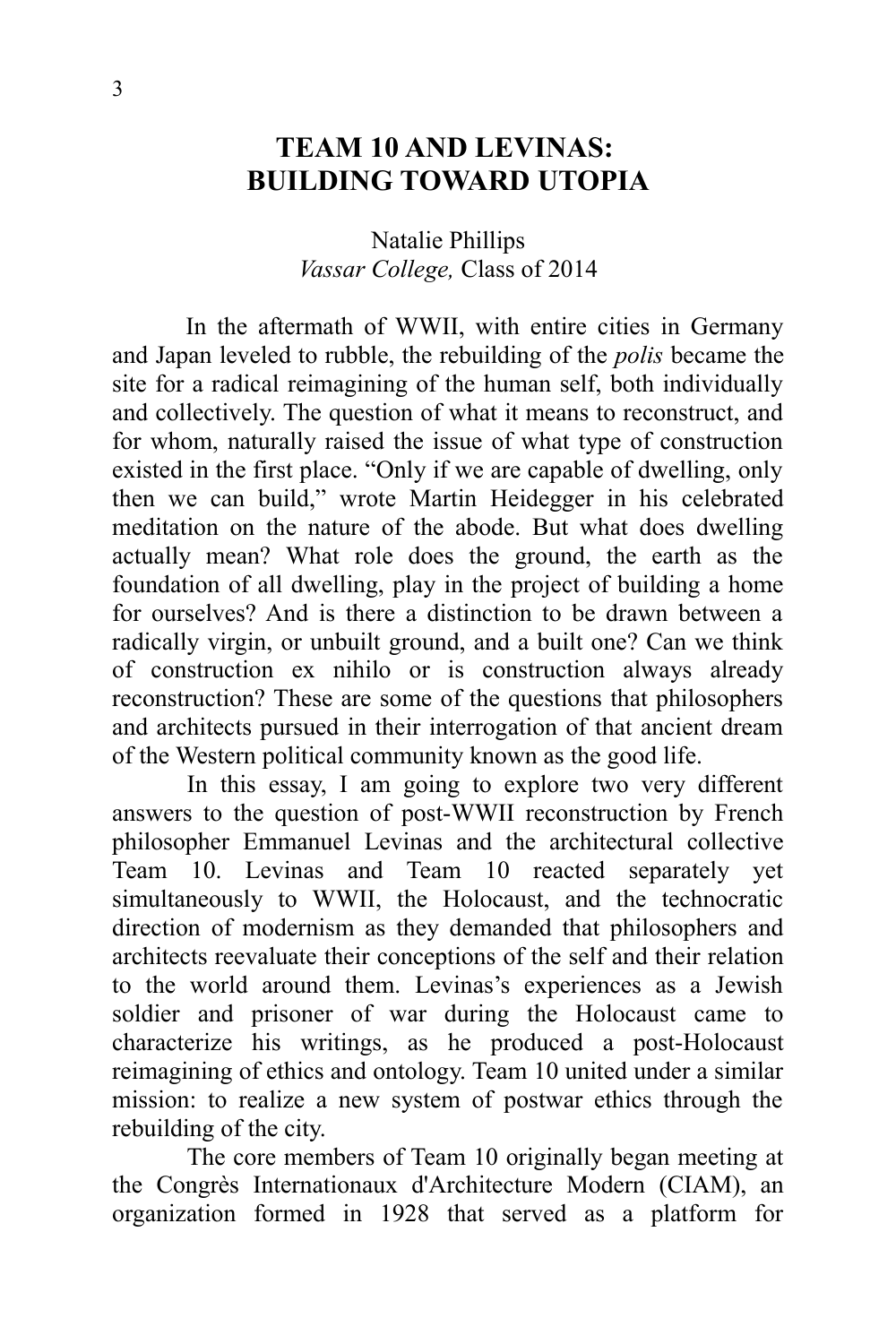prominent architects who sought to spread the principles of modernism. "Team 10" became the nickname for the younger generation of architects that were meant to revive the CIAM, and the group continued to meet as an independent collective after the CIAM disbanded in 1959 (Risselda). Due to the ambiguous nature of membership and the diverse architects that participated in the group over time, I will focus on the ideas and principles that emerged from Team 10 immediately after their break from the CIAM. I will pull selections from the "Team 10 Primer" to articulate the ways in which Emmanuel Levinas and Team 10 produced similar understandings of ethics, being, and the good life. Ultimately, I will argue that Team 10's vision acts as an architectural realization of Levinas's ethical ontology, as the postwar city became the site for the reconstruction of nothing less than the human subject.

For the members of Team 10, modernism presented an inadequate expression of human relations, social spaces, and ultimately, the good life. Dutch architect Aldo van Eyck argued that modern architecture had become obsessed with its own technique, "applying on a purely technical, mechanical, and decorative level, not the essence but what was gleaned from it in order to give the pretense of moving more effectively" (Smithson 374). Modern architecture had forsaken its essential role in accommodating the dynamic needs of society in favor of a shallow aesthetic and form-based technical dogma. For Van Eyck and the rest of Team 10, society's ever-changing relations of individual and community still "move along the same old groove," but modern architecture had resorted to the same techniques and principles "for the last 30 years" (Smithson 374). Many architects had become occupied with the superficial procedures and traditions of modern architecture, losing sight of the world they were building for and falling behind the epoch of the times.

The members of Team 10 each expressed a frustration with architects who were continuously retreating into the stagnant and technical doctrine of modernism. As Spanish architect Jose Antonio declared in 1961,

> "We need thousands and thousands of architects to think less about 'Architecture,' money, or the cities of the year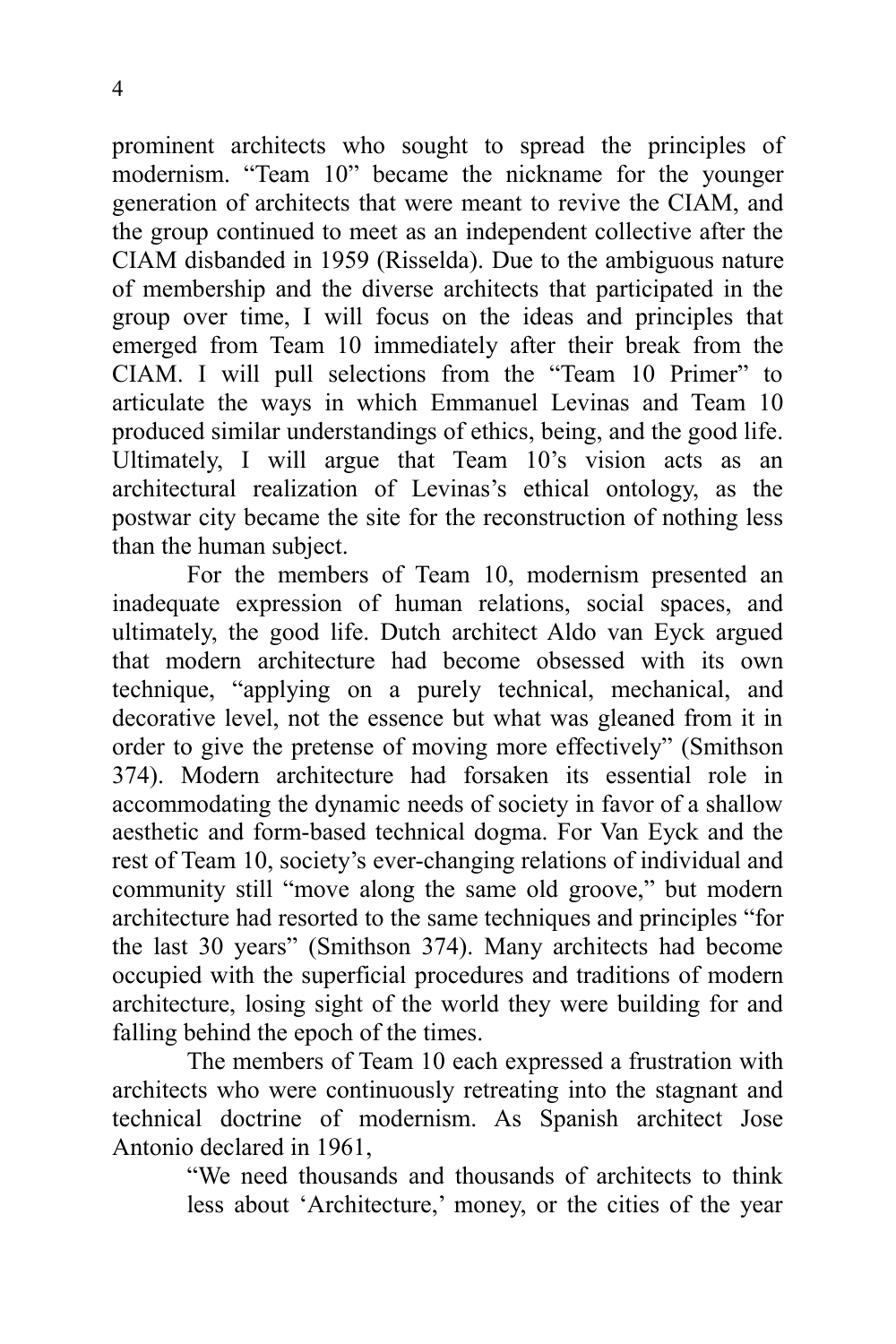2000, and more about their trade as architects. Let them work tied by a leg so that they cannot stray too far from the earth in which they have their roots or from the men they know best" (Smithson 37).

Architects had to cease to concern themselves with formal ideas of "Architecture" so that they could recover the inherently social essence of building. Jose Antonio's critique of modernism recalls Levinas's ontology, in which he is suspicious of traditions that approach being as something that is self-evident and self-oriented. Many members of Team 10 were dissatisfied with modern architects who approached architecture as "that which is in and for itself," (Levinas 105). This means that modern architects conceived of architecture as existing apart from society, continuing to build not for the community but for the sake of architecture itself. For Team 10, the modern architects who approached architecture as an isolated craft had rendered the act of building "sterile and academic, literally abstract"—elevated in a selfobsessed ivory tower and ultimately losing sight of its place in the community (Bakema 374). Levinas would argue that modern architecture's occupation with itself and persistent referral to its own formalist doctrine serve to "affirm the fact of remaining in oneself, returning to oneself, positing oneself as a oneself, as the sense of the world, as the sense of life" (105). When Team 10 launched their attack on modernism, it was not merely a discursive critique. Their criticism acted as a Levinasian re-imagining of the being of architecture not as an isolated technical art form, but rather as rooted in the social world.

For Team 10, modern architecture's alienation from humanity was rooted in an ontological orientation that was negligent of ethics. As Polish architect Jerzy Soltan posits, "superficial bourgeois modernism in architecture, supported by some superficial trends in other plastic arts of today, is of the utmost danger to the sanity and health of the city planning and building" (Smithson 47). Modernism's emphasis on form and function led to a mode of architecture that was purely for the sake of building, as many architects concerned themselves with sleek grid-like forms, industrial utility, and machine-like efficiency in their buildings, defying architecture's fundamental moral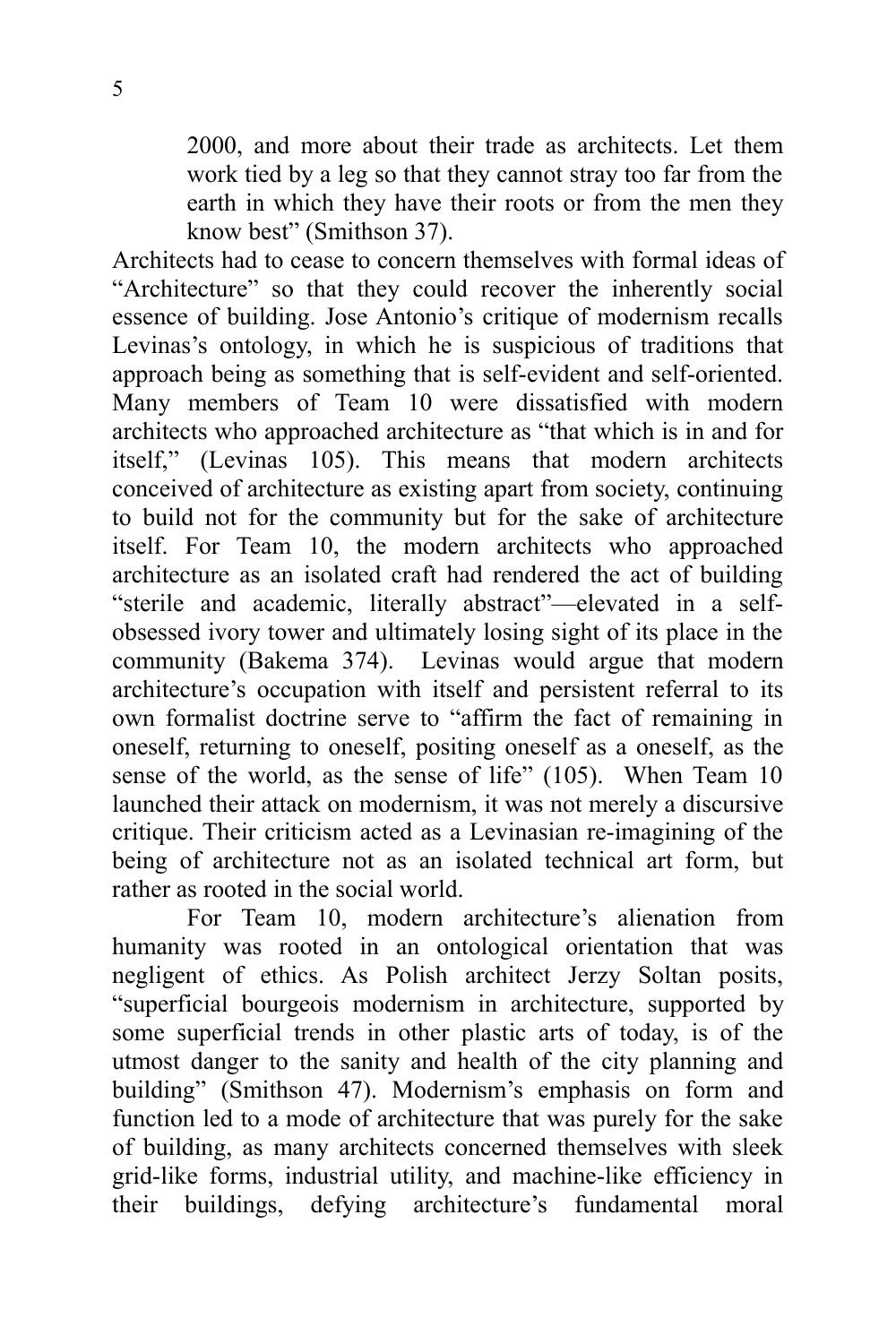responsibility to the community. As modern architects continued to espouse functionalist doctrine and reproduce the same socially outof-touch spaces, they displayed a disregard for community that acted as a disavowal of ethics more broadly. As Levinas posits, "ethics arises in the relation to the other," who "straightaway imposes himself upon my responsibility: goodness, mercy, or charity" (115). Neglect of this prior responsibility to the other negates the very possibility of ethics or goodness. For Team 10, modern architecture's atomistic notion of the human as an autonomous and fundamentally selfish agent denied this fundamental interconnectedness with and responsibility for society, which would have rendered the reconstruction of the traditional modernist *polis* a threat to the good life.

The architects of Team 10 thus called for "a new beginning" for architecture in society. In the Team 10 Primer, published in 1962, the group declared its mission of "inducing, as it were, into the bloodstream of the architect an understanding and feeling for the patterns, the aspirations, the artifacts, the tools, the modes of transportation and communications of present-day society, so that he can as a natural thing build towards that society's realization-of-itself" (Smithson 3). Team 10 sought to ground the very being of architecture in its social essence, as society shapes architecture and architecture helps society actualize itself. This new beginning for architecture, however, was not simply an ideological re-orientation or a rhetorical set of principles. In order for architecture to embody its being in society and for society, the aim was not "to theorize but to build, for only through construction can a Utopia of the present be realized" (Smithson 3).

In order to build this new vision of architecture, Team 10 had to succeed where modernism failed by interrogating how building is always already an interpretation of dwelling, its modes and paradigms, and what building really meant in a rapidly changing world. Post-war society required new urban expressions of social life that reflected the desire for a radical innovation of the stale and potentially asphyxiating doctrine of the "good life," whose exclusionary elements did not prevent the atrocities of the Holocaust and WWII. An investigation into the essence of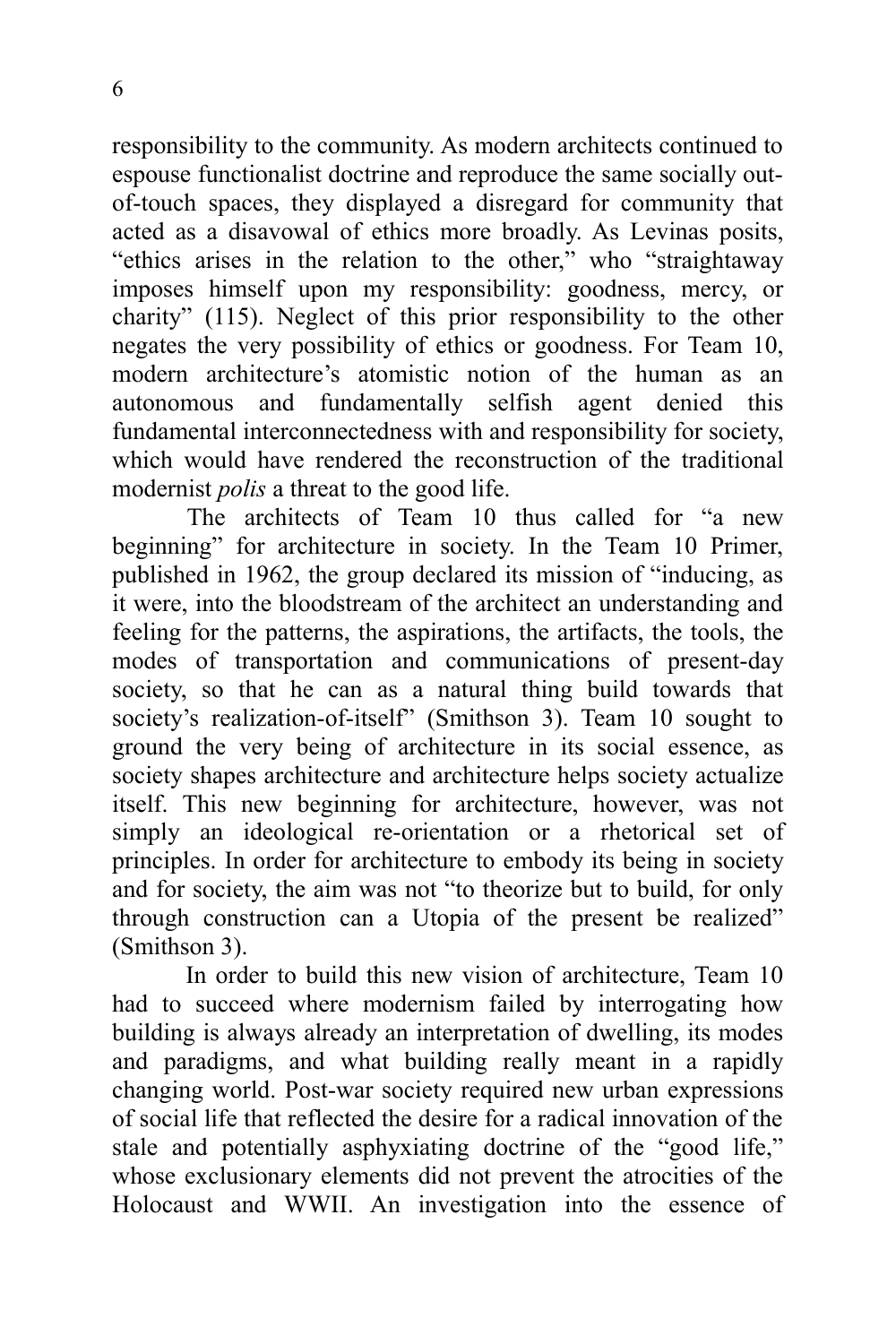architecture would provide a foundation from which to build a world irrevocably changed by the barbarity of WWII, allowing architects to strip themselves of the dangerous ideologies that informed modernism and the rise of fascism. Spanish architect J.A. Coderch declared that to bring about this vision of architecture,

> "I believe that we must first rid ourselves of many ideas which appear clear but are false, of many hollow words, and work with that good will that is translated into one's own work and teaching rather than with a mere concentration on doctrinairism" (Smithson 37).

Architects had to dismantle the constraints of doctrine, tradition, and preconceived notions of what 'architecture' is in order to uncover a truth in architectural craft. Dutch architect JB Bakema echoed this sentiment when he asserted that "young architects must be critical about the social forces of the post-war period in order to find a real base for the structures for housing 'the great number'" (Smithson 35). For the members of Team 10, the starting point of architecture was interrogation, as the architect had to problematize the relation between the self and society in order to build. The true being of architecture could only be realized when the architect stripped away the ideologies that informed the modern movement and the postwar period more broadly.

The essence of the being of architecture, for Team 10, was rooted in society. The architect was not a being-in-itself, isolated in their craft and building for the sake of building, but rather a beingin-the-world who, in this sense, always already dwells in built spaces that govern her existing among others and for others. The architect must thus be the conduit for the fundamental sociality of being, because "we are never, me and the other, alone in the world" (Levinas 110). For Bakema, recognizing the self as a being-in-theworld, which is constructed, organized, and thus imbued with architectural form and function, served as the foundation for rethinking architecture, as "our relation with total life has to be acknowledged as the basic element in the evolution of our social pattern, and the architect has to abandon his artificial isolation" (Smithson 35).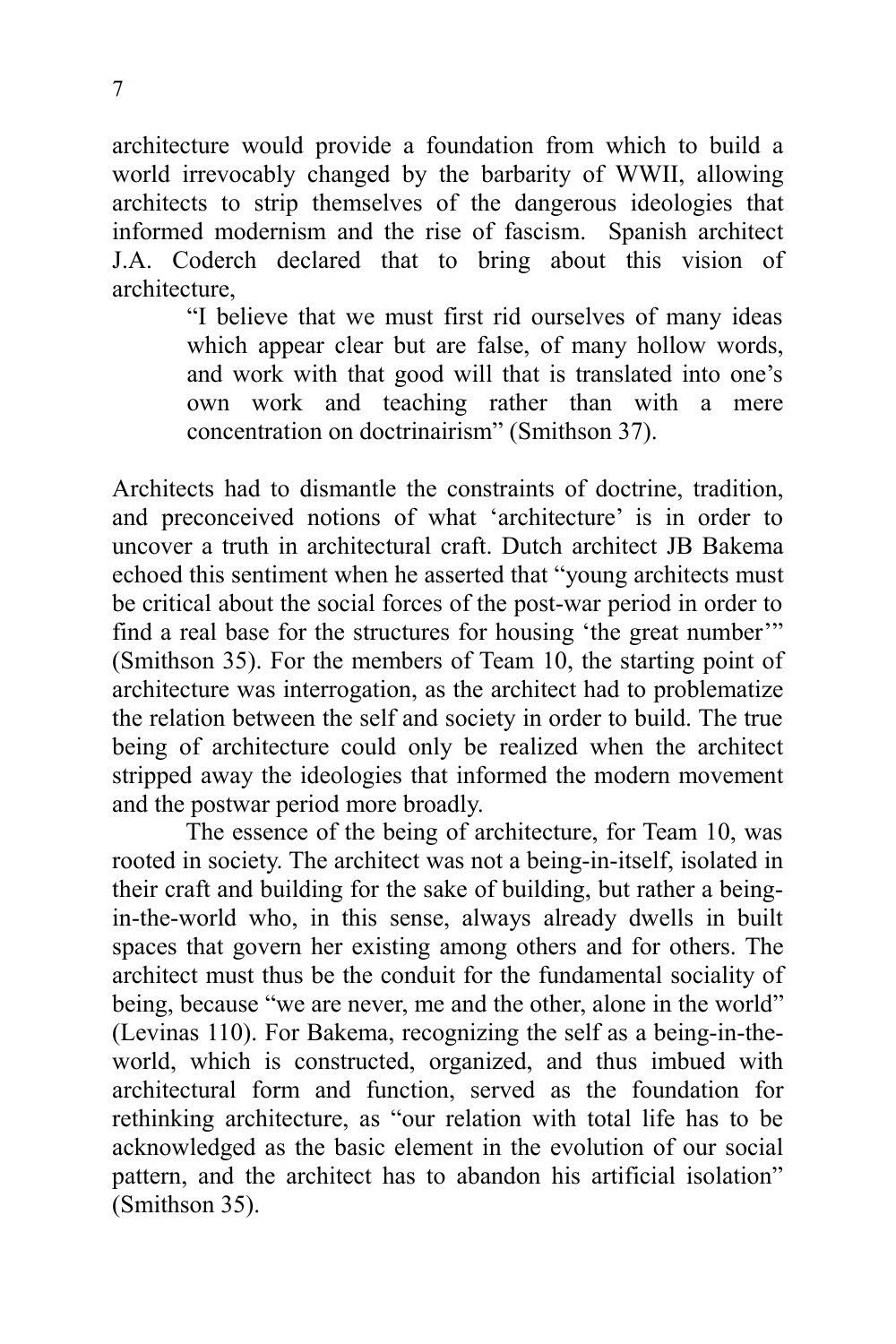Team 10's ideas of a true and ethical architecture are coherent with Levinas's critique of ontology, which requires that the human subject be conceived not as a primitive unattached being, but rather as a dependent agent whose self-understanding is hostage to the inexhaustible demand that others exercise on it. In "The Aim of Team 10," the collective declared that they would plan communities "where each building is a live thing and a natural extension of others. Together they will make the places where a man can realize what he wishes to be" (Smithson 3). For the architect to tap into the truest form of architecture, she had to reimagine architecture as an organic extension of society, an expression of the unity and sociality of mankind, a form of being that is fundamentally entrenched in humanity. Team 10 approached architecture as a way to realize our being-in-the-world, as they sought to erect spaces where man could actualize his true place in the world among others.

But what does this being-among-others really entail? As a philosopher, Levinas pushed some of the intuitions at the core of Team 10 even further. Being-in-the-world, for him, is not merely living holistically in human society. Because we are always already in the world and among others, the Other has a constitutive role with respect to how we understand ourselves as human. Thus for Levinas, the "Other" is not merely someone who bears different attributes, but rather the Other is the only way in which I am capable of recognizing my own uniqueness as a human agent. If I, as a human self, were not able to respond to the precious and irreplaceable singularity of the Other, I wouldn't perceive myself as I do. As Levinas posits, "the Other is other because of me: unique and in some manner different than the individual belonging to the genus" (106). Being human, in this perspective, doesn't mean having the ability to legislate for oneself, autonomously from everybody else, but rather to feel the call of the Other, responding to the threat that always exposes them to the risk of disappearing.

This fragility, which defines the Other's ethical essence, is the truly universal characteristic, which does not pertain to the people I recognize and love, but instead extends to all others. In this sense, for Levinas it is paramount that the Other be the stranger that I cannot recognize among my neighbors or friends,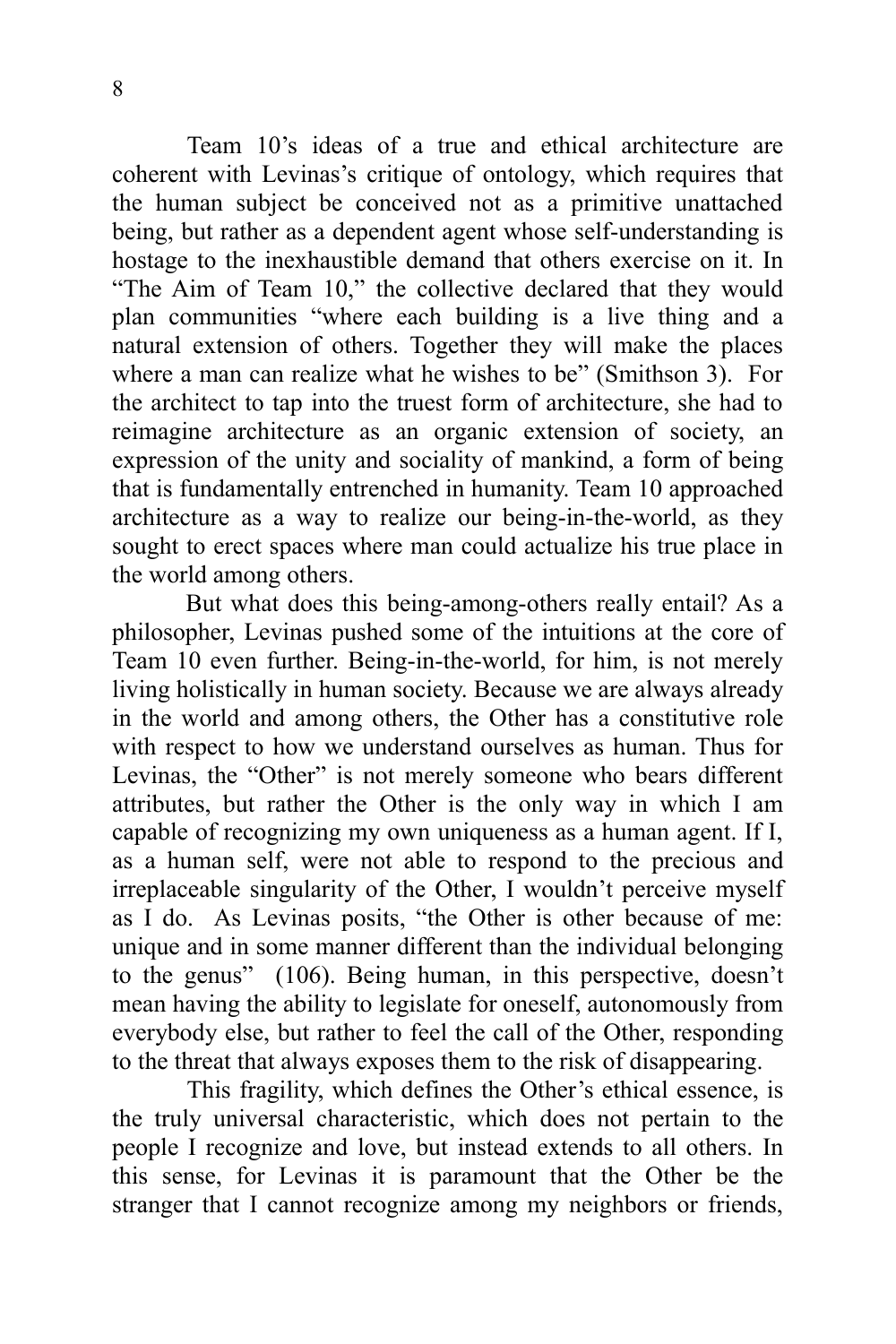can't fully identify as belonging to a familiar classification (ie, nurse, mother, American)—a faceless face that I cannot imagine or place. I exist only in the face of the absolute alterity of the Other, as my relation to the Other "is the originary place of identification" (110). My own identity is thus at stake in the survival of the Other, his death is my death, his vulnerability calls out to me for my protection, mercy, and love. My very being is *for* the Other. As Levinas posits, "someone concerns me; the Other concerns me," and through this concern, "there is a passage to the human," as we recognize the vulnerability of the Other in the "defenselessness and nudity of his face" (108). Responsibility to the naked and vulnerable Other is what makes us truly human, and through our concern for the Other we discover goodness.

Levinas's call to the Other elucidates the ideas and principles of Team 10. Team 10 declared that in order to achieve a "Utopia of the present," the architect must build for-the-other, as architecture is founded upon a prior moral obligation to society. As the group declared in their mission statement: "'to build has a special meaning in that the architect's responsibility towards the individual or groups he builds for, and towards the cohesion and convenience of the collective structure to which they belong, is taken as being an absolute responsibility" (Smithson 3). The architect, as a being-in-the-world, must recognize that "responsibility is the first language" of both the self and the architectural trade (Levinas 108). For Team 10, the architect had to face his being as one that was fundamentally *for* others—a being that has an absolute imperative to respond to and build for the call of the Other. The architect must build in order to house the multitudes, to construct the places where the masses work and eat and dwell, to render the urban landscape hospitable, to create spaces that allow man and society to realize itself in its mutual interdependence. The architect had to recognize a fundamental alliance between the self and the Other and, as Coderch states, the architect thus needed to work with "dedication, craftsmanship, good will… and above all, love, which is acceptance and giving, not possession and domination—all these must be taken hold of and clung to, for these are the true values" of being, and thus, of architecture (Smithson 37). We bear responsibility for the Other,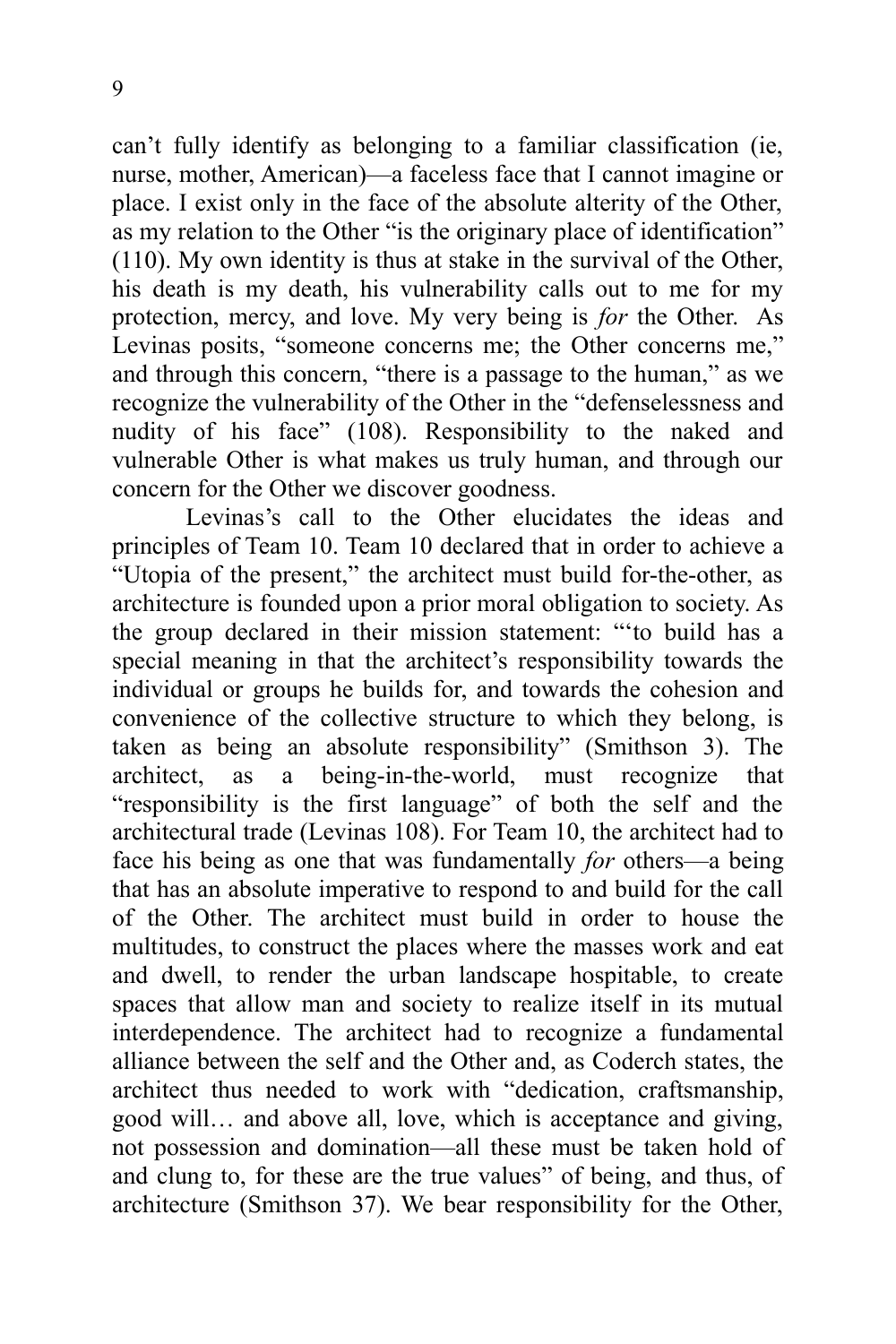we care for the Other, and ultimately, the goodness of humanity lies in loving the Other, reaching out to the Other, building for the Other.

Although Team 10 had a consistently communitarian orientation, they did not simply build for the immediate client, neighborhood, or social group. While they did build to connect neighbors and communities, there was a prior sense of obligation, a more essential call to build for a more fundamental individual that they felt responsible for. As Bakema recalled,

> "An old and famous American architect said to another who was much younger and was asking for his advice: 'Open your eyes wide and look; it is much easier than you think… Behind every building that you see there is a man that you don't see.' A man, he said. He did not mention whether he was an architect or not" (Smithson 35).

This human, I want to suggest, is Levinas's Other: an individual we cannot identify, whose face we cannot fully grasp. This Other is who the architect builds for—the faceless dweller of the office or apartment building, the man who is "emptied of all 'social role,' and who, thus, in his nudity—his destitution, his morality," fundamentally imposes himself as a responsibility on the architect (Levinas 115). The stranger's imposition serves as an immediate call for love and charity, and it with this fundamental "acceptance of the anonymous" that the Team 10 architects had to build (Smithson 46). The architects of Team 10 built for the stranger, that anonymous Other, thus bearing a responsibility that "is transcendence from one to the other… from the unique to the unique, before all community: love of the stranger, hence holier, higher than any fraternity" (Levinas 108). Team 10 extended the kind of ontological charity to the anonymous that, for Levinas, would serve as the only possibility for goodness.

 For Team 10, architecture's ultimate function was to reveal the ethical truth of being. Van Eyck stated that "although architecture answers very tangible functions, ultimately its object… is to express through men and for men (through 'us' and for us) the real essence of existence" (Smithson 33). Team 10's mission ultimately served as an expression of a Levinasian ethical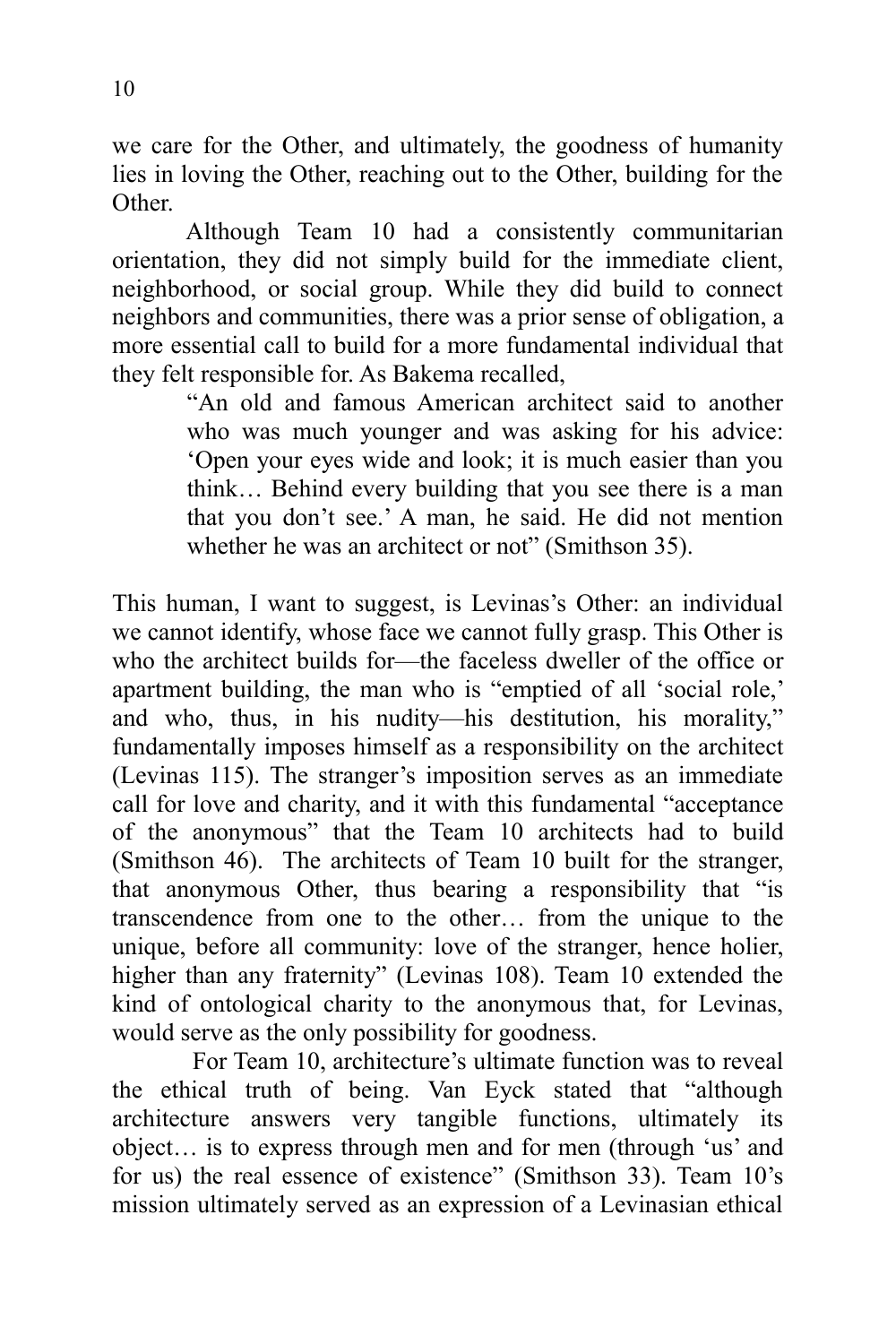ontology, as being is articulated and realized through building as in-the-world and for-the-Other. Team 10 built out of care for the community, for the anonymous multitudes, and for the Other, and sought to erect interconnected cities that facilitated that love and hospitality toward the Other. This urban vision recalls Levinas's own Utopian dream that he expresses in architectural terms:

"I call love *peace…* peace is sociality, it is to attend to the other. It means not to close one's shutters, not to close one's door, but to put a *mezuzah*, a sign of welcome, on the doorpost. In a society placed under the sign of *shalom*, man always cedes his place to the Other" (113).

For both Team 10 and Levinas, Utopia is a society of open doors, of sociality and peace*,* circulation and connection. Both Levinas and Van Eyck discuss the role of the closed door as a signifier for isolation, as Van Eyck inquires, "what is a door? A flat surface with hinges and a lock constituting a hard terrifying border line? When you pass through a door like that are you not divided?" (Smithson 95). Team 10 sought to obliterate the solitude of the closed door, open man up to his true social essence, and ultimately achieve a society of *shalom.* As Bakema asserted, society can only find this peace, this "belonging-together, by means of the way we express in housing how to live together" (Smithson 39). Team 10 and Levinas therefore envisioned parallel Utopias, with Team 10 ultimately providing an urban expression of the imperative love for the Other.

As Team 10 and Levinas both emerged from a society recovering from an unprecedented destruction, it is no coincidence that they called for similar visions of Utopia, a new and imperative system of ethics, and a world characterized only by a peaceful sociality. The isolated conceptions of "being" that disavow the Other perpetuated the technocratic doctrines of modernism, and proved incapable of containing the autocratic regimes behind the devastation of WW II. Levinas and Team 10 thus endorsed the need to give ethics comes priority over ontology, which meant that a sense of responsibility toward the Other is the core of our understanding of human existence. Team 10's "Utopia of the present" may be the society Levinas envisioned under the sign of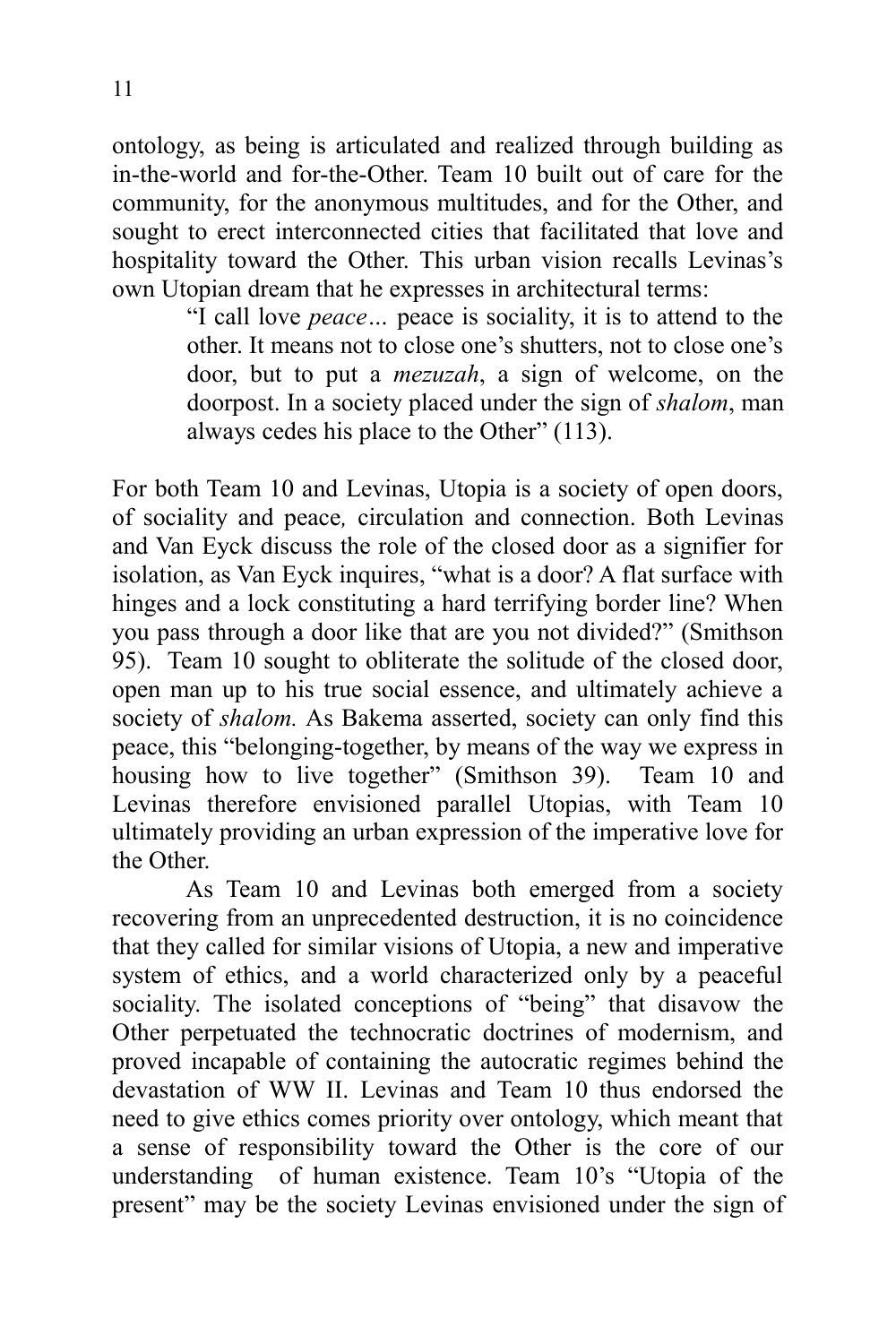*shalom: a polis* in which the ideal of the good life is a construction in which doors are perennially open—a new architectural expression of being that recognized the naked vulnerability of the Other, bore responsibility for him, and fundamentally cared for him.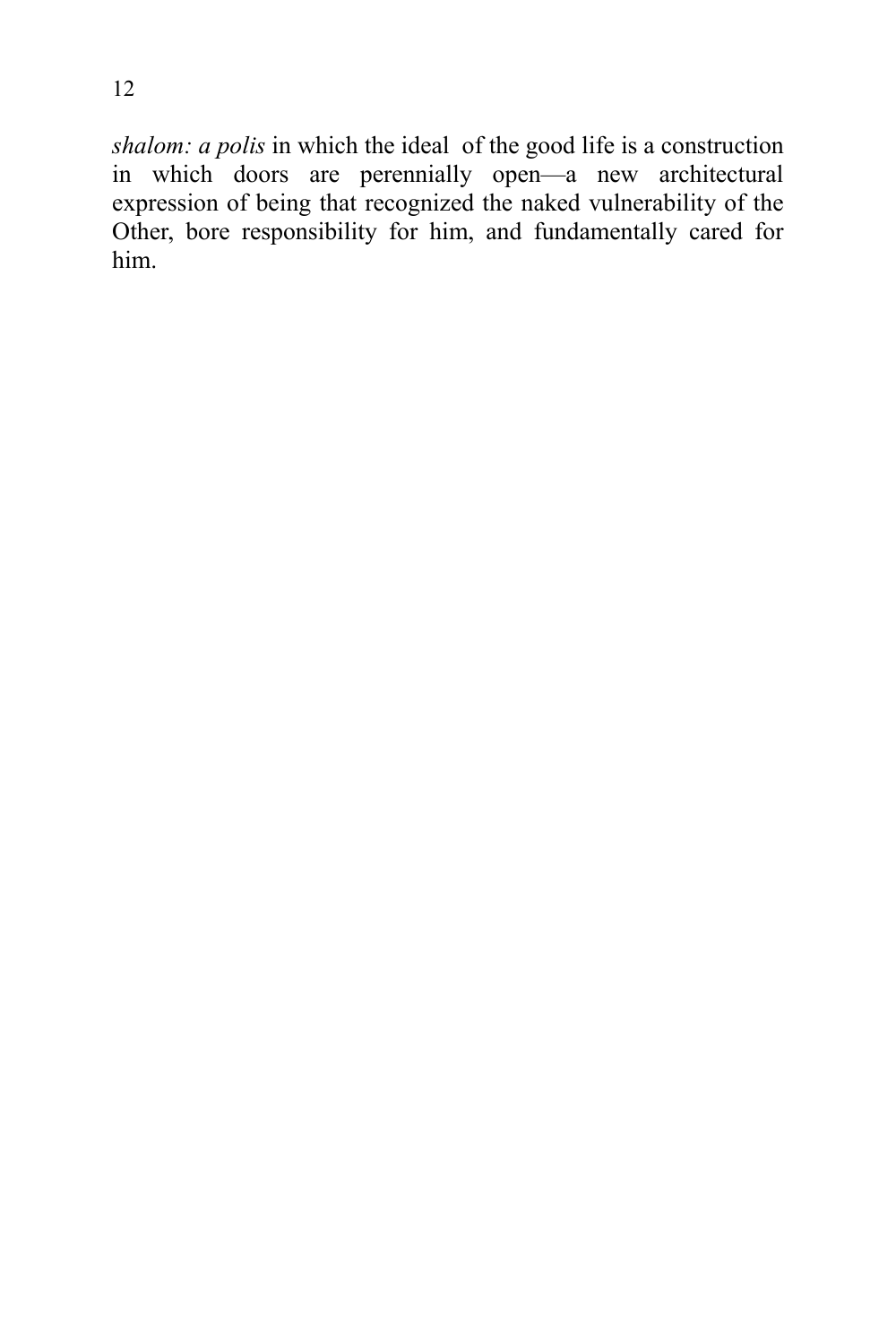#### Bibliography

- Levinas, Emmanuel. *Ethics as First Philosophy: The Significance of Emmanuel Levinas for Philosophy, Literature, and Religion*. Ed. Adriaan Theodoor Peperzak. New York: Routledge, 1995. Print.
- Risselada, Max. "TEAM 10." *TEAM 10*. N.p., n.d. Web. 17 Dec. 2013.[< http://www.team10online.org/team10/](http://www.team10online.org/team10/)[introduction.ht](http://www.team10online.org/team10/introduction.html)  $m$ | $>$ .
- Smithson, Alison Margaret. *Team 10 Primer*. Cambridge: MIT, 1968. Print.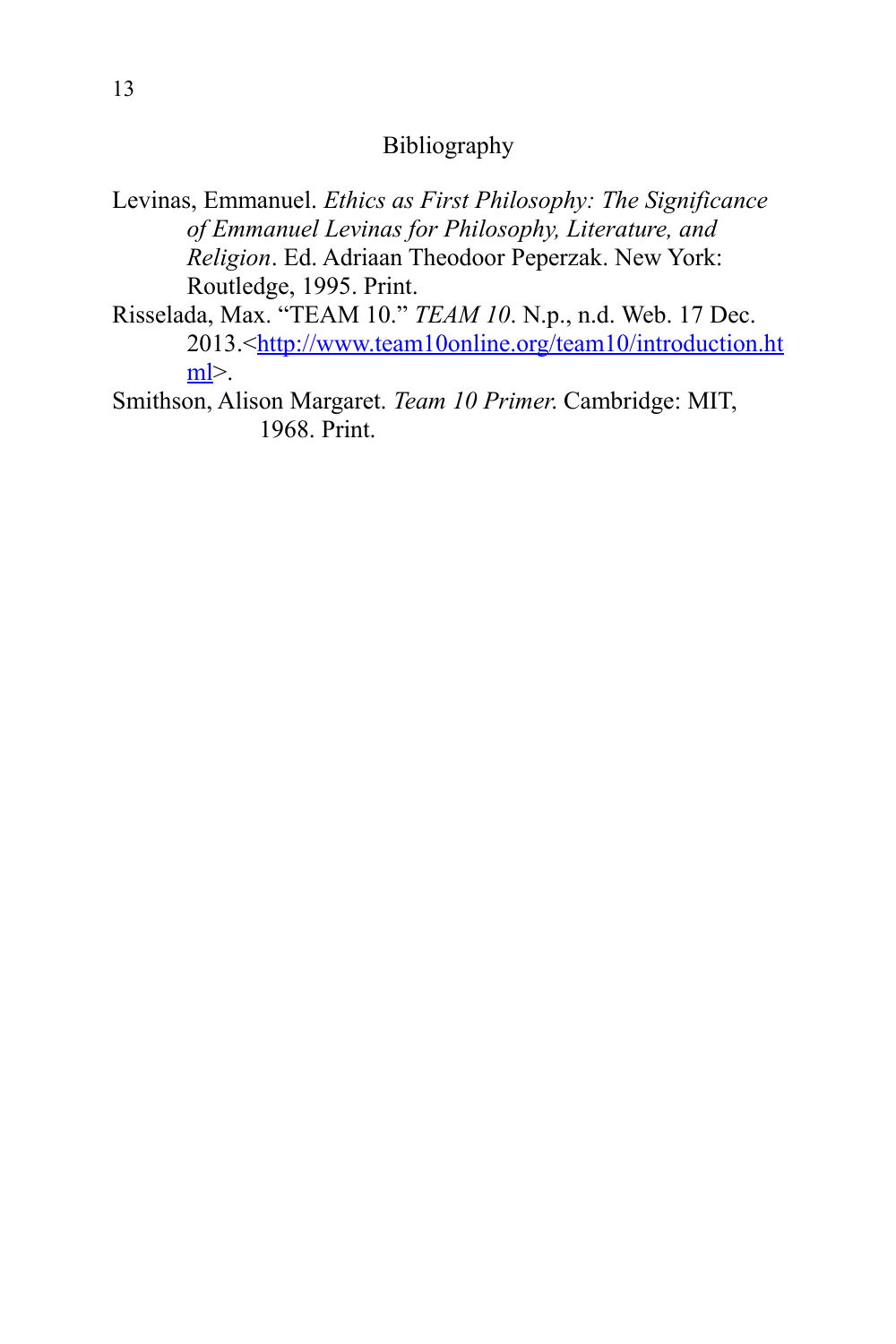## **NON-PRESENT NON-ACTION: THE GOOD LIFE IN THE** *ZHUANGZI*

Michael Norton *Vassar College,* Class of 2014 Asian Studies

#### Abstract

This paper addresses the treatment of the good life in the *Zhuangzi* (ca. 350-300 BCE), one of the central texts of the Daoist school of thought. After a brief introduction to previous work on the Zhuangzian good life, the essay proceeds into a discussion of the opening lines of the text, wherein the "Kun fish and Peng bird" metaphor is introduced. Reading this image as a metaphorical representation of the unfettered mind, the paper explores the modes by which one is to access a state of joyful wandering, namely through processes of "non-action" and "non-presence."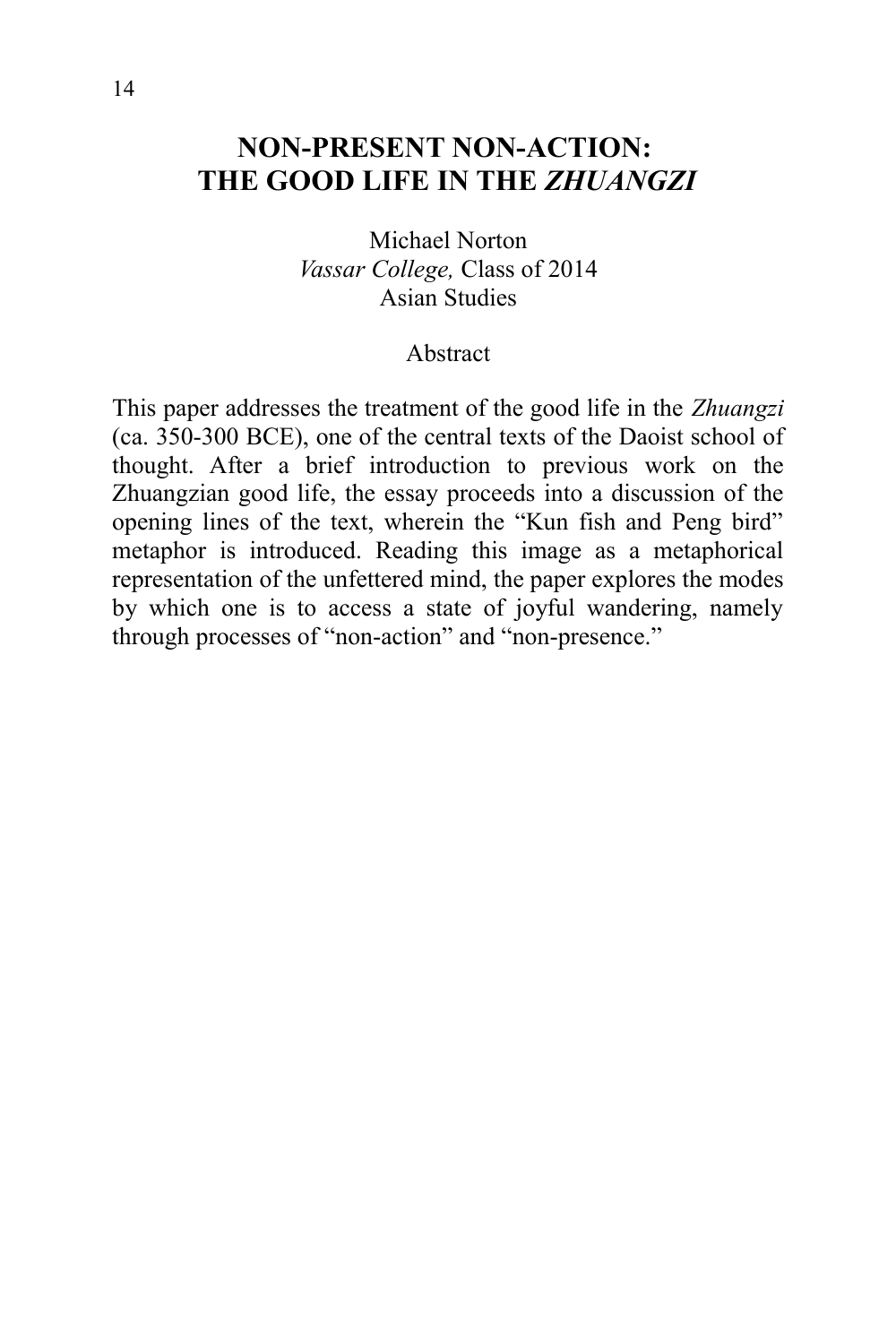## **NON-PRESENT NON-ACTION: THE GOOD LIFE IN THE** *ZHUANGZI*

#### Michael Norton *Vassar College,* Class of 2014

Believed to have been written between about 350 and 330 B.C.E., the *Zhuangzi* is one of the foundational texts of the Daoist philosophical and religious traditions. Named after its putative author, the text has been the subject of more than sixty major East Asian commentaries since the third century, in addition to an enormous body of contemporary scholarship. Historically, the *Zhuangzi* and other Daoist texts – namely the *Daodejing* – served as a counterpoint to the dominant implementation of Confucian doctrine in political and social discourse. While the latter argued for rigid adherence to hierarchical social stratification to develop a harmonious society, the former came to represent an escape from social collectivism to discover individual paths to freedom. Translator Burton Watson holds that while most ancient Chinese philosophies were addressed to the politically privileged, the *Zhuangzi* is an appeal to the spiritual elite. Ideologically, the text encourages its readers to reconsider the epistemological foundations for human judgment; all human ills are "the product of man's purposeful and value-ridden actions."[1](#page-19-0) The ultimate hope of the text for its readers is that one might train the mind so as to remove intent and bias from action, subsequently accessing a space of freedom. To wander and live in this liberated state, called *you* 遊 in Chinese, is the paradigmatic crux of the *Zhuangzi*. Existence and movement in *you* is to live the good life, but *you* as an idealized mode of life can only be accessed through the initiation of *wuwei* 無 為, a state of mind wherein the practitioner removes biased intentionality from action. Further complicating the relationship between *you* and *wuwei* is the concept of the *Dao* 道, or the Way. In Daoist thought, the *Dao* is understood to be a natural order that underlies the substance and activity of the universe. The *Zhuangzi* communicates to its readers the nature of this cosmic organization

<span id="page-19-0"></span><sup>1</sup> Watson, Burton. *Chuang Tzu: Basic Writings*. New York: Columbia University Press, 1964. p. 4.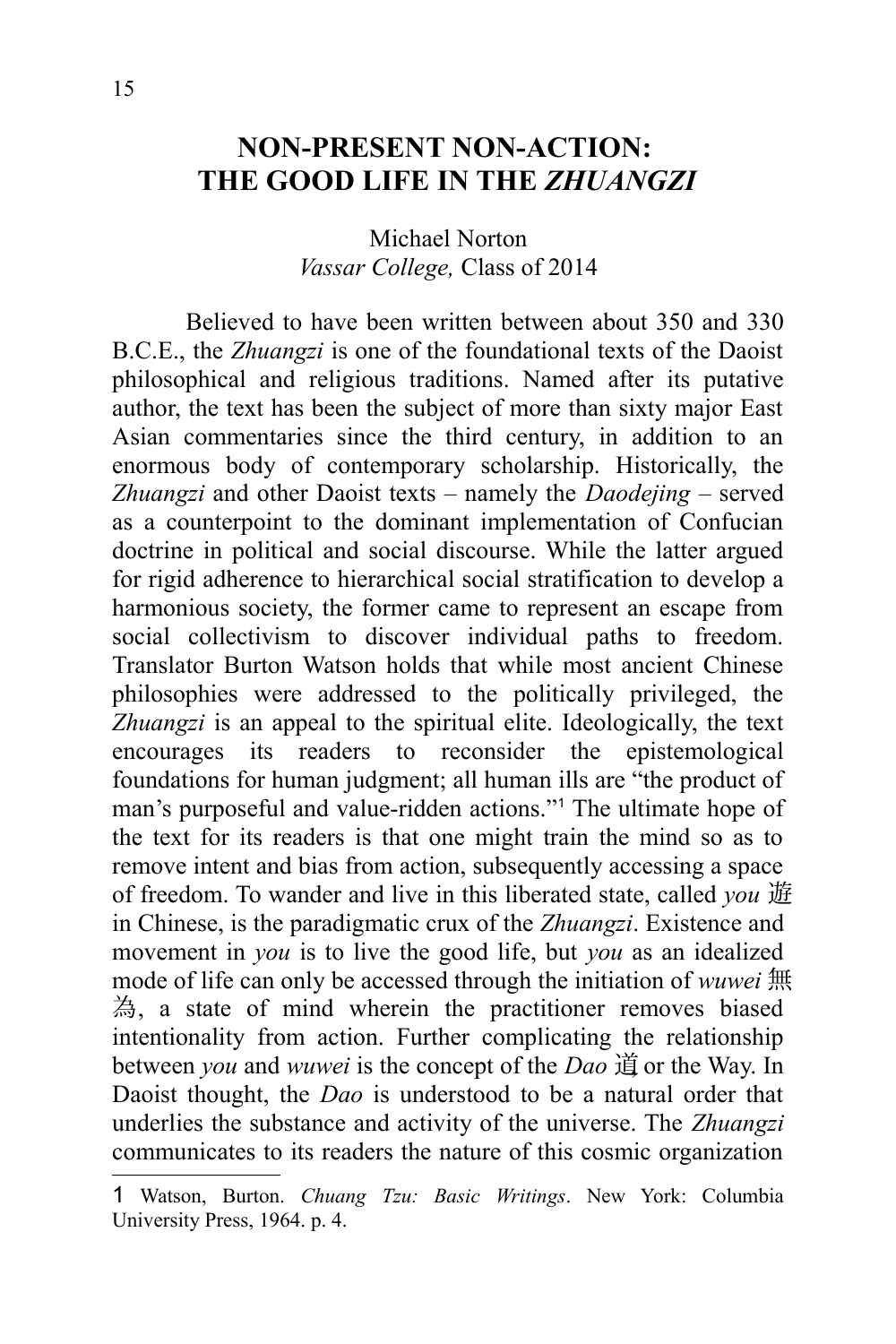through allegory and narrative, expressing the *Dao* primarily through metaphor. The subsequent discussion will analyze several of these key allegorical tales from the first three chapters of the *Zhuangzi* to explore the good life of *you* as accessed through *wuwei* in relation to the Way.

Western scholars have developed several frameworks through which the *Zhuangzi* articulates the good life. In an article that addresses emotion and agency within the text, Chris Fraser describes what he refers to as the "Virtuoso View." Fraser writes that so-called "Virtuosos," or persons of *de* 德, a term meaning "virtue, virtuosity; power," are accepting of the inevitable without responding with emotions. This is achieved by developing an inner state of serenity and clarity; strong emotions – be they positive or negative – are removed from the mind of a Virtuoso.<sup>[2](#page-20-0)</sup> To Fraser, this view of *de* is typified by the adaptive and responsive execution of higher order skills. Representations of these abilities – one instance being the fable of Cook Ding the Butcher, explored below – are model forms of the Zhuangzian good life, one of *de* and wandering (*you*).[3](#page-20-1) Paul Kjellberg believes the text means to represent the good life as an existence of skepticism. He writes, "Skepticism performs for him (Zhuangzi) not just the psychological function of releasing us from worry but also the pragmatic one of guiding us along the right path."[4](#page-20-2) Within the *Zhuangzi* there are several passages that give the reader pause as he reconsiders the validity of what he had understood as truth. Of particular note is the following, taken from *Qiwulun* 齐物论, the second chapter of the text:

Nie Que asked Wang Ni, "Do you know what

all things agree in calling right?"

"How would I know that?" said Wang Ni.

"Do you know that you don't know it?"

<span id="page-20-0"></span><sup>2</sup> Fraser, Chris. "Zhuangzi, Emotions, and the Good Life." Warpweftandway.com. http://warpweftandway.com/2011/04/23/zhuangziemotions-and-the-good-life/ (accessed on March 20, 2014)

<span id="page-20-1"></span><sup>3</sup> Fraser, Chris. "Emotion and Agency in *Zhuangzi*." *Asian Philosophy* 21.1 (2011): 97–121. p. 107

<span id="page-20-2"></span><sup>4</sup> Kjellberg, Paul. "Skepticism, Truth, and the Good Life: A Comparison of Zhuangzi and Sextus Empiricus" *Philosophy East and West* 44.1 (1994): 111- 133. p. 126.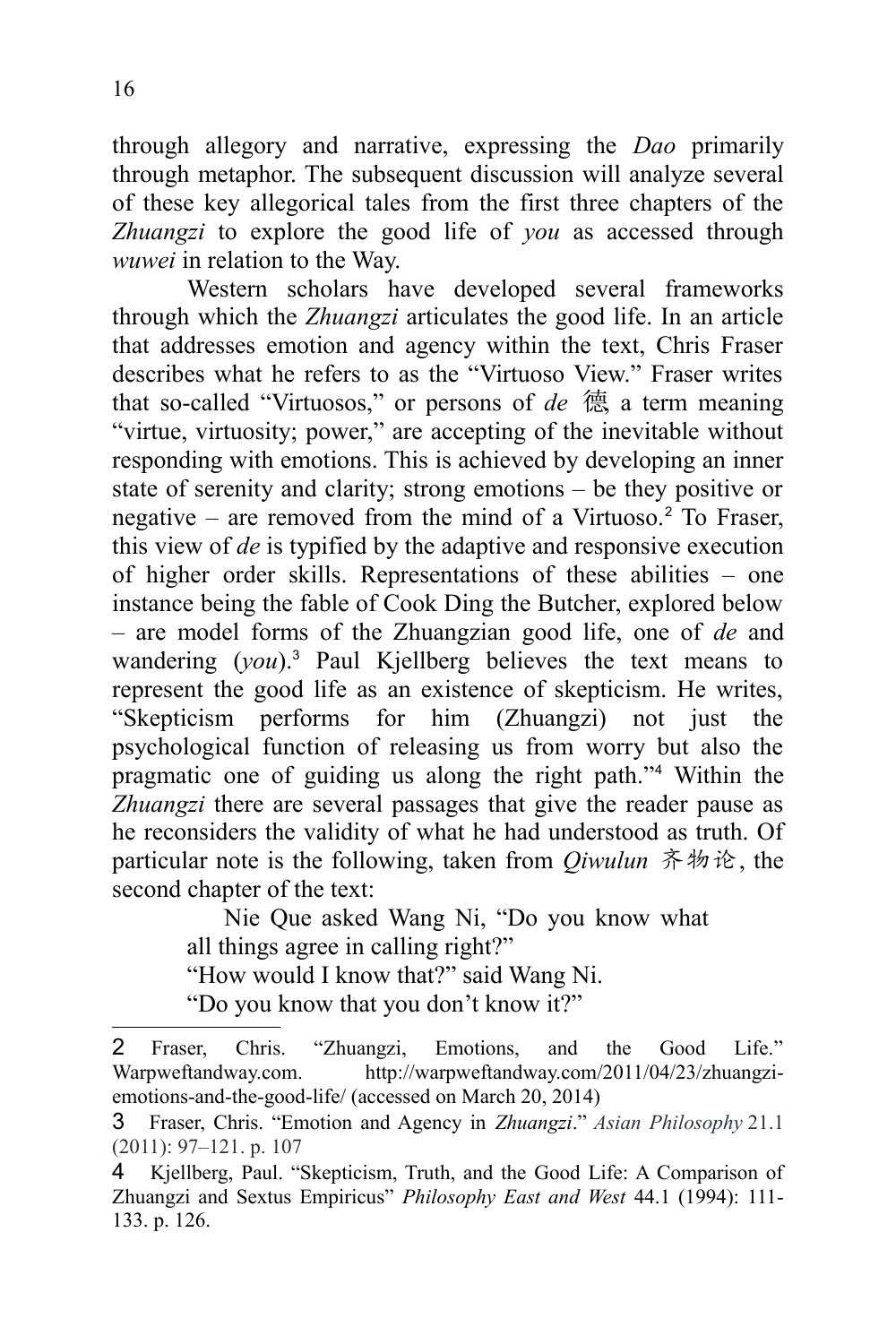"How would I know that?" "Then do things know nothing?"

"How would I know that? However, suppose I try saying something. What way do I have of knowing that if I say I know something I don't really not know it? Or what way do I have of knowing that if I say I don't know something I don't really in fact know it? Now let me ask *you* some questions. If a man sleeps in a damp place, his back aches and he ends up half paralyzed, but is this true of a loach? If he lives in a tree, he is terrified and shakes with fright, but is this true of a monkey? Of these three creatures, then, which one knows the proper place to live? Men eat the flesh of grass-fed and grain-fed animals, deer eat grass, centipedes find snakes tasty, and hawks and falcons relish mice. Of these four, which knows how food ought to taste? Monkeys pair with monkeys, deer go out with deer, and fish play around with fish. Men claim that Maoqiang and Lady Li were beautiful, but if fish saw them they would dive to the bottom of the stream, if birds saw them they would fly away, and if deer saw them they would break in a run. Of these four, which knows how to fix the standard of beauty in the world? The way I see it, the rules of benevolence and righteousness and the paths of right and wrong are all hopelessly snarled and jumbled. How could I know anything about such discriminations?"<sup>[5](#page-21-0)</sup>

Wang Ni asserts that even the assumption of his knowing something cannot truly be known to be true. As the dialectic between Wang Ni and Nie Que means to show, notions of the truth are highly subjective in nature: nothing can be objectively known. From this, Kjellberg argues that the *Zhuangzi* challenges the reader to suspend judgment over things about which he cannot be sure, to

<span id="page-21-0"></span><sup>5</sup> Watson, p. 41. I have chosen to edit the phonetic system of transliteration originally employed by Watson to the more commonly recognized *pinyin* system for ease of accessibility to the contemporary reader.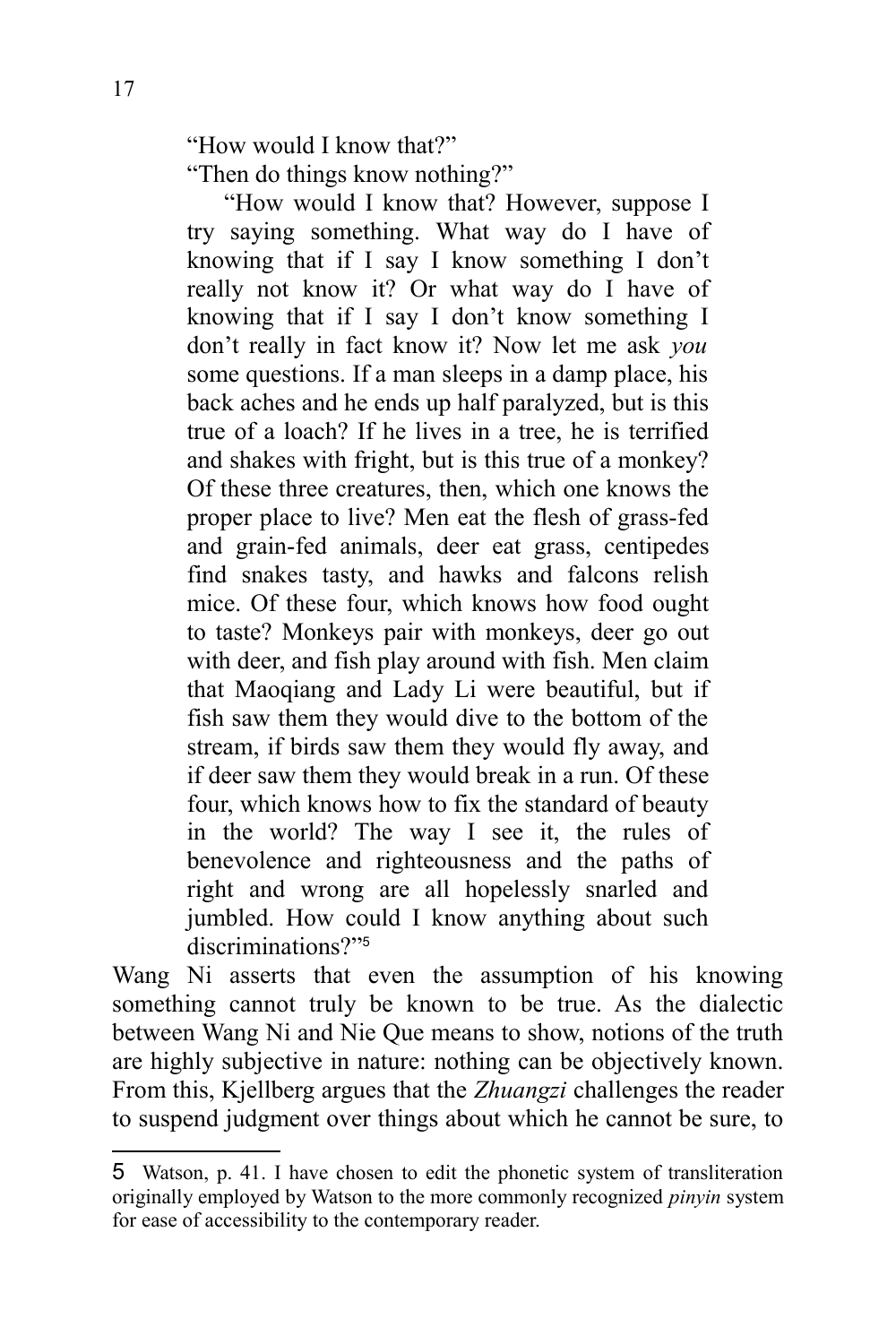question the veracity of that which is perceived by the senses. If one can accept this skepticism, then any internal moral struggles that had once plagued the individual will inherently be assuaged, as notions of right and wrong and of good and bad will no longer be held to be true by one's skepticism of ever having known anything at all.<sup>[6](#page-22-0)</sup> It is this state of skeptical ignorance that Kjellberg argues provides access to the good life. Here, however, the discussion of the idealized existence will begin, similar to Fraser above, with an exploration of the term *you*.

The first chapter of the *Zhuangzi*, *Xiaoyaoyou* 逍遥遊, begins in dramatic fashion, with the author employing an evocative visual metaphor to shock the reader so that he might break free from the constraints of the world. The chapter begins:

> In the northern darkness there is a fish and his name is Kun. The Kun is so huge I do not know how many thousand *li*[7](#page-22-1) he measures. He changes and becomes a bird whose name is Peng. The back of the Peng measures I don't know how many thousand *li* across and, when he rises up and flies off, his wings are like clouds all over the sky. When the sea begins to move, this bird sets off for the southern darkness, which is like the Lake of Heaven<sup>[8](#page-22-2)</sup>

Upon first considering the passage, the reader is struck by a sense of what Bryan Van Norden refers to as "a combination of awe and disorientation."[9](#page-22-3) The text resolves two disparate forms of nearly incomprehensible size through a supernatural process of transformation, thereby marking a transition from the static realms of human understanding into the liberated mindscape of a perfected intelligence. The text does not ask the reader to logically resolve the question of the existence of Kun and Peng, as their

<span id="page-22-0"></span><sup>6</sup> Kjellberg, p. 124-127

<span id="page-22-1"></span><sup>7</sup> *Li* 里refers to a traditional Chinese unit of distance, the value of which has varied considerably over time. At the time of the *Zhuangzi*'s creation it would have been roughly 400 meters, or roughly 1300 feet.

<span id="page-22-2"></span><sup>8</sup> Watson, p. 23.

<span id="page-22-3"></span><sup>9</sup> Van Norden, Bryan W. "Competing Interpretations of the Inner Chapters of the *Zhuangzi*." *Philosophy East and West* 46.2 (1996): 247-268. p. 252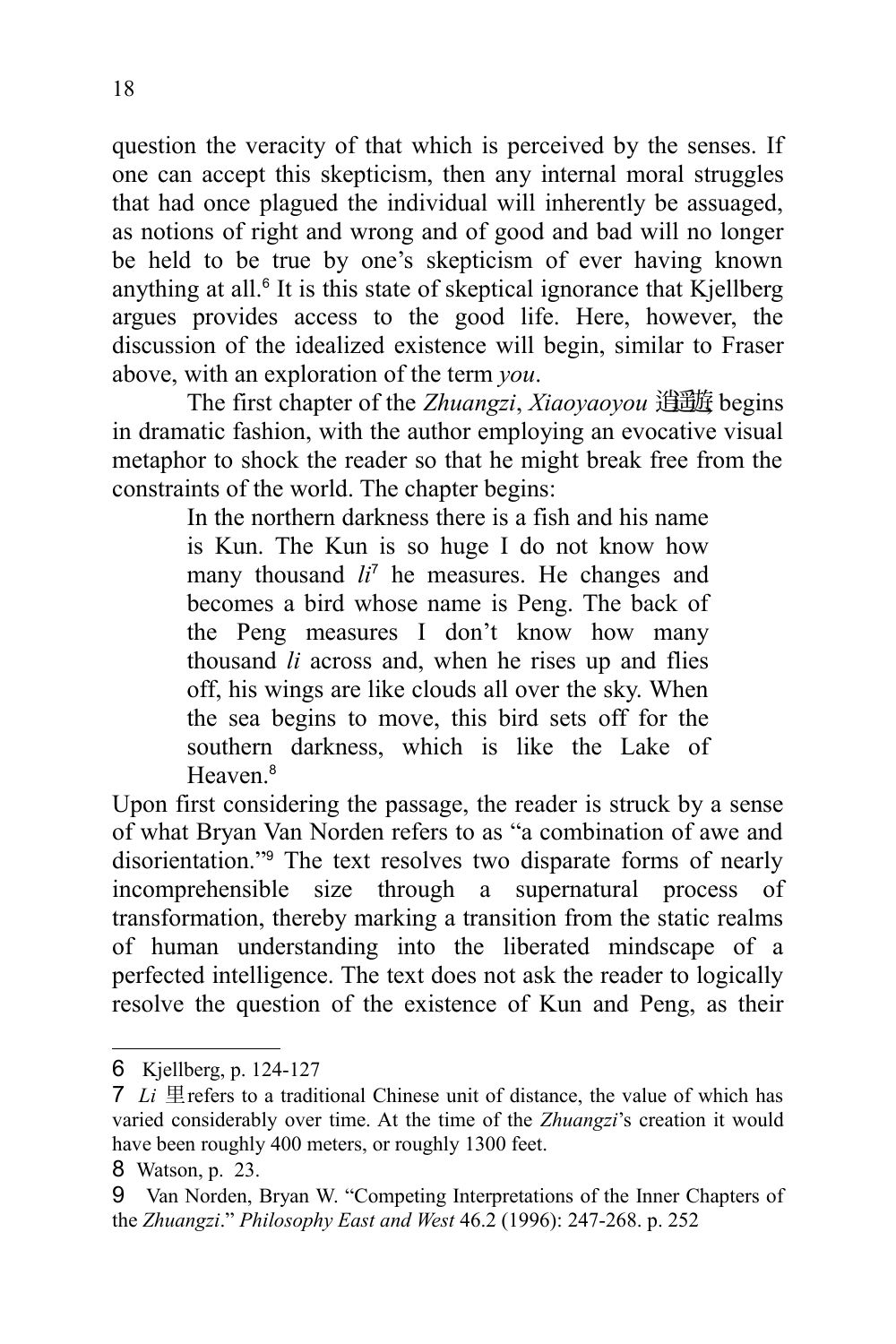existence is well established within the realm of impossibility. The inaccessibility of setting and unknowability of the creatures' enormity challenge the reader to move in accordance with the metaphor rather than resist the mental encounter with the mythologized beings. As the Peng ascends into the heavens, it symbolically represents the ascension of the mind beyond the limitations of beings with smaller intellect;<sup>[10](#page-23-0)</sup> it soars above the mundane concerns of the earth below. In wandering – something achieved by acceptance of the inherent impossibility – as in the flight of the bird, the reader himself becomes privy to the state of *you* epitomized by the soaring of the Peng. In an essay dealing exclusively with this passage, Lian Xinda concludes that as "an inspiring example of soaring up and going beyond, the image is used to broaden the outlook of the small mind; its function is thus more therapeutic than instructional."<sup>[11](#page-23-1)</sup> Thus, an individual interpreter is not meant to parse out an ascetic meditation technique nor derive some bit of arcane mysticism from the passage, but most fundamentally, "go with the flow" and unquestioningly experience transcendent movement.

To better understand how to more formally access the state of wandering above, one must consider notions of skillfulness. Episodic representations of perfected abilities, similar to those described by Fraser above, represent seemingly perfected minds that exist in a liberated state of *you*. To understand the processes by which these skills are manifested, a passage from *Yangshengzhu* 养 生主, the third chapter of the *Zhuangzi*, can be considered. The story features Cook Ding, a paragon of skillfulness. The text reads:

Cook Ding was cutting up an ox for Lord Wenhui. At every touch of his hand, every heave of his shoulder, every move of his feet, every thrust of his knee – zip! zoom! He slithered the knife along with a zing, and all was in perfect rhythm...

"Ah, this is marvelous!" said Lord Wenhui.

<span id="page-23-0"></span><sup>10</sup> The subsequent paragraphs describe smaller birds and bugs questioning the flight of the Peng, a series of images often read as a symbolic representation of lesser minds (Allinson, 1989; Lundberg, 1998).

<span id="page-23-1"></span><sup>11</sup> Lian Xian. "Zhuangzi the Poet: Re-Reading the Peng Bird Image," *Dao* 8 (2009): 233-254. p. 235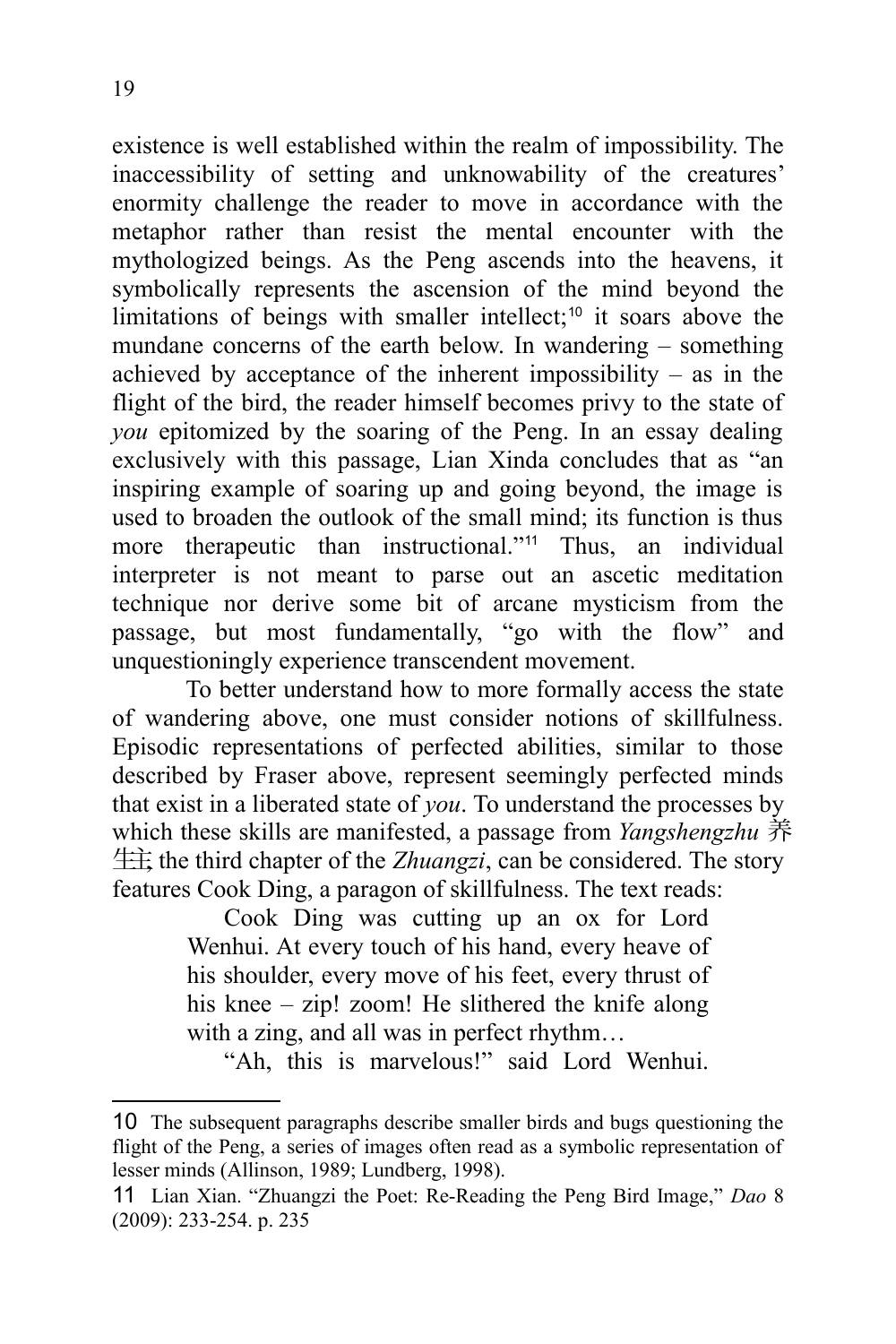"Imagine skill reaching such heights!"

Cook Ding laid down his knife and replied, "What I care about is the way, which goes beyond skill. When I first began cutting up oxen, all I could see was the ox itself. After three years I no longer saw the whole ox. And now – now I go at it by spirit and don't look with my eyes. Perception and understanding have come to a stop and spirit moves where it wants..."

"Excellent!" said Lord Wenhui. "I have heard the words of Cook Ding and learned how to care for life $"12$  $"12$ 

Cook Ding, a butcher by trade, is so effective at dismembering a cow that he has not changed his knife in nearly two decades, a feat impossible for others of the same profession. His mastery of the trade comes from his encountering the flesh and bone with his mind, rather than working against it with his senses. In an essay delineating skillful knowing from theoretical knowing, Robert Eno writes that Cook Ding's high skill level – one that allows him to access a state in which experience is no longer mediated by sense organs – is a result of his interactions with *shen yu* 神遇 or "spiritlike interactions" mediated through "spirit-like impulses," or *shen yu* 神欲. [13](#page-24-1) This practical knowledge gained from experience, although supported by a theoretical base, represents for Eno the epitome of the perfected mind.[14](#page-24-2) Cook Ding has mastered his trade so fully that the ability is like a second nature to him, an uninterrupted extension of his mind as he encounters the external world. Professor Lee H. Yearley understands this skillfulness of characters in the *Zhuangzi* as a byproduct of a tripartite self, one in which an individual is motivated by a series of fundamental drives.

<span id="page-24-0"></span><sup>12</sup> Watson, pp. 46-47

<span id="page-24-1"></span><sup>13</sup> The phrases *shen yu* 神遇and *shen yu* 神欲are transcribed identically, as the first character in each is the same while the second in each uses the same sound. In the former, *yu* 遇means "to encounter, to interact." In the latter, *yu* 欲means "want, desire."

<span id="page-24-2"></span><sup>14</sup> Eno, Robert. "Cook Ding's Dao and the Limits of Philosophy." *Essays on Skepticism, Relativism, and Ethics in the Zhuangzi*. Ed. Paul Kjellberg and Philip J. Ivanhoe. Albany: State University of New York Press, 1996. 127-151. p. 135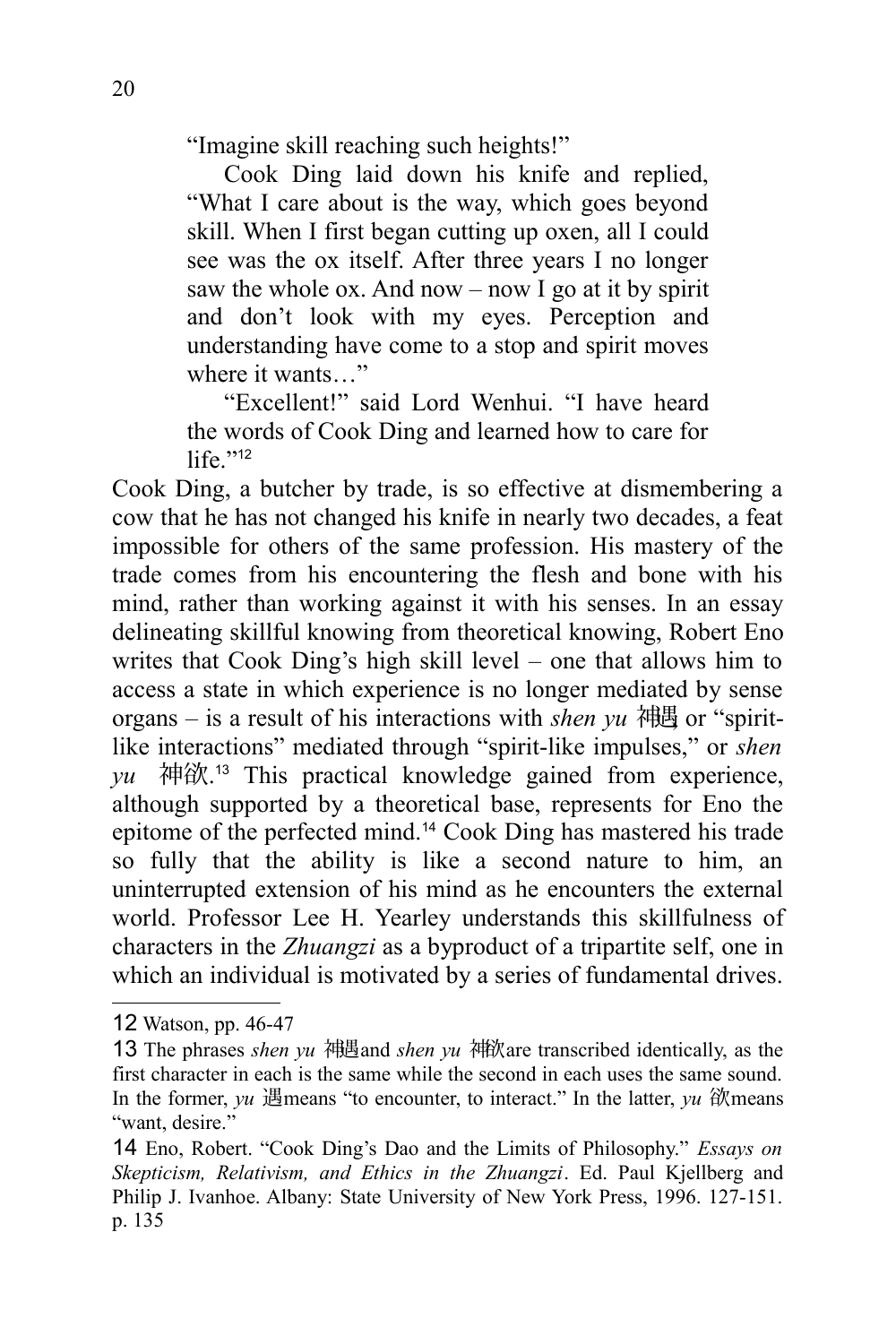21

The term "drive" refers to the motivation for an action performed by an individual. The quality of that motivation, however, is itself dependent on its origin. More fundamental needs – i.e. hunger or thirst – originate from a base part of consciousness, while higher order actions and thoughts originate from a more developed, cultivated mind. These drives exist such that the lower-level drives – explained below – must be satisfied before higher-order actions can be motivated by more complex drives. Yearly describes three distinct drives: dispositional drives, reflective drives, and transcendent drives. Dispositional drives are visceral movements to action that are initiated by specific occurrences, while reflective drives are a desire to have drives other than dispositional ones and are a byproduct of conscious desire. Lastly, transcendent drives exceed the normal ability of the self and appear to originate from beyond it.[15](#page-25-0) In acting through transcendent drives, the ego is suppressed for the heightened and skillful execution of skills. In acting through these "transcendent drives," Cook Ding has moved past notions of fundamental desire for and intentional execution of an action. Yearly and Eno's conceptions of self-less skills converge, as both transcendent drives and "spirit-like impulses" are two modern attempts to understand the notion of *wuwei* within Western philosophical discourse.

*Wuwei* 無為, a phrase frequently translated as "non-action," suggests a state in which, through reunion with the *Dao* 道, defined above as the natural order that underlies reality, one exists in perfect harmony with the present, acting without deliberate intention. The word *Dao* need not always refer to an explicit Way, but rather it can suggest any number of natural ordered processes. Deviation from these myriad *dao*s represents a chaotic disruption to an overarching natural system, as it is the agglomeration of these lesser *dao*s that form the universal *Dao*. In the *Zhuangzi*, to move and wander (*you* 遊) in accordance with a series of natural processes and encounters – the *Dao* described above – is to act in a state of *wuwei*. Translations of the term *wuwei* can be problematic

<span id="page-25-0"></span><sup>15</sup> Yearley, Lee H. "Zhuangzi's Understanding of Skillfullness and the Ultimate Spiritual State." *Essays on Skepticism, Relativism, and Ethics in the Zhuangzi.* Ed. Paul Kjellberg and Philip J. Ivanhoe. Albany: State University of New York Press, 1996. 152-183. p. 153-155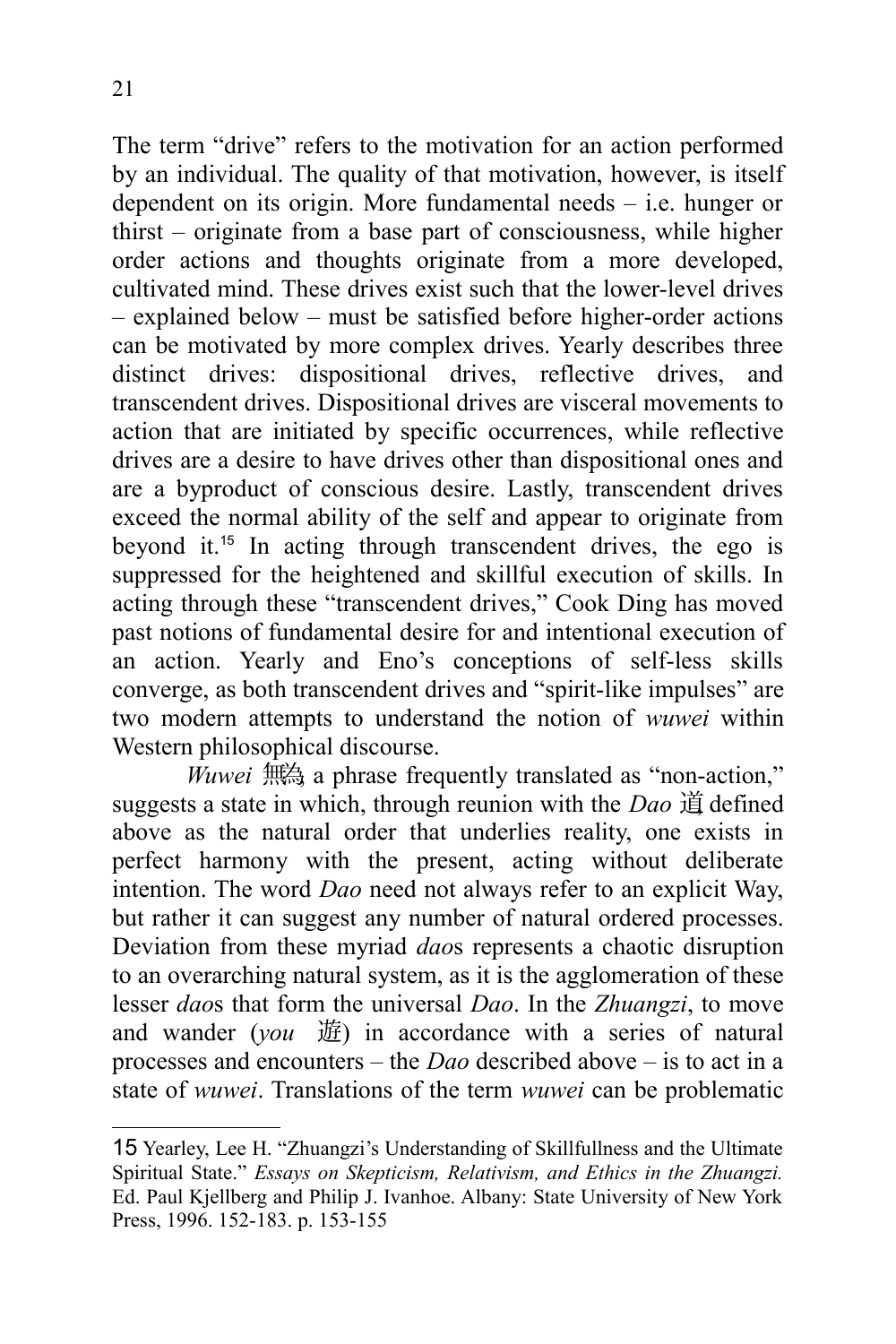in that they may suggest to the reader that the *Zhuangzi* is recommending an existence in stasis. However, *wuwei* refers to a high-performance state by which one acts without mediating bias. In his discussion of *wuwei* spirituality, Nathaniel Barrett describes the state as "an effortless way of comporting oneself in the world with supreme harmony or efficacy."<sup>[16](#page-26-0)</sup> Ostensibly, one acts while in a performative trance, similar to the modern, colloquial phrase "in the zone." The story of the butcher above describes a violent, often messy task being executed with a grace and ease rarely attributed to the profession. Cook Ding's ability requires an intensity of absorption and focus that is incongruous with self-conscious and purposeful acts; the carving of the ox necessitates a loss of the ego in the performance of the work itself. Thus, the experience is understood as a reunion between the actor and the external world, a state characterized by heightened awareness and harmony. This reunion, however, necessitates a dismissal of the ego and its prelearned knowledge, a state explored in perhaps the most famous episode of the *Zhuangzi*: Zhuang Zhou's<sup>[17](#page-26-1)</sup> Butterfly Dream.

Appearing in the second chapter of the text, *Qiwulun* 齐物 论, Zhuangzi describes his dream as follows:

> Once Zhuang Zhou dreamt he was a butterfly, a butterfly flitting and fluttering around, happy with himself and doing as he pleased. He didn't know he was Zhuang Zhou. Suddenly he woke up and there he was, solid and unmistakable Zhuang Zhou. But he didn't know if he was Zhuang Zhou who had dreamt he was a butterfly, or a butterfly dreaming he was Zhuang Zhou. Between Zhuang Zhou and the butterfly there must be *some* distinction! This is called the Transformation of Things.

The passage has been historically understood as a reflection on the mutability of form; all distinctions originate from a mind that cannot see clearly the interconnectedness of the Ten Thousand

<span id="page-26-0"></span><sup>16</sup> Barrett, Nathaniel F. "Wuwei and Flow: Comparative Reflections on Spirituality, Transcendence, and Skill in the *Zhuangzi*." *Philosophy East and West* 61.4 (2011): 679-706. p. 681

<span id="page-26-1"></span><sup>17</sup> Zhuang Zhou was a name by which the historical Zhuangzi was known, a fact relevant to the subsequent discussion.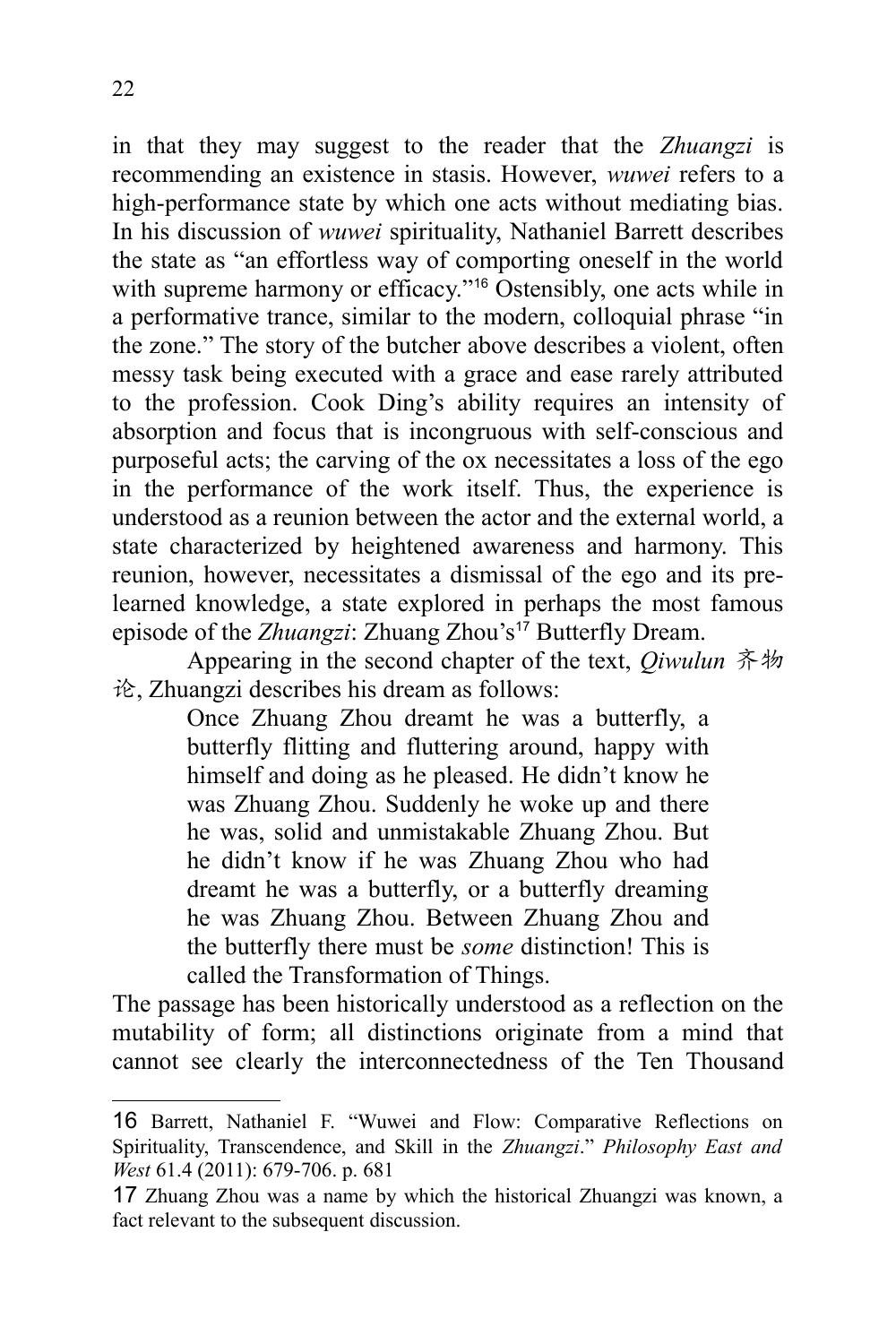Things.[18](#page-27-0) Of note here is that the author of the text has removed himself from identification with the character of Zhuang Zhou. Thus, the self has been sacrificed by virtue of the omission of the pronoun "I;" the narrator has become non-present while still articulating the narrative above.[19](#page-27-1) This is further substantiated by the temporal contextualization of the parable. By relating the narrative from the temporal standpoint of having *once* happened and disassociating himself from his own historical identity of Zhuang Zhou, the author of the *Zhuangzi* has subsequently placed himself within the context of a non-present wanderer. Hans-Georg Möller has written on what he refers to as the "structure of presence" in Daoist philosophy, using earlier commentaries on the Butterfly Dream to argue that the sage ultimately occupies this place of non-presence.<sup>[20](#page-27-2)</sup> He writes, "The Daoist structure of presence, as illustrated in the 'Dream of the Butterfly,' consists of a steady and well-ordered process, a process that is constituted by the continuous change of distinct present segments kept in balance by a non-present center."[21](#page-27-3) It is the liberated mind that exists in the "non-present center." When read this way, the dream sequence of the *Qiwulun* can be understood as two present agents – Zhuang Zhou and the butterfly – being articulated by a non-present narrator – Zhuangzi. Admittedly, this narrative does not relate explicitly to *you*; however, its implicit association with the egoless state of *wuwei* speaks to the modality by which one is to access a state of joyful wandering. To exist in a mental state of non-presence is perhaps the most integral element in achieving the highperformance state of uninterrupted skillful behavior, wherein the actor is so wholly engrossed in his work that he seamlessly encounters the other stable processes that exist within his *dao*. To be non-present is to subvert the conscious desire of the ego to delineate between forms. In so doing, *wuwei* as a mental state can

<span id="page-27-0"></span>**<sup>18</sup> Known as** *wan wu* **萬**物in Literary Chinese, "the Ten Thousand Things" is a common phrase in literature and philosophy that is meant to suggest all reality.

<span id="page-27-1"></span><sup>19</sup> This concept of non-presence is explored below, drawing on an article by Hans-Georg Möller cited below.

<span id="page-27-3"></span><span id="page-27-2"></span><sup>20</sup> Möller, Hans-Georg. "Zhuangzi's 'Dream of the Butterfly': A Daoist Interpretation." *Philosophy East and West* 49.4 (1999): 439-450. pp. 443-446. 21 Ibid, p. 445.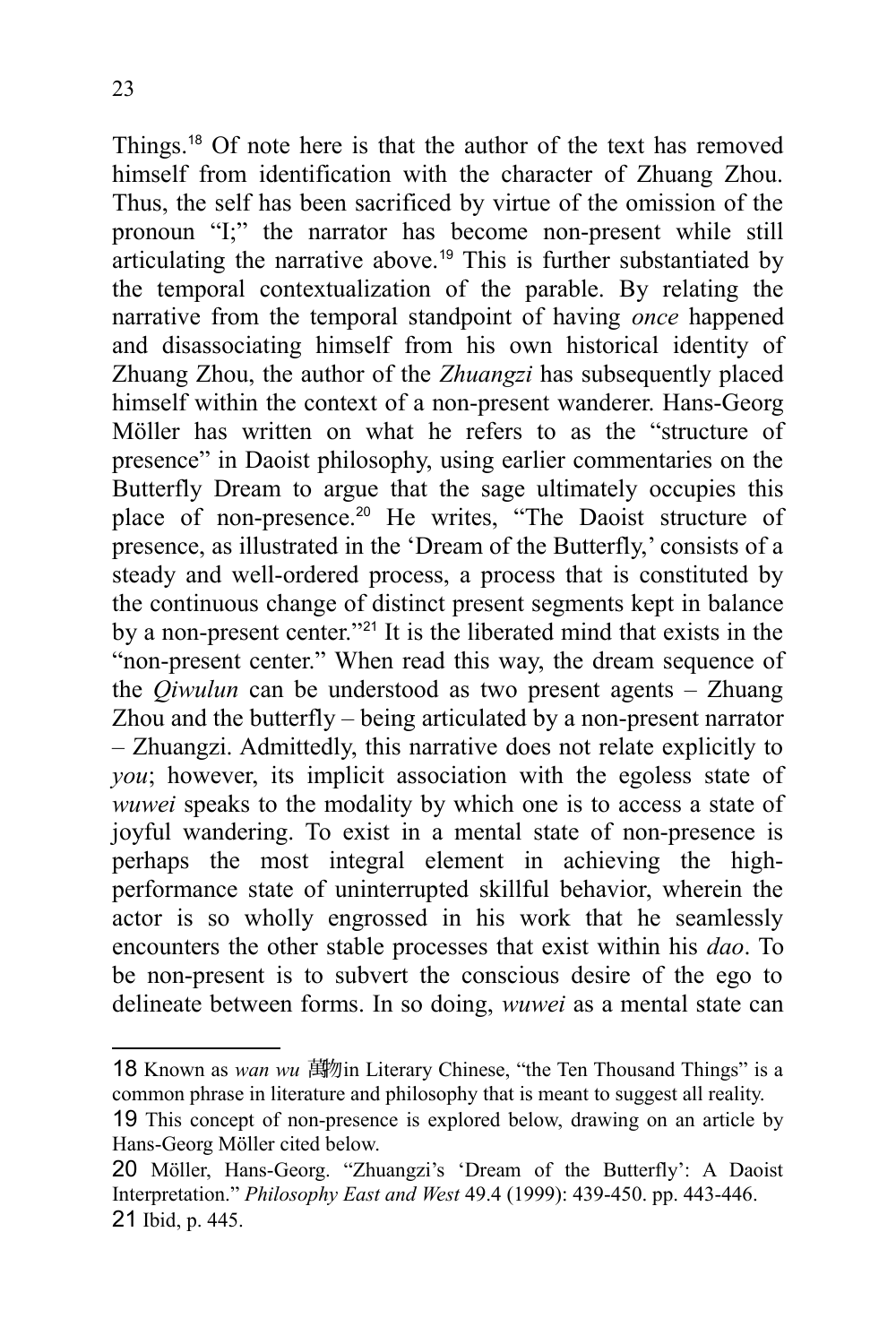be accessed.

The *Zhuangzi* introduces the good life to its readers in the first few pages of the text: the Peng bird soars to new heights, free to exist beyond the constrictions of the mundane. This metaphorical mindscape is to be accessed by entering a state of "non-action," wherein the self is non-present, freeing the mind to wander in unfettered bliss. To enter this state is to live a Zhuangzian good life.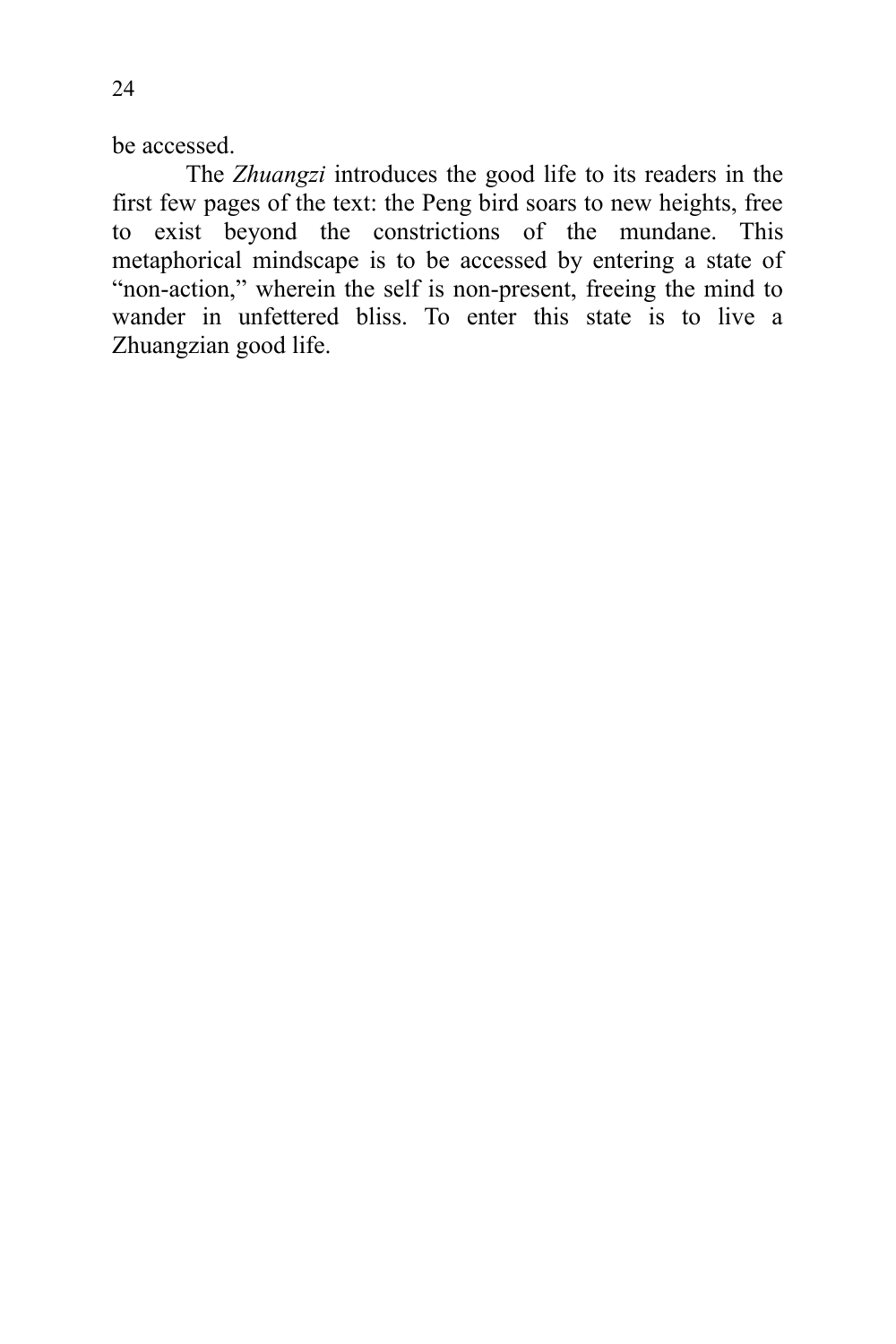#### Bibliography

- Barrett, Nathaniel F. "Wuwei and Flow: Comparative Reflections on Spirituality, Transcendence, and Skill in the *Zhuangzi*." *Philosophy East and West* 61.4 (2011): 679-706. Print.
- Eno, Robert. "Cook Ding's Dao and the Limits of Philosophy." *Essays on Skepticism, Relativism, and Ethics in the Zhuangzi*. Ed. Paul Kjellberg and Philip J. Ivanhoe. Albany: State University of New York Press, 1996. 127-151. Print.
- Fraser, Chris. "Emotion and Agency in *Zhuangzi*." *Asian Philosophy* 21.1 (2011): 97–121.
- Fraser, Chris. "Zhuangzi, Emotions, and the Good Life." Warpweftandway.com.<http://warpweftandway.com/> [2011/04/23/zhuangzi-emotions-a](http://warpweftandway.com/2011/04/23/zhuangzi-emotions-)nd-the-good-life/ (accessed on March 20, 2014)
- Kjellberg, Paul. "Skepticism, Truth, and the Good Life: A Comparison of Zhuangzi and Sextus Empiricus" *Philosophy East and West* 44.1 (1994): 111-133. Print.
- Möller, Hans-Georg. "Zhuangzi's 'Dream of the Butterfly': A Daoist Interpretation." *Philosophy East and West* 49.4 (1999): 439-450. Print.
- Van Norden, Bryan W. "Competing Interpretations of the Inner Chapters of the *Zhuangzi*." *Philosophy East and West* 46.2 (1996): 247-268. Print.
- Watson, Burton. *Chuang Tzu: Basic Writings*. New York: Columbia University Press, 1964.
- Xinda, Lian. "Zhuangzi the Poet: Re-Reading the Peng Bird Image," *Dao* 8 (2009): 233-254.
- Yearley, Lee H. "Zhuangzi's Understanding of Skillfullness and the Ultimate Spiritual State." *Essays on Skepticism, Relativism, and Ethics in the Zhuangzi.* Ed. Paul Kjellberg and Philip J. Ivanhoe. Albany: State University of New York Press, 1996. 152-183. Print.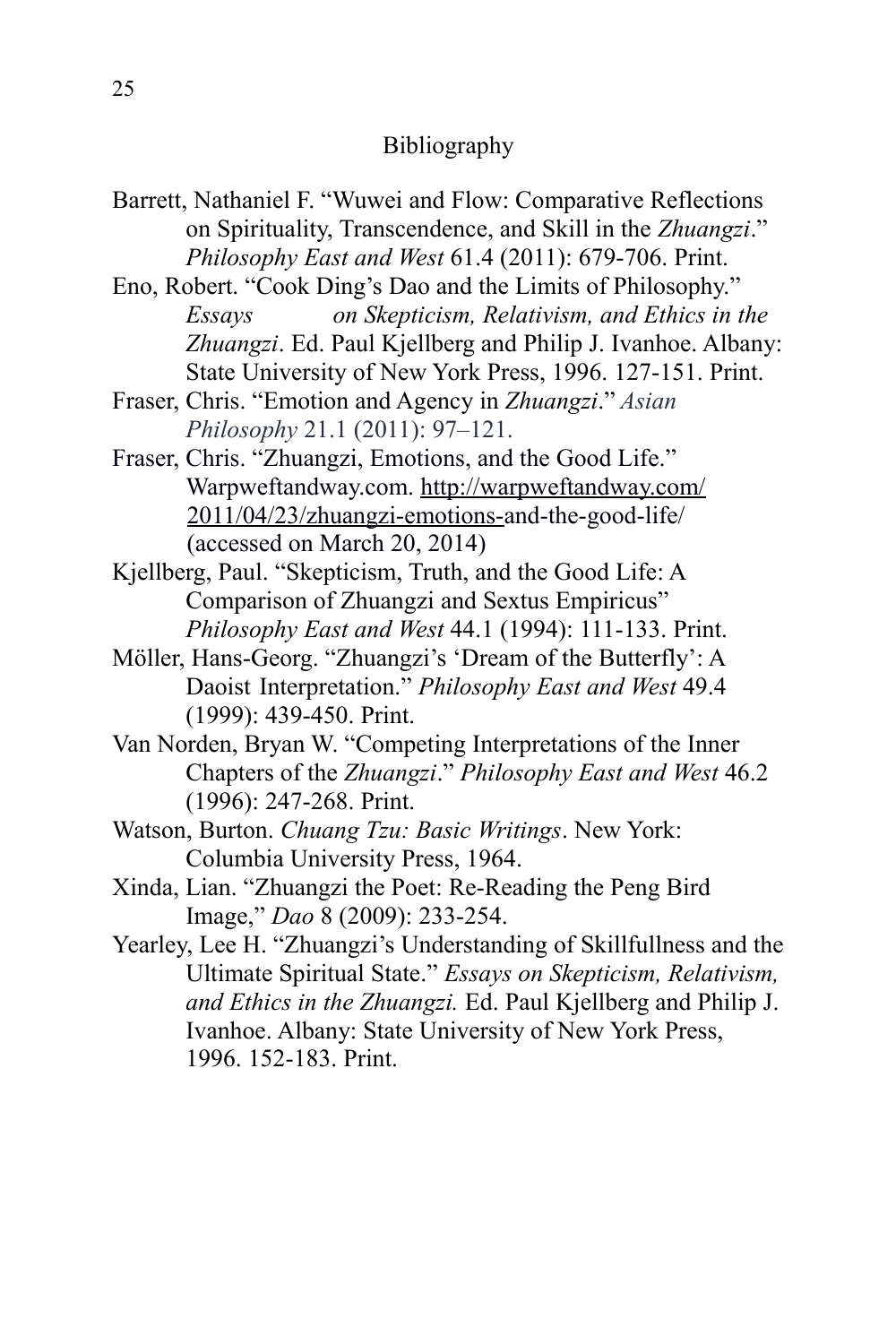## **IN THE PURSUIT OF HAPPINESS: A REVIEW OF POSITIVE PSYCHOLOGY AND RESEARCH ON HAPPINESS**

Andrew Joung *Vassar College,* Class of 2016 Economics, Minor in Mathematics

#### Abstract

As Lyubominsky, Sheldon, and Schkade (2005) pointed out, over the course of a few decades various surveys have consistently shown that most people frequently think of happiness and how to pursue it. Despite the importance we give happiness, the term itself is unclear, leaving its pursuit to the individual and not to policy. I explore in this paper self-reported levels of happiness (Subjective Well-Being), the "architecture of sustainable happiness," the origins of our happiness, the notion of negative feedback for people with low levels of happiness, and interventions to improve happiness. Hopefully, with happiness and a roadmap to pursuing it more clearly defined, this important quest will finally be taken seriously by policy makers.

*Keywords:* Subjective Well-Being (SWB); happiness; Self-Determination Theory (SDT); positive psychology; intervention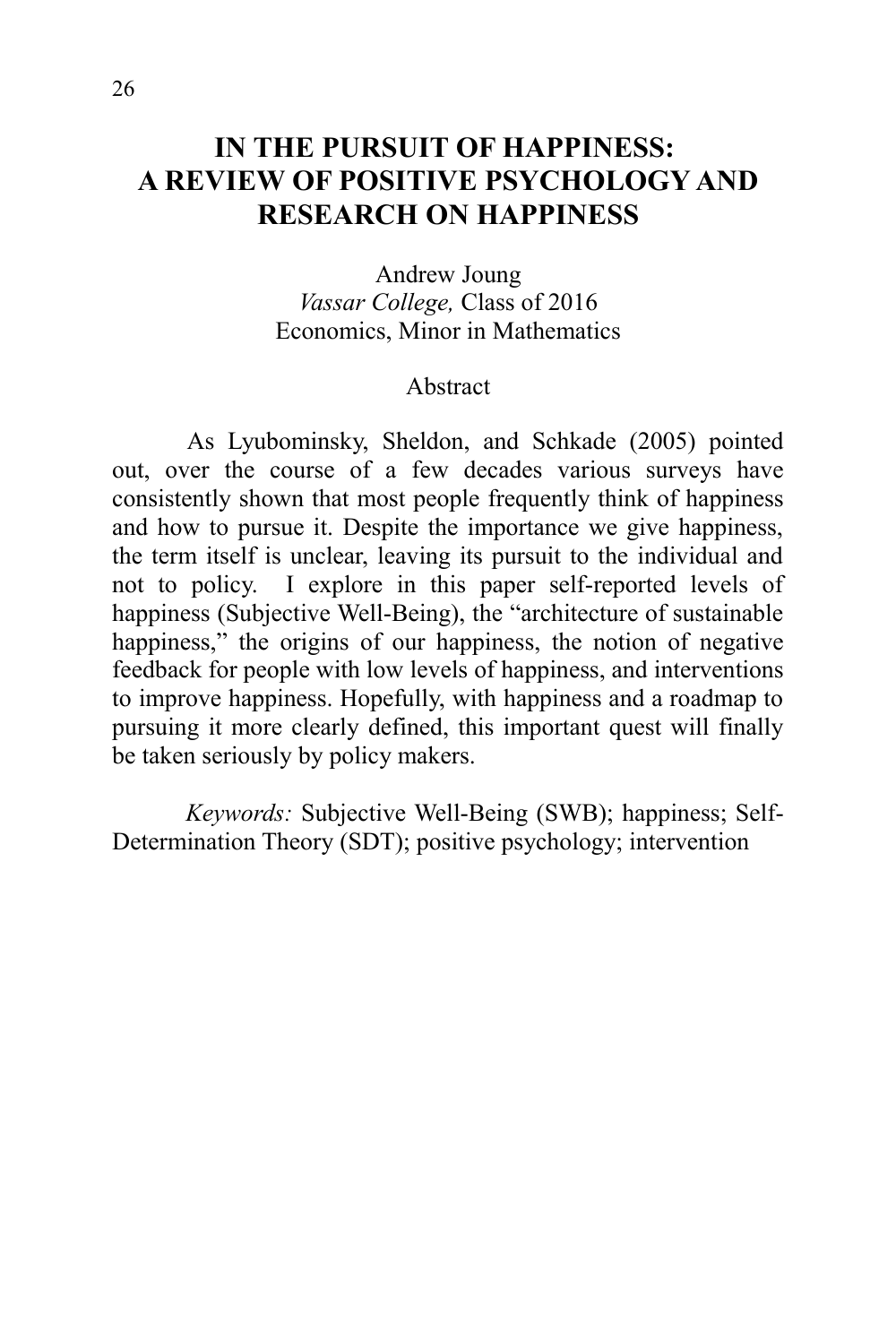## **IN THE PURSUIT OF HAPPINESS: A REVIEW OF POSITIVE PSYCHOLOGY AND RESEARCH ON HAPPINESS**

#### Andrew Joung *Vassar College,* Class of 2016

As Lyubominsky, Sheldon, and Schkade (2005) pointed out, over the course of a few decades various surveys have consistently shown that most people frequently think of happiness and the pursuit of happiness. Despite the importance we give to happiness, we often leave its pursuit to the individual and not to policy. This may have largely to do with the ephemeral nature of happiness. As Seligman et al (2005) pointed out "'Happiness' is too worn and too weary a term to be of much scientific use" (p. 296). Unable to rigorously and satisfactorily define happiness for ourselves, we feel that we cannot possibly tell others how to be happy. Regardless, if we can find some commonality between our various conceptions of happiness, then we can develop therapies that can improve happiness for a wide spectrum of people. The cumulative benefits of this, even if the benefits are slight, could be tremendous for a nation as a whole. Thus, it is the aim of this paper to review the cognitive and psychological literature on how happiness is understood, and to offer some potential guidelines for policy implementation.

The field of psychology which is concerned with the definition and pursuit of happiness is positive psychology. Positive psychologists argue that while pathology—the study of illness and disorders—is important, psychologists should not be satisfied with achieving a neutral state of well-being for their patients. This neutral state is the satisfaction of the psychological prerequisites for physical (i.e. not suicidal) and social existence. It is a life where one is just getting by. Positive psychologists argue that the failure to push past this bare existence is a failure to explore more enriching avenues of life. In recognition of this insight, positive psychology is the study of how to help human beings thrive and push past a neutral state of well-being.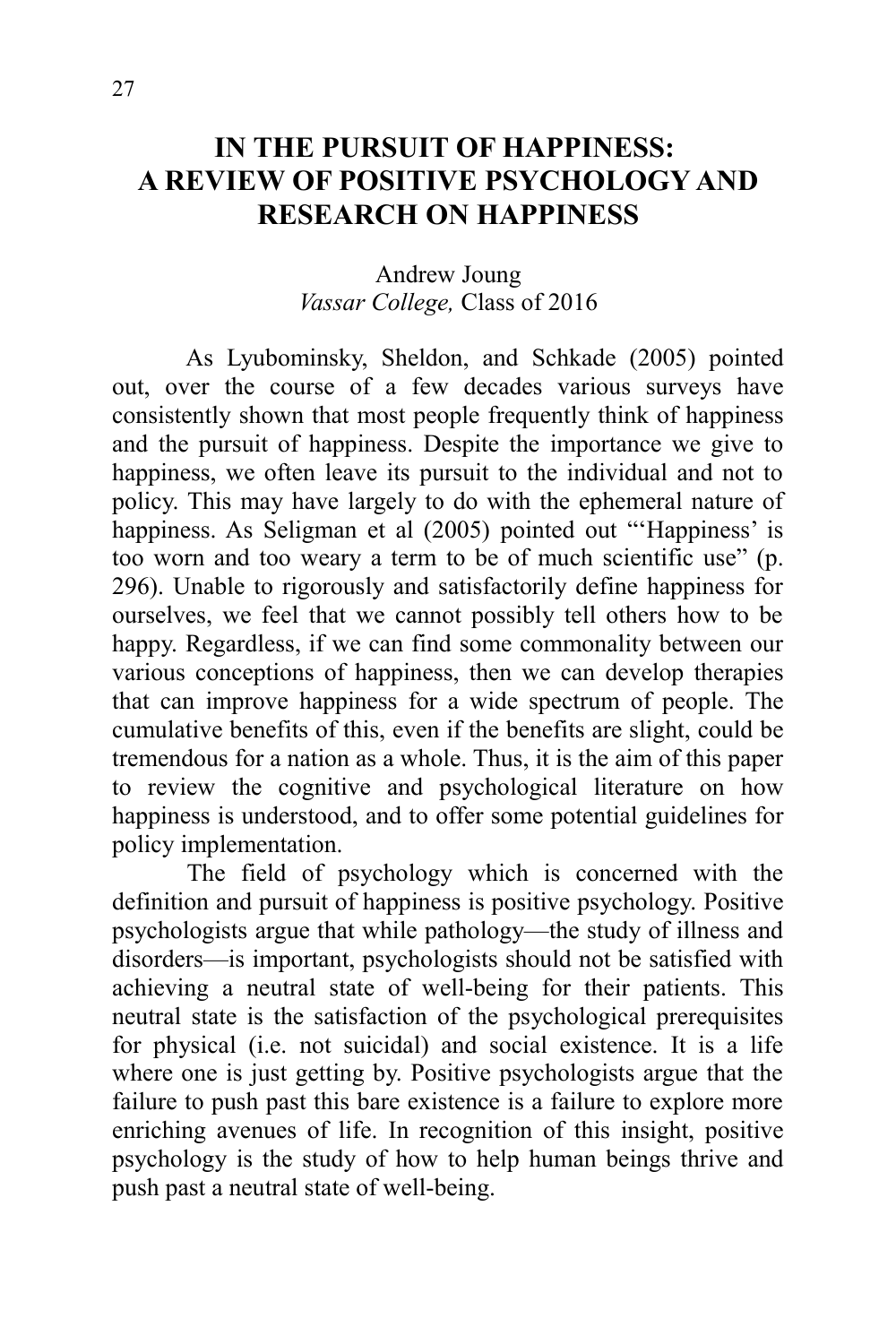While thriving individuals may require more than just happiness, self-reported levels of happiness, or Subjective Well-Being (SWB), are regarded as essential components to well-being. The SWB of an individual is best understood as the answer to the question: *On a scale from 1 to 10, how happy are you?* However, this question is quite broad and certainly one could imagine being happy overall, but still being upset in certain domains such as marriage or work. As further research has shown, there are various aspects of SWB: overall satisfaction, satisfaction in important domains, and low levels of negative affect (the absence of unpleasant emotions or moods). The subjectivity of this measure may seem questionable, but as Diener (2000) argued, "This subjective definition of quality of life is democratic in that it grants to each individual the right to decide whether his or her life is worthwhile" (p. 34). After all, if a person says she feels sad, but objective measures says she feels happy, we must defer to the person. The emotions a person feels at a moment in time or the perceptions which one has overall are *inherently* subjective and therefore, it is the *subject* who is best capable of reporting her feelings and perceptions. This represents how SWB is a measure of both affective components—experience of emotions—and cognitive components—one's perceptions and behaviors (Diener 2000).

In 1967, Wilson proposed in a review of SWB that those with the greatest SWB were happy due to fortuitous life circumstances. One of Wilson's life circumstances was that the person be religious. This idea has been tested vigorously, but no one conclusive answer had emerged for many years. Some studies found a positive correlation between religiosity—or religiousness —and SWB, some found no correlation, and some even found a negative correlation. To find an answer, Hackney and Sanders (2003) engaged in a *meta-analysis*. A meta-analysis gathers as many studies as possible within the field being analyzed. Once all the data is compiled, and those studies with issues of credibility filtered out, the researchers seek to find common metrics which unify the various studies—this is known as the *effect size*. By observing the effect sizes, researchers can find broader trends that might unify a seemingly contradictory body of work.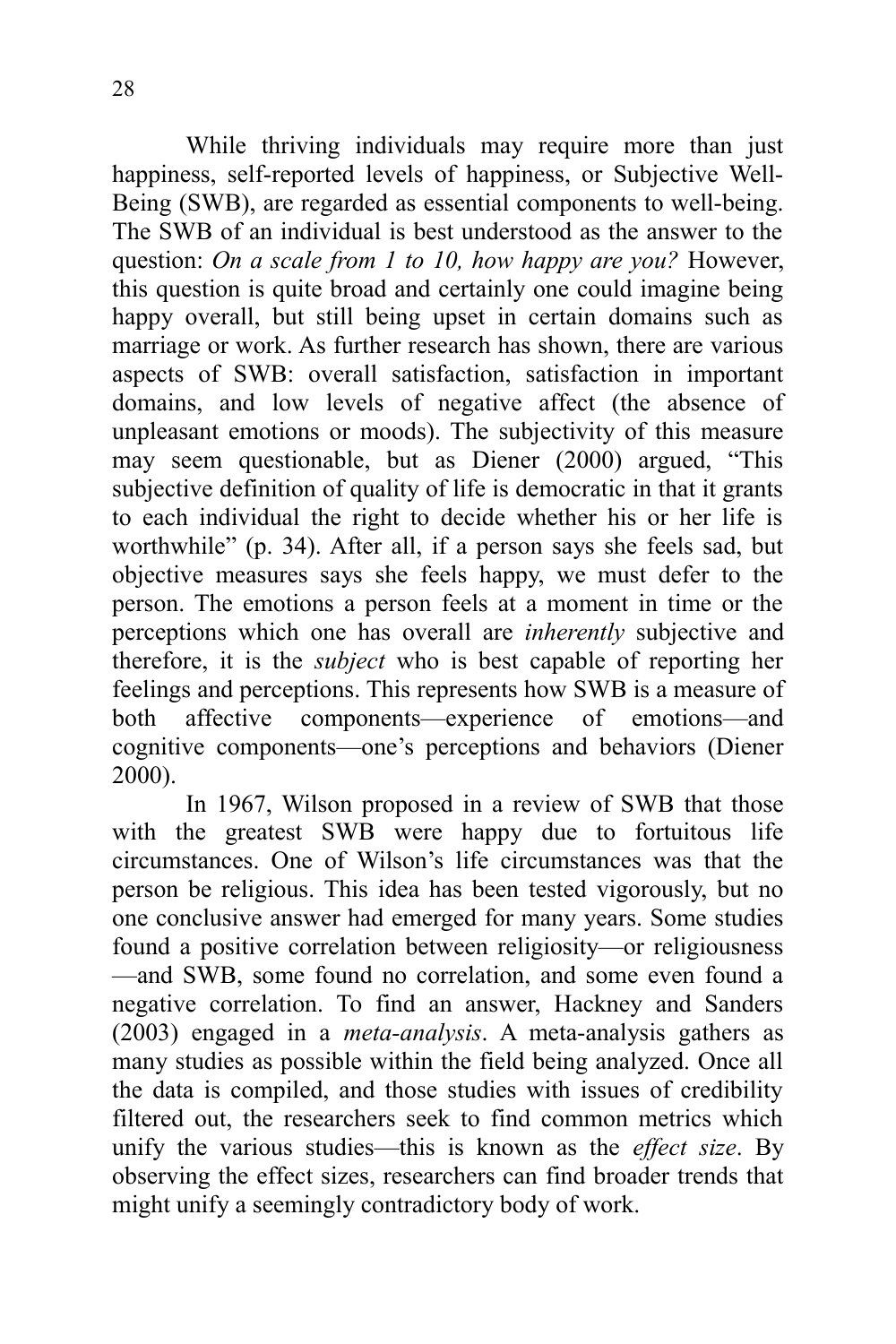Hackney and Sanders (2003), in their meta-analysis, argued that the reason for the seemingly contradictory results in past studies was that many studies defined religiosity differently. They found three broad commonly used definitions. "Institutional Religion" is the social and behavioral aspect of religion, such as attendance of church or of church-related activities. "Ideological Religion" is based on the beliefs underlying religious activities, such as how rigidly one held religious values. Finally, "Personal devotion" focused on personal, intrinsically motivated devotion, such as intensity of devotion and emotional attachment to God. After performing a meta-analysis using this new lens, Hacknye and Sanders found that the strength of the effect size nearly doubled when religiosity was defined as "personal devotion" rather than the other two (p. 48). This means that the mere act of being religious is not what is important. Granted there is no harm in being religious; Hacknye and Sanders found a slight positive relationship between religiosity and SWB overall. However, the motivations underlying religious actions are where one can find the positive impact.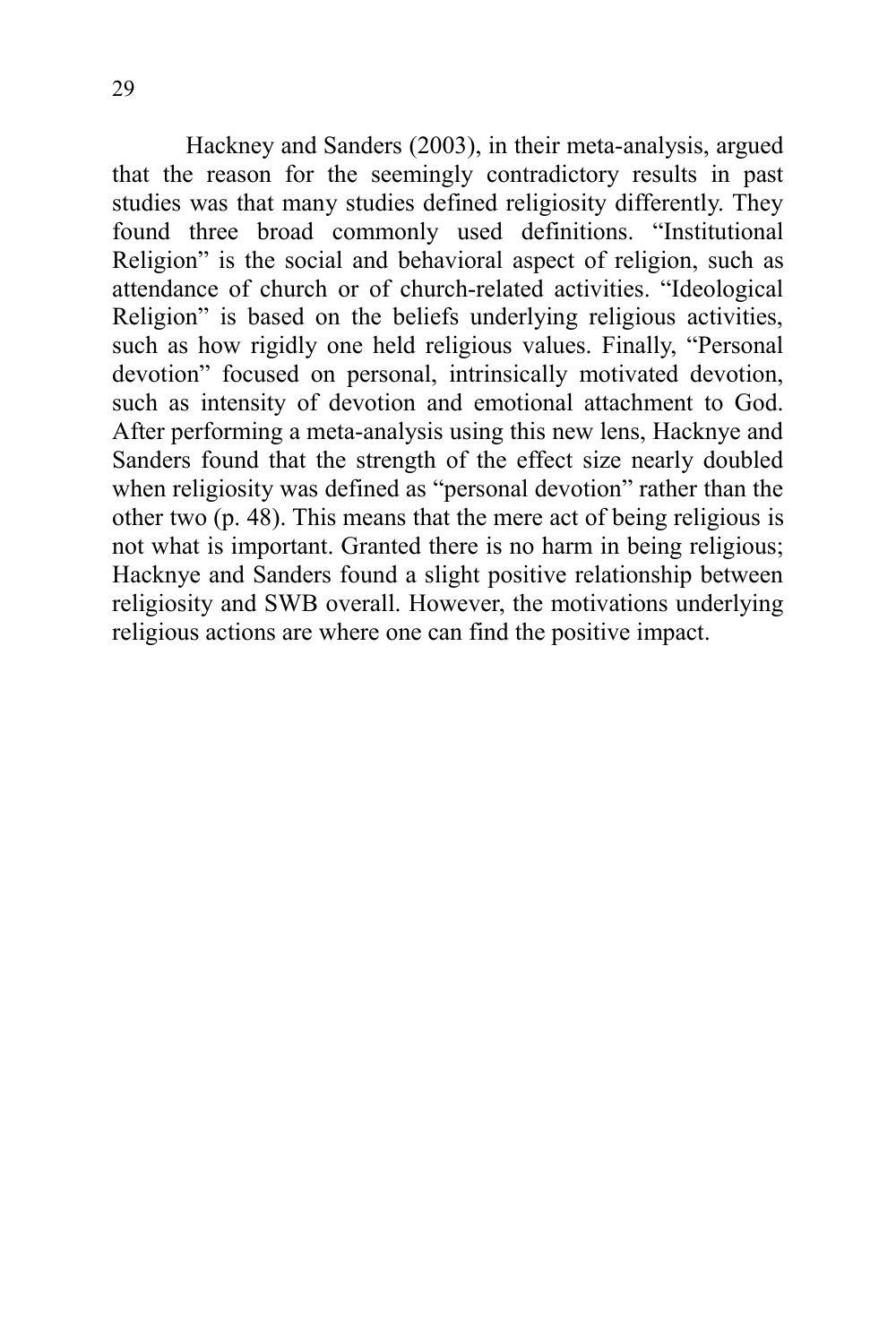

was not great. Furthermore, despite a significant rise in income among Americans, Americans on average were not much happier than before (Fig. 1). All in all, the effect of income on SWB was small. While Wilson was not entirely incorrect with regard to the general correlation of income and SWB, he certainly mistook the magnitude of income's effect on SWB.

Wilson overestimated the impact of life-circumstances on SWB. Livingston (2006) argued that a review of the research indicated that life circumstances account for only 11-12% of the variability in our happiness. One reason for this is a phenomenon known as the *hedonic treadmill*. This is the tendency for variations in SWB to move back toward a *set-point*. While in the past, this set-point has been viewed as a neutral state of well-being, Diener, Lucas, and Scollon (2006) argued that the set-point is in fact slightly positive (i.e. we are naturally inclined to be amused). Nonetheless, the notion that we return to our original set-point after variations in SWB helps to explain how, despite a massive change in income over the past decades, Americans remain at a steady level of SWB: we got used to the extra money.

Another reason for the small impact that life circumstances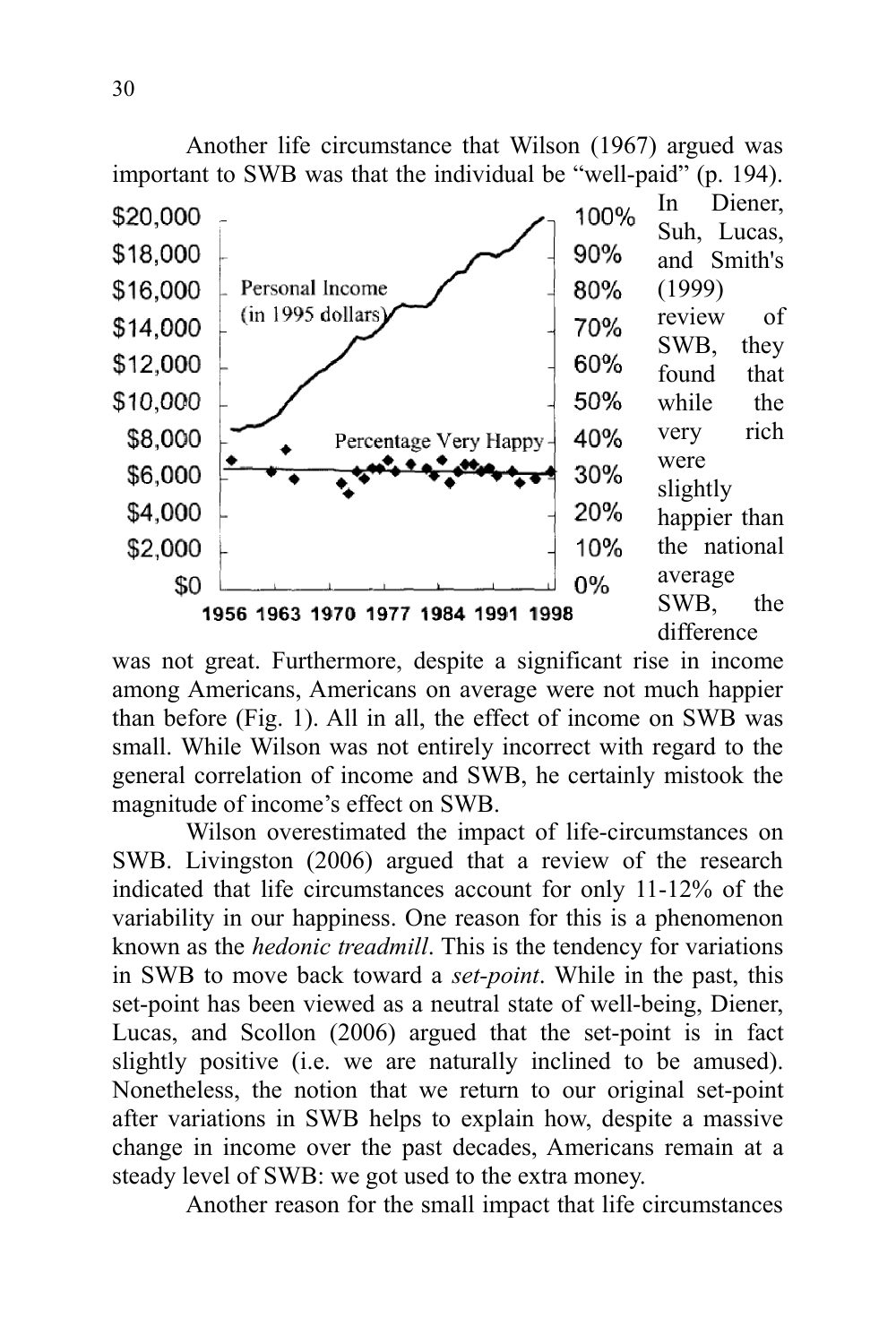have on the variation in SWB is genetics. Lykken and Tellegen (1996) performed an experiment on fraternal and identical twins (i.e. genetically dissimilar and genetically similar twins) raised both together and apart. They surveyed the participants at age 20 and then again at age 30. Regardless of upbringing and despite the passage of ten years, the SWB of one identical twin strongly correlated with the other's SWB. In contrast, fraternal twins showed no correlation. Therefore, Lykken and Tellegen argued that up to 50% of an individual's variation in SWB is based on genetics. This leaves 38-39% of the variation in SWB to our behaviors. Genetics, happiness-related life circumstances, and happiness-related behaviors—this trinity of factors, according to Lyubomksky, Sheldon, and Schkade (2005), control an individual's happiness and form the "architecture of sustainable happiness" (p. 114). While one might be discouraged by the significance of genetics in the variation of our SWB, one should be encouraged by the importance of our behaviors. Genetics is permanent, and life circumstances are generally stable; on the other hand, behaviors might be changeable through therapy, self-motivation, and maybe even policy.

Why do certain behaviors promote greater SWB? The evidence seems to point to the underlying motivations for performing these actions. As mentioned previously, with regards to religiosity, this was demonstrated by the results of Hacknye and Sanders (2003). Regarding the pursuit of income, Srivastava, Locke, and Bartol (2001) surveyed business students. These surveys aimed to find out the business students' SWB, and whether a student was motivated to pursue high-paid careers in business primarily for money or for other motivations. The researchers then observed differences in SWB between subjects. They found that, in general, there was a negative relationship between the *pursuit* of money and SWB. However, they found that if motivations are taken into account, *the relationship disappears*. In fact, depending on what the motivation was for pursuing high incomes, the relationship became positive. Therefore, in this case, the behavior's impact on SWB seems to be entirely based on the motivations, not the act itself.

Overall, happiness seems dependent on the motivations for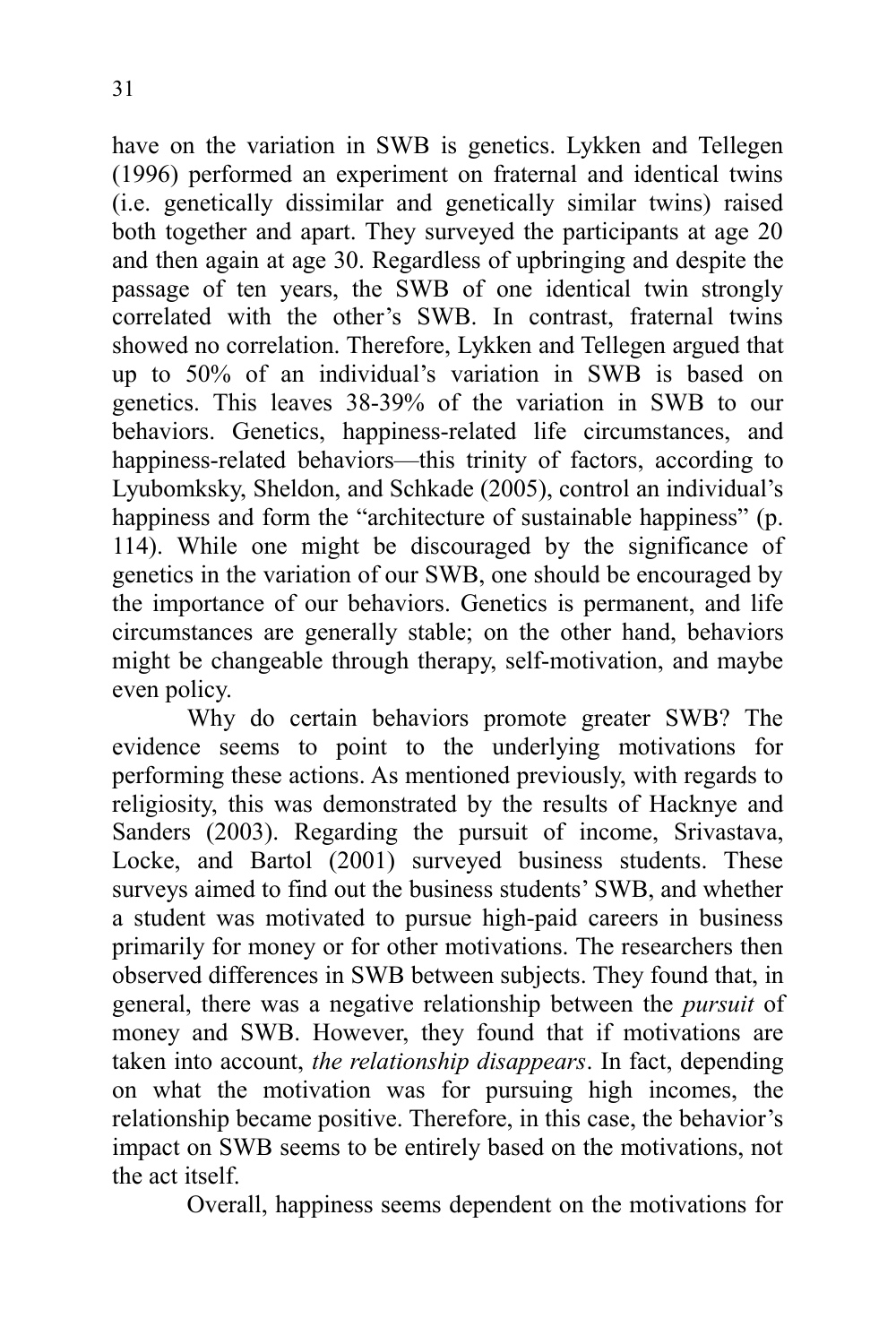our behaviors. Why? According to Deci and Ryan (2000), human beings have three innate psychological needs: autonomy, relatedness, and competence. They labeled this as Self-Determination Theory (SDT). While competence (proficiency at an activity), seems independent of the other two, one might think that autonomy and relatedness are conflicting psychological forces. Autonomy refers to self-organization of one's life. Relatedness does not mean homogeneity, but having a network of relationships.

According to Deci and Ryan (2000), an individual can only maintain her psychological growth and well-being by providing herself with all three psychological nutriments. These psychological needs are similar to the physical need of food. Without food, the physical body wastes away; similarly, without the fulfillment of these psychological needs the mind wastes. When one cannot access her needed psychological nutriments, one develops substitutes, or *compensatory motives*, which do not satiate the need but do provide some satisfaction. These substitutes distract from seeking and achieving need satisfaction. In Deci and Ryan's review of the material, they point out that children who rated their mothers as low in democracy and noncontrollingness (autonomy), and low in warmth (relatedness) grew up with significantly higher desires to pursue visible indicators of wealth. As shown in a prior mentioned study, in general, the degree to which one pursues wealth has a negative relationship with one's happiness. Therefore, ironically, while these children grow-up and seek wealth to achieve greater well-being, those who pursue visible indicators of wealth never achieve greater well-being.

An interesting trend to view through the lens of SDT is income inequality. Oishi, Kesebir, and Diener (2011) found that Americans were on average happier when national income inequality was lower than when it was higher. Using the General Social Survey, which gathered data from 1972 to 2008, Oishi, Kesebir and Diener had a sample size of 48,318 valid responses. However, the change in happiness between periods of high inequality and low inequality varied significantly by class: on average, poorer individuals had lower SWB than their richer counterparts. However, the higher SWB of the rich was not solely due to having more disposable income. During periods of greater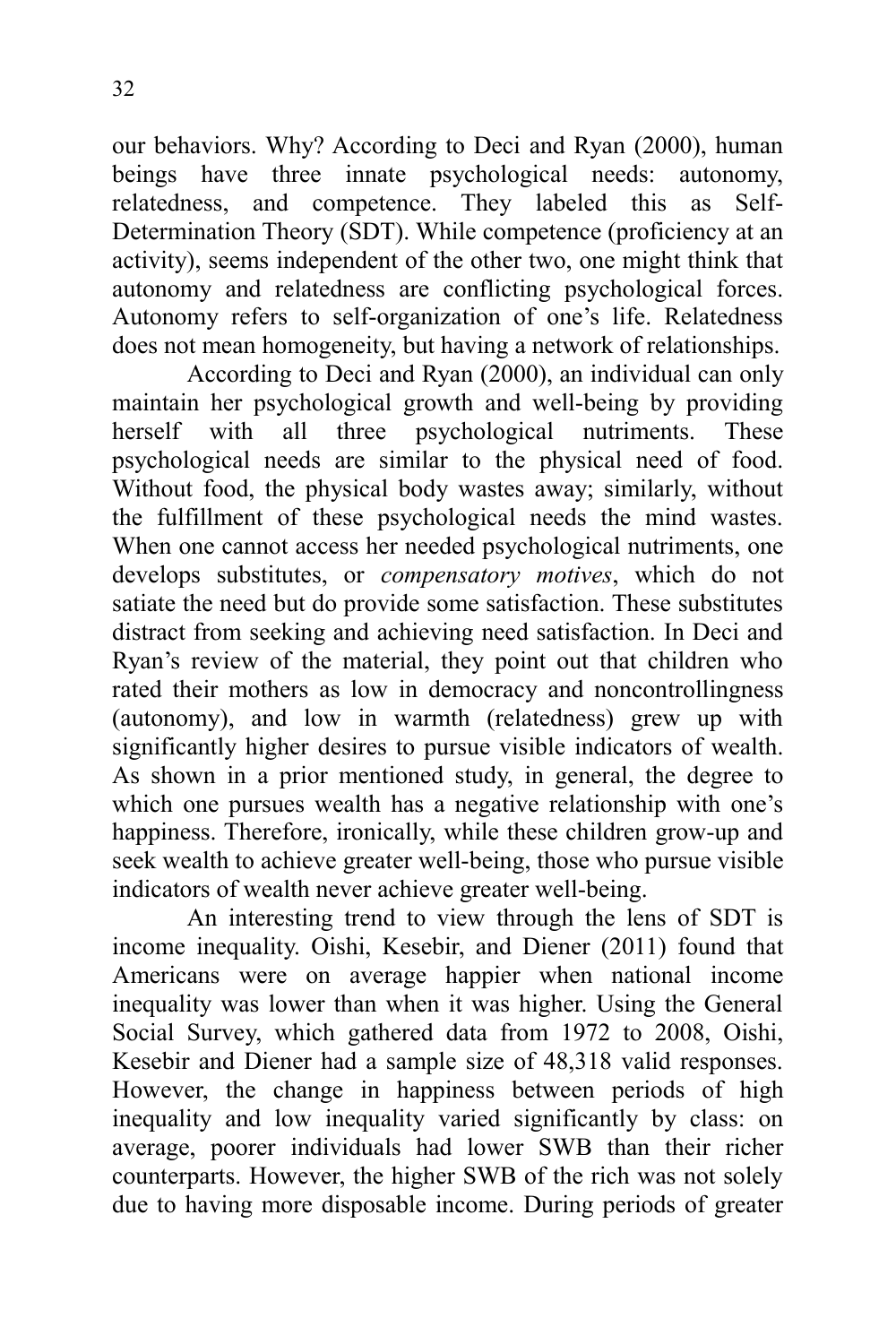income inequality, the average American trusted others less and perceived others to be less fair. According to their model, these perceptions were negatively correlated with happiness, not the disparity in income. Therefore, it seems that as income inequality increases, the average American perceives others as untrustworthy. Only able to trust herself, the average American increasingly isolates herself from her community. Finally, the psychological stress from lacking relatedness manifests itself as the lower SWB that Oishi et al (2011) found.

According to SDT, our behaviors will satisfy our psychological needs only if our behaviors are intrinsically

| Behavior              | Nonself-determined                           |                        |                           |                          |                          | Self-determined         |  |
|-----------------------|----------------------------------------------|------------------------|---------------------------|--------------------------|--------------------------|-------------------------|--|
| Type of<br>Motivation | Amotivation 1<br><b>Extrinsic Motivation</b> |                        |                           |                          |                          | I Intrinsic Motivation  |  |
| Type of<br>Regulation | Non-<br>regulation                           | External<br>Regulation | Introjected<br>Regulation | Identified<br>Regulation | Integrated<br>Regulation | Intrinsic<br>Regulation |  |
| Locus of<br>Causality | Impersonal                                   | External               | Somewhat<br>External      | Somewhat<br>Internal     | Internal                 | Internal                |  |

motivated, not extrinsically motivated. A behavior is extrinsically motivated when the focus of the motivation is based on external values or objects—things which are independent of the self and the self's values—such as money. Intrinsic motivation is based on values which are centered on the self. The importance of intrinsic motivation is obvious in the context of autonomy. If one is extrinsically motivated, one is not acting for one's own sake, but the sake of something outside one's values. Therefore, one is not in full control of their actions, not completely autonomous.

As Fig. 2 shows, there is a wide spectrum of motivation, and it is far more complex than simply extrinsic or intrinsic. However, integrated regulation is especially important. After all, nearly all people can admit that there is something that they once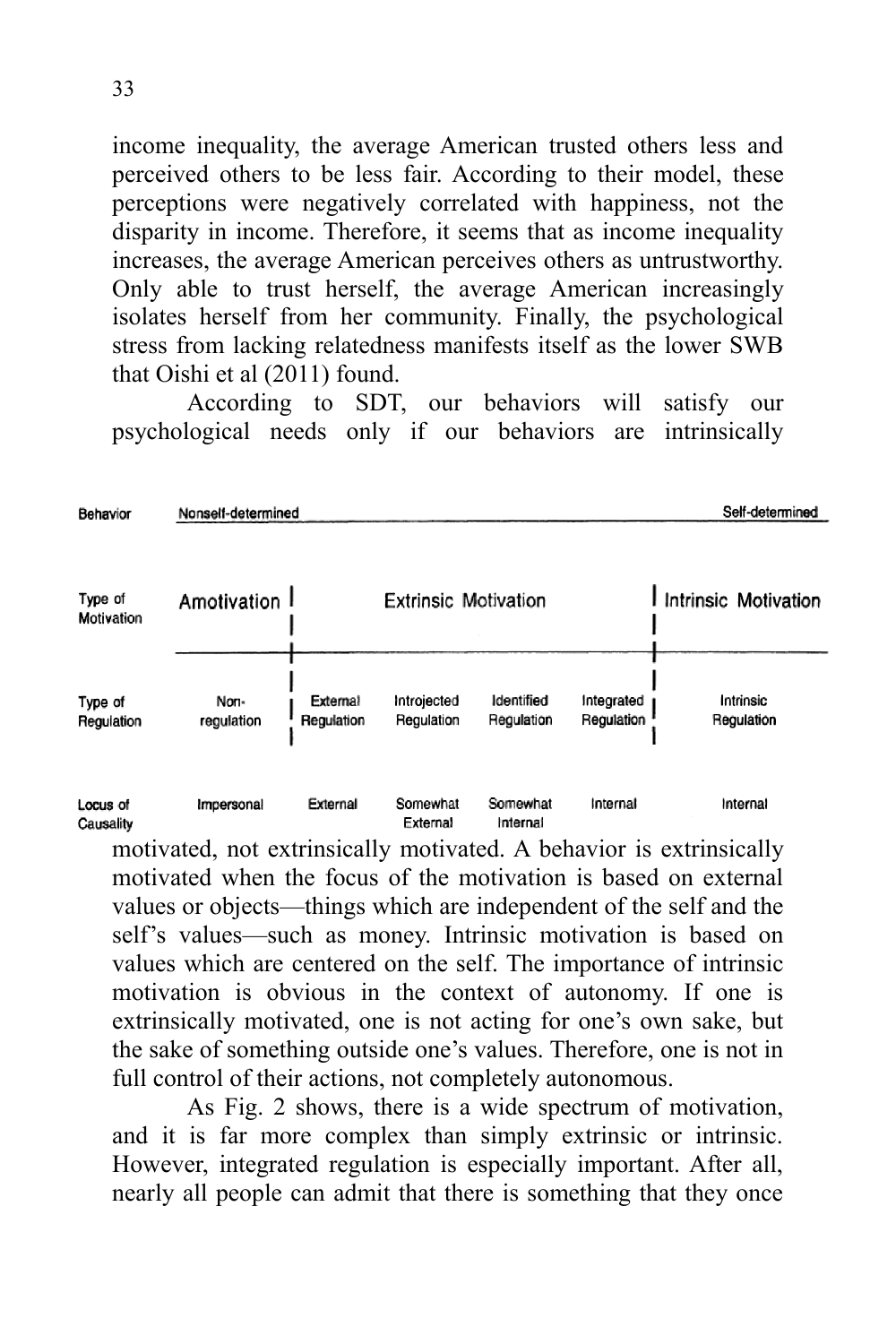disliked or were ambivalent to, but have come to intrinsically enjoy. That is the process of integrated regulation: internalization of once external values with one's own values such that the pursuit of these values becomes entirely volitional, giving greater autonomy.

Some research indicates that low SWB could lead to *negative feedback*, further diminishing chances at higher SWB. Diener (2000) points out that the self-evaluations people give regarding SWB are both cognitive and affective. Happy people feel and perceive *differently* than sad people. This is supported by Pe, Koval, and Kuppens (2013). In this study, a final sample of 95 participants was given two surveys. To measure the cognitive side of SWB, participants were given a survey asking them to provide an overall evaluation of their lives on a scale from 1 to 7. To measure the affective side of SWB, participants were asked how frequently they experienced ten positive and ten negative feelings; the difference between the positive and negative affect scales provided a measure of participants' affective SWB. Participants were then presented in a series of trials with words either positive or negative, and asked if the word they were presented with matched or did not match the affect of the word two trials back.

The results showed that people who had higher life satisfaction and affect balance could more effectively retain and update positive information in their working memory<sup>[22](#page-38-0)</sup>. If the working memory of happier people is more likely to store positive information, it therefore follows that happier people are more likely to have long-term happy memories and that sadder people will have fewer (Pe, Koval, and Kuppens, 2013). This presents a feedback system similar to the one presented by those who lack one or more of the psychological needs outlined by SDT: those who are sad have trouble recalling happy memories and thus judge themselves to be sadder, further impeding their ability to retain happy thoughts.

Presented with this negative feedback system and the selfdestructive nature of pursuing activities which lack one or more of the three psychological nutriments of SDT, one might be led to

<span id="page-38-0"></span><sup>22</sup> Working memory is a system that temporarily stores and processes relevant information prior to it being incorporated into long-term memory.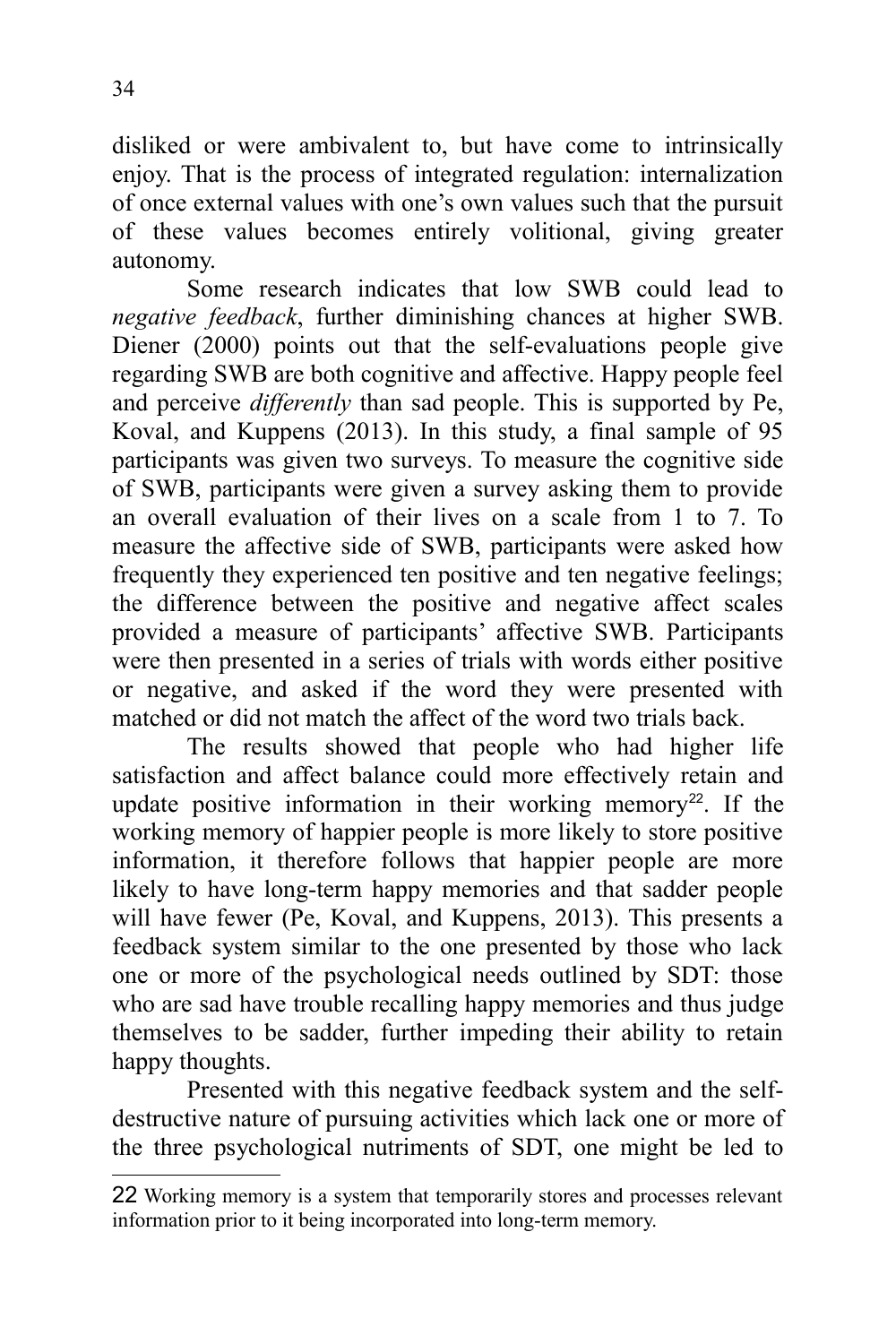believe that people are not completely free to pursue changes in behavior and that policy might be ineffective. Fortunately, Seligman, Steen, Park, and Peterson (2005) offered empirical evidence that intervention can improve self-reported levels of happiness. In this study, participants were asked to perform one of six exercises; of the six, one was a placebo, providing a control. Participants were explicitly told by Seligman et al to continue each exercise for one-week. These exercises were designed to recall positive aspects of one's life. For example, one of the best interventions—called *three good things—*asked participants to write down three things that went well each day for a week. These interventions were designed to cost minimal effort and time, so as to encourage adherence to the program. The results found increased happiness and fewer reports of depressive symptoms for *six months* for two of these expectations, and one month for one other. In addition, the study found that the duration for which new higher levels of SWB were sustained was strongly impacted by whether or not participants continued to adhere to the exercises beyond the explicit one-week limit.

Beyond just offering hope to the despaired, this study has profound policy implications. One important aspect of the exercises performed in Seligman et al. (2005) is that the most effective are relatively simple and quick. The ease of doing these exercises made sustained adherence easier, which, as mentioned previously, increased the duration of higher levels of SWB. For example, one of the most effective exercises in this study was simply writing down three things that went well each day and their causes. The simplicity of these tasks also means that they are easy to teach, opening the door for policy consideration. Cornum, Matthews, and Seligman (2011) designed the Comprehensive Soldier Fitness (CSF) program. According to them, this program is designed to proactively address the psychological stress that US troops face in war. As the study points out, approximately 1.64 million military personnel have served in Iraq or Afghanistan. Hopefully, the seriousness with which the military considers the psychological well-being of its troops foreshadows a broader conversation on well-being by policy makers.

It seems that positive psychologists have successfully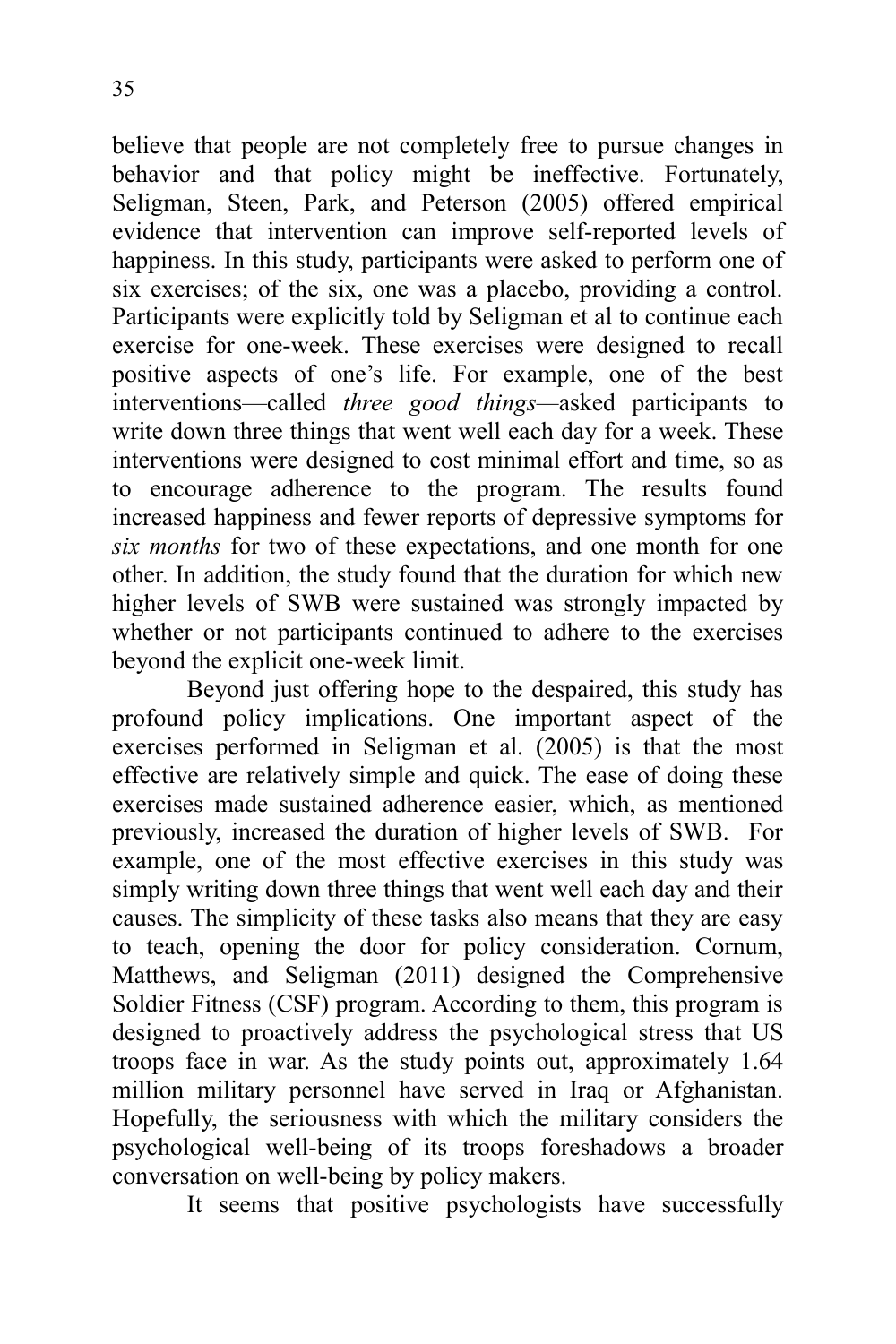turned that ephemeral term "happiness" into a more concrete, scientifically-understandable form. For decades, the GDP has been the barometer for whether we as a nation were on the right track. Some of us may have heard of *green GDP*—a measure of economic growth that accounts for environmental damages. Diener (2000) advocated for a national index of happiness. Even those motivated purely by the pursuit of wealth pursue wealth due to the delusion that that pursuit will bring happiness. What is the purpose of economic growth if it does not sustain or improve the wellbeing of the people who live in that economy? The research makes clear that the introduction of simple mental exercises can significantly impact SWB. Teaching students these exercises seems much easier than teaching calculus or biology. Moreover, as research like Oishi et al. (2011) and Srivastava et al. (2001) shows, our SWB is significantly related to the intimacy of our relationships with our friends, family, and broader communities. Maybe it is time that we stop pursuing dollars and growth rates, and begin examining *ourselves*. Such an endeavor could be far more profitable.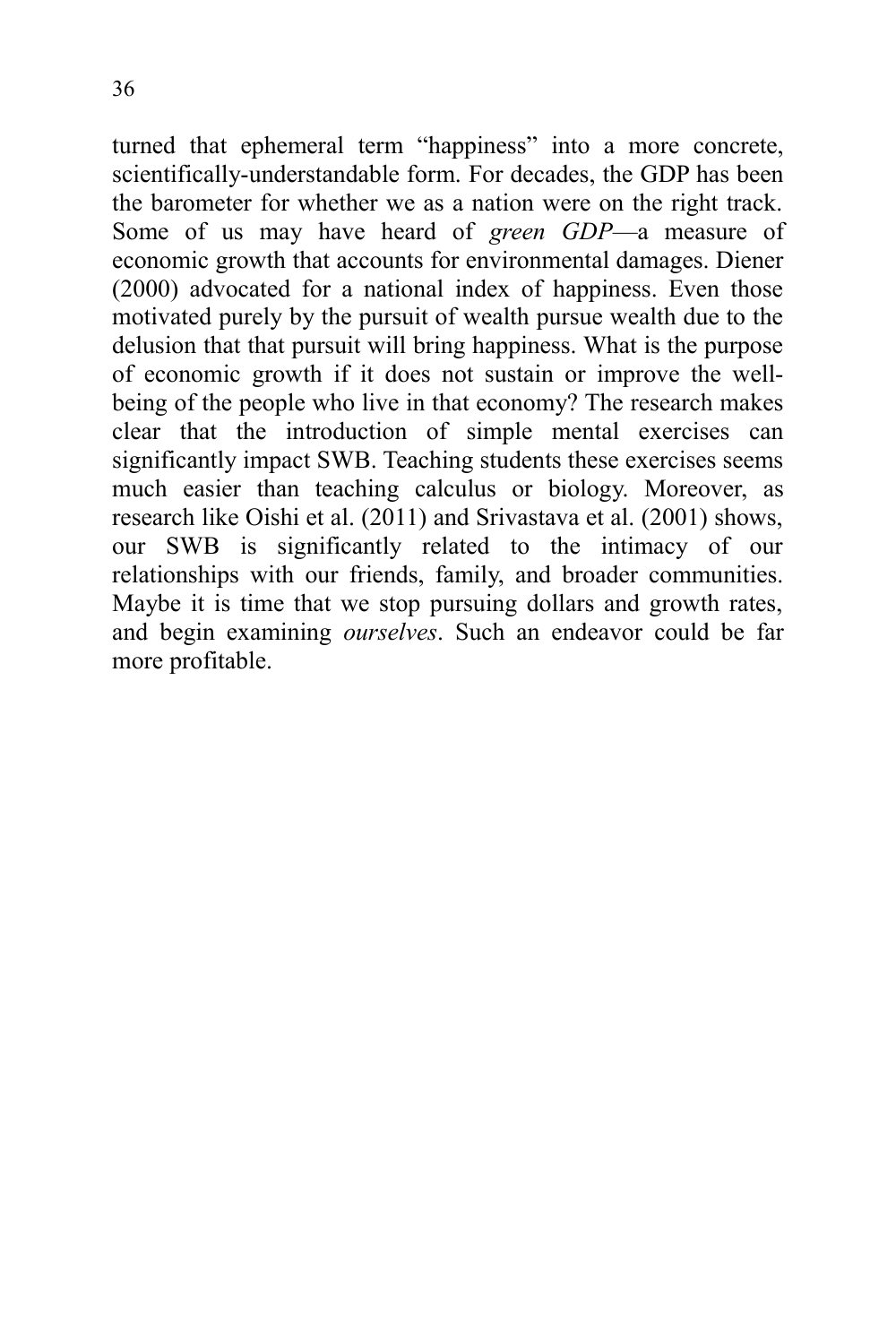#### Bibliography

- Cornum, R., Matthews, M. D., & Seligman, M. E. P. (2011). Comprehensive soldier fitness: Building resilience in a challenging institutional context. *American Psychologist, 66*(1), 4-9. Retrieved from [www.scopus.com](http://www.scopus.com/)
- Diener, E. (2000). Subjective well-being: The science of happiness and a proposal for a national index. *American Psychologist, 55*(1), 34-43. Retrieved from [www.scopus.com](http://www.scopus.com/)
- Diener, E., Diener, M., & Diener, C. (1995). Factors predicting the subjective well-being of nations. *Journal of Personality and Social Psychology, 69*(5), 851-864. Retrieved from [www.scopus.com](http://www.scopus.com/)
- Diener, E., Lucas, R. E., & Scollon, C. N. (2006). Beyond the hedonic treadmill: Revising the adaptation theory of wellbeing. *American Psychologist, 61*(4), 305-314. Retrieved from [www.scopus.com](http://www.scopus.com/)
- Deci, E. L., & Ryan, R. M. (2000). The "what" and "why" of goal pursuits: Human needs and the self-determination of behavior. *Psychological Inquiry, 11*(4), 227-268. Retrieved from [www.scopus.com](http://www.scopus.com/)
- Diener, E., Suh, E. M., Lucas, R. E., & Smith, H. L. (1999). Subjective well-being: Three decades of progress. *Psychological Bulletin, 125*(2), 276-302. Retrieved from [www.scopus.com](http://www.scopus.com/)
- Economist Intelligence Unit. (2005). *The Economist Intelligence Unit's Quality-of-Life Index.* Retrieved July 17, 2005, from http://www.economist.com/media/pdf/QUALITY\_OF\_LIF [E.pdf](http://www.economist.com/media/pdf/QUALITY_OF_LIFE.pdf)
- Hackney, C. H. and Sanders, G. S. (2003), Religiosity and Mental Health: A Meta–Analysis of Recent Studies. Journal for the Scientific Study of Religion, 42: 43–55. doi: 10.1111/1468- 5906.t01-1-00160
- Myers, D. G. (2000). The funds, friends, and faith of happy people. *American Psychologist, 55*(1), 56-67. Retrieved from [www.scopus.com](http://www.scopus.com/)
- Livingston, Ken. (2006). God, Aristotle, and the New Science of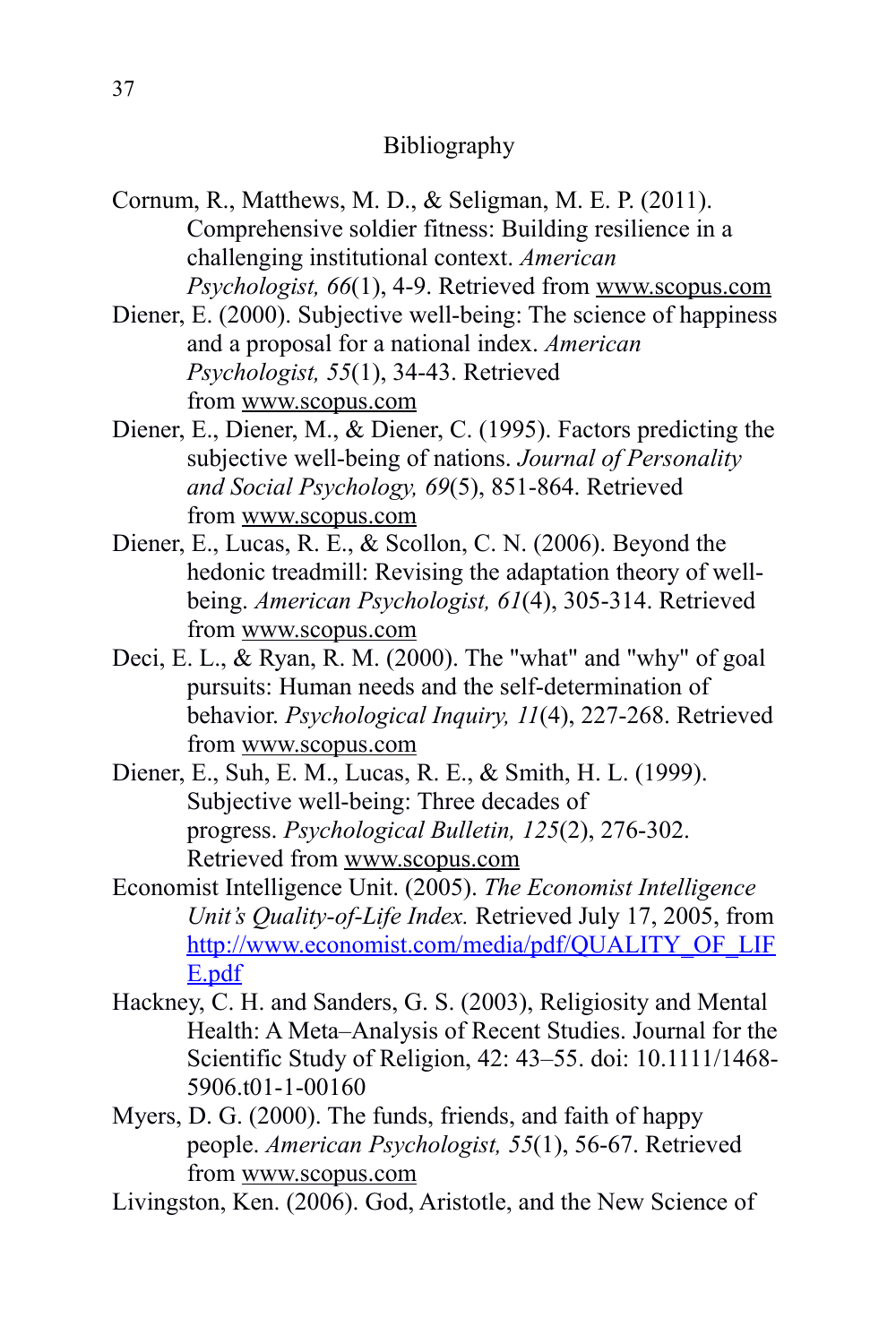Happiness. *Free Inquiry, 26,* 32-38.

- Lyubomksky, S., Sheldon, K. M., & Schkade, D. (2005). Pursuing happiness: The architecture of sustainable change. *Review of General Psychology, 9*(2), 111-131. Retrieved from [www.scopus.com](http://www.scopus.com/)
- Oishi, S., Kesebir, S., & Diener, E. (2011). Income inequality and happiness. *Psychological Science, 22*(9), 1095-1100. Retrieved from [www.scopus.com](http://www.scopus.com/)
- Pe, M. L., Koval, P., & Kuppens, P. (2013). Executive well-being: Updating of positive stimuli in working memory is associated with subjective well-being. *Cognition, 126*(2), 335-340. Retrieved from [www.scopus.com](http://www.scopus.com/)
- Ryan, R. M., & Deci, E. L. (2000). Self-determination theory and the facilitation of intrinsic motivation, social development, and well-being. *American Psychologist, 55*(1), 68-78. Retrieved from [www.scopus.com](http://www.scopus.com/)
- Seligman, M. E., & Csikszentmihalyi, M. (2000). Positive psychology. an introduction. *The American Psychologist, 55*(1), 5-14. Retrieved from [www.scopus.com](http://www.scopus.com/)
- Seligman, M. E. P., Ernst, R. M., Gillham, J., Reivich, K., & Linkins, M. (2009). Positive education: Positive psychology and classroom interventions. *Oxford Review of Education, 35*(3), 293-311. Retrieved fro[mwww.scopus.com](http://www.scopus.com/)
- Seligman, M. E., Steen, T. A., Park, N., & Peterson, C. (2005). Positive psychology progress: Empirical validation of interventions. *The American Psychologist, 60*(5), 410-421. Retrieved from [www.scopus.com](http://www.scopus.com/)
- Srivastava, A., Locke, E. A., & Bartol, K. M. (2001). Money and subjective well-being: It's not the money, it's the motive. Journal of Personality and Social Psychology, 80, 959-971. Retrieved from [www.scopus.com](http://www.scopus.com/)
- Wilson, W. R. (1967). CORRELATES OF AVOWED HAPPINESS. *Psychological Bulletin, 67*(4), 294-306. Retrieved from [www.scopus.com](http://www.scopus.com/)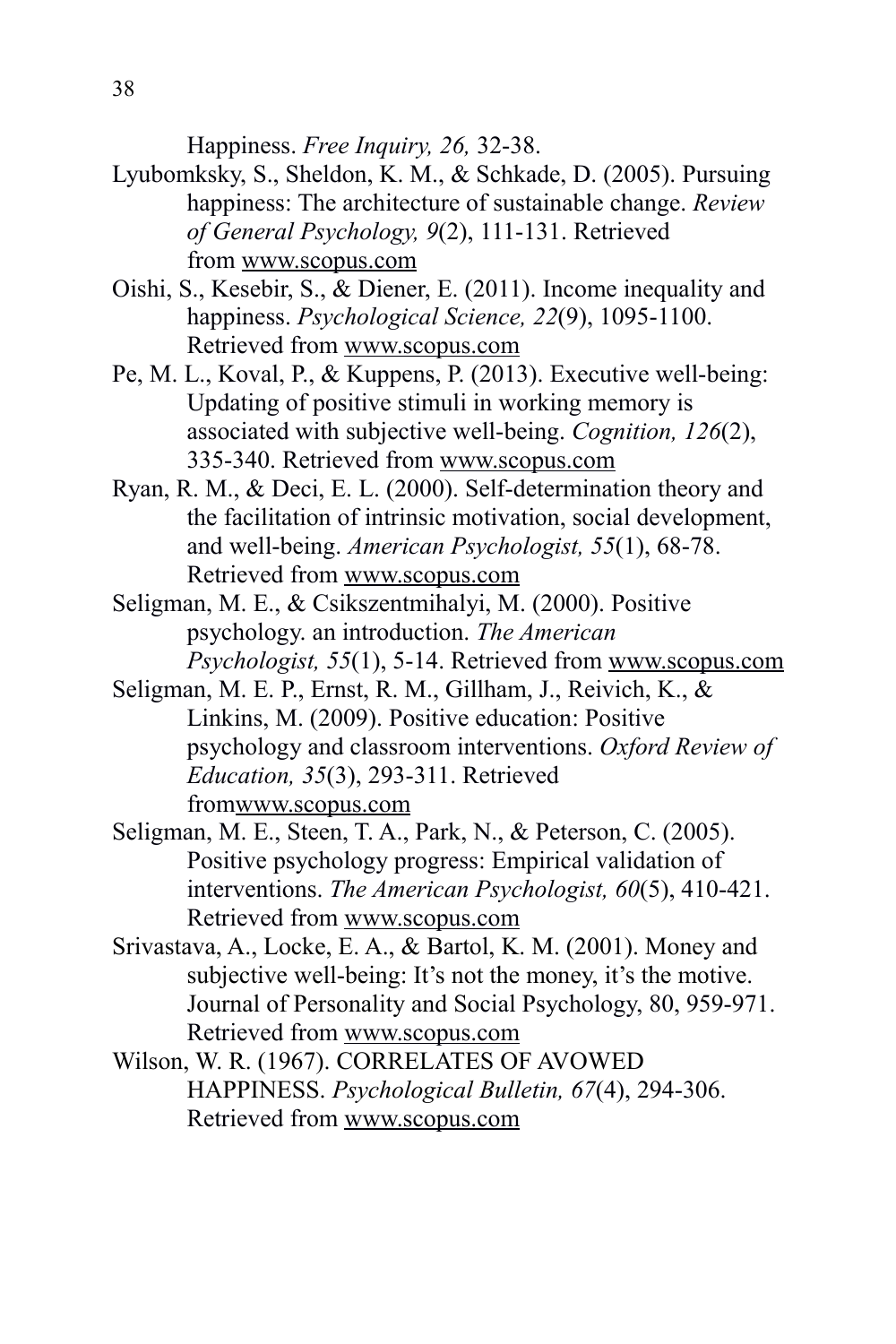## **PRACTICAL PHILOSOPHY: WILLIAM IRVINE'S** *A GUIDE TO THE GOOD LIFE: THE ANCIENT ART OF STOIC JOY*

#### Derek Butterton *Vassar College*

You have just bought an expensive new car, which you drive home and park in your driveway. The next morning, when you go outside, you see that the windows have been smashed and the paint scratched. Most people will say that a bad thing has happened to you, to which your reaction ought to be justified anger.

A few people, however, will say that you should not become angry. They will point out that you have two options: you can become enraged, making yourself unhappy and doing nothing to fix your car, or you can remain calm and determine the best course of action based on your current circumstances. In fact, they will go so far as to claim that the vandalism is not a bad thing—the only bad thing would be if you allowed it to upset you. The people giving this unorthodox advice are the Stoics.

In comparison to other schools of philosophy, relatively little has been written about the Hellenistic philosophy of Stoicism. Books and articles about Stoicism generally take one of three approaches. The first approach is an historical one and its central question is what these ancient thinkers actually believed. Works of this sort focus on reconstructing the doctrines of Stoic writers, deciphering their intricate conceptual vocabulary and determining the relationship between the different parts of their philosophy. A book like *The Cambridge Companion to the Stoics*, containing chapters on topics such as metaphysics, epistemology, and theology, exemplifies this approach.

The second approach is a comparative one, and its central question is how Stoicism relates to other philosophies. Some of the most interesting works of this sort focus on the debate between Stoic and Aristotelian ethics. While Aristotle maintains that virtue involves feeling every emotion at the proper time and in the proper amount, the Stoics maintain that virtue requires eliminating certain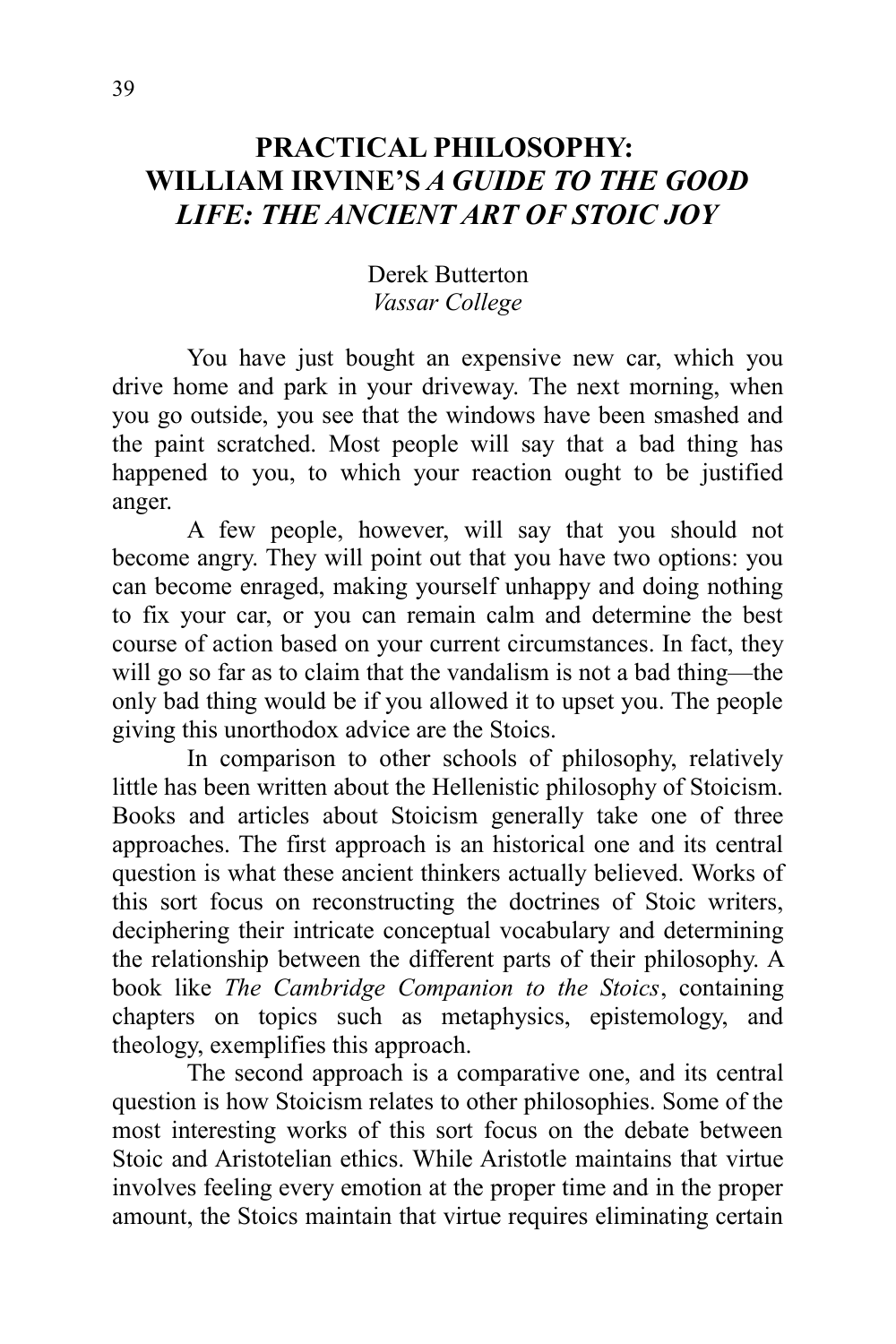emotions entirely. Works such as Martha Nussbaum's book on Hellenistic philosophy, *The Therapy of Desire*, and Peter Vernezze's insightful essay, "Moderation or the Middle Way: Two Approaches to Anger," focus on the provocative Stoic-Aristotelian dialogue, while other authors compare Stoicism to Christianity, Buddhism, or Transcendentalism.

The third approach is a practical one: how does Stoicism help us to live well? William Irvine's *A Guide to the Good Life: The Ancient Art of Stoic Joy* wholeheartedly embraces this approach. Irvine writes, "nonphilosophers—the people, as I have explained, who are the primary audience for this book—won't be concerned with preserving the purity of Stoicism. For them the question is, does it work?" (245).

From the start, it is clear that *A Guide to the Good Life* is not a work of traditional academic philosophy. Irvine aims to break down the division between philosophical and popular writing: as a result, he spends little time on the sort of technical work undertaken by writers in the historical and comparative approaches. He omits logic, physics, and theology, and crystallizes Stoic ethics into an accessible list of psychological techniques. In many ways, Irvine's approach resembles the project of Cognitive-Behavioral Therapy, a branch of psychology that draws on Stoic principles. Like practitioners of CBT, Irvine is primarily interested in whether Stoicism can help cure the anxiety and unhappiness of ordinary people.

This focus on practical application leads Irvine to write in language that is clear and enormously simple. He limits his use of Greek and Latin, avoids academic jargon, and liberally illustrates his points with examples. For instance, when discussing the "dichotomy of control," he uses the image of a tennis match: how I play is under my control, while how my opponent plays is out of my control. As a result of its clear and concrete language, the book is easy to read and accessible to just about anyone who picks it up. Even if readers do not agree with Irvine's views, they will at least understand what those views are.

The central thesis of Irvine's Stoicism is that the negative emotions we experience—anger, envy, fear, annoyance—result from mistaken beliefs about which things are valuable in the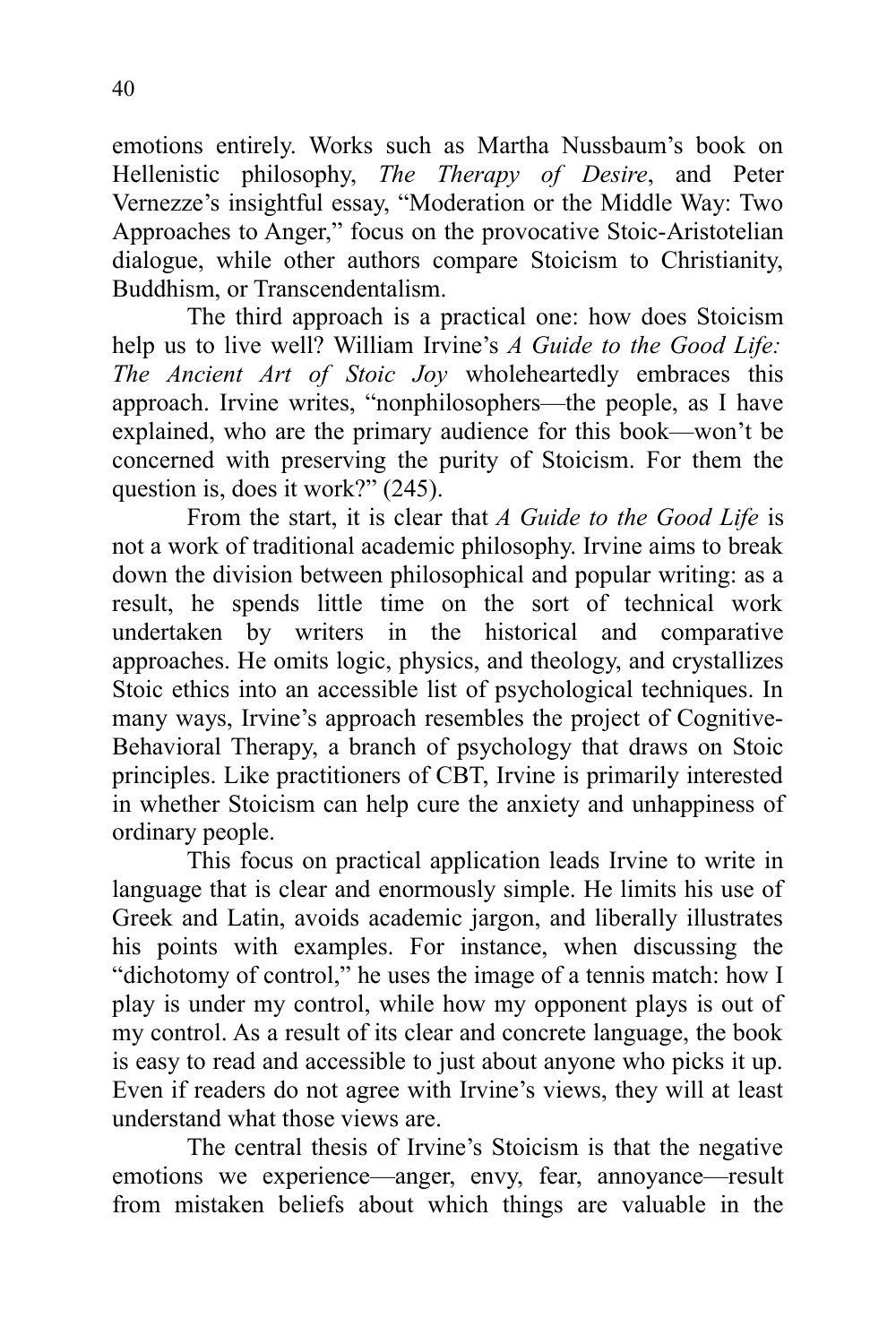world. By becoming clear on which things are in our control (opinion, choice, attitude, effort) and which are not (wealth, health, reputation, the past, death, property, other people) we realize that only the things in our control are truly valuable. This realization helps us to banish negative emotions from our lives and attain a state of tranquility—an abiding joy that makes life worth living.

The book is divided into four sections. The first section provides brief biographies of the Roman Stoics who are Irvine's primary sources—Seneca, Musonius Rufus, Epictetus and Marcus Aurelius—and engagingly describes how they applied philosophy in their own lives. The second section presents psychological techniques aimed at attaining tranquility. These techniques include visualizing bad events in order to better appreciate one's current state, letting go of anxiety based on past events, and even depriving oneself of certain pleasures—occasionally forgoing ice cream, for instance—in order to develop control over one's desires. The third section examines common situations in which people might need to use these techniques. The chapters on Stoicism in old age are especially insightful—for example, Irvine points out the similarity between the ancient practice of exiling political opponents to barren islands and the modern practice of exiling the elderly to nursing homes. The final section discusses various objections to the Stoic worldview and attempts to show how Stoic ethics can be stripped of its ancient teleological assumptions and reconciled with a non-theistic account of evolution.

*A Guide to the Good Life* attempts two projects, one practical and one methodological, and it succeeds on both counts. The practical project is to give readers a set of tools that they can use to live better lives. These techniques sound banal at first *imagine not having the things you possess, so that you can be happy you have them*—but Irvine explains them with a clarity and inspiration that makes his proposals merit serious consideration.

The methodological project is less explicit but equally successful. Irvine wants to send a wake-up call to academic philosophy. The philosophy departments at today's universities, he argues, have made two mistakes. First, they have adopted a form of writing that is incomprehensible to just about everyone who is not a philosopher. Articles filled with technical terms and symbolic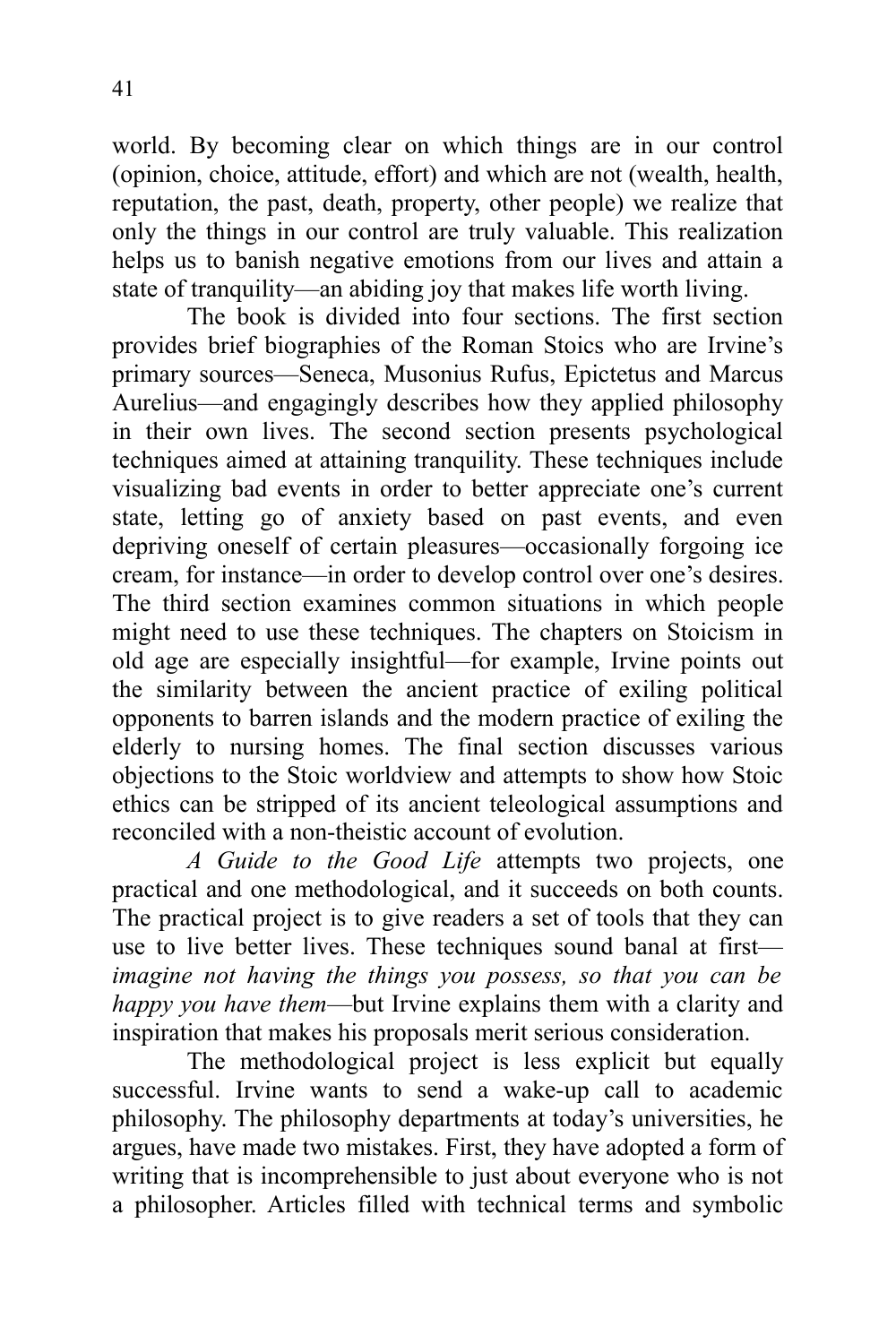logic will not attract non-specialists to the discipline. Second, and more importantly, most philosophers focus on problems that are irrelevant to ordinary people's lives. Puzzles in the philosophy of language and arcane debates in the history of philosophy make no difference whatsoever to whether people live in a fulfilling and worthwhile manner. Irvine believes that philosophy ought to tell us what is important in life and how we can secure it—ought to provide us with what he calls a "philosophy of life." Indeed, he argues that despite their variety of interests, the ancient Stoics never lost sight of the fact that any worthwhile philosophy ought to help people live virtuously and free from needless suffering. His *Guide to the Good Life* is a thoughtful, readable attempt to lay out

A GUIDE TO THE GOOD LIFE The Ancient Art of Stoic Joy William Irvine 314pp. Oxford University Press. \$19.95.

one such philosophy.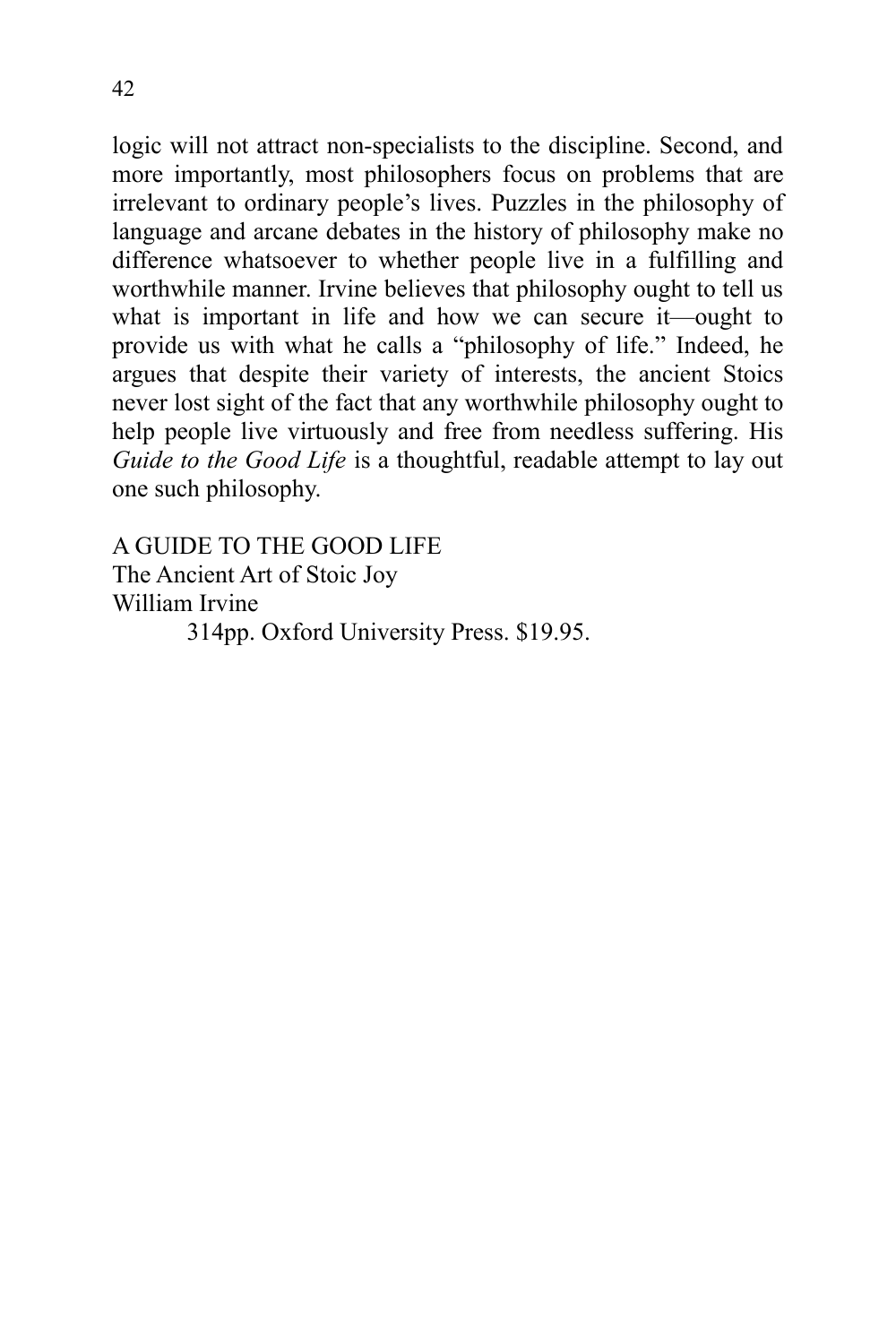## **THE WINTER IS OVER, BUT WHENCE SPRING?: ANTONIO NEGRI'S** *THE WINTER IS OVER*

#### Spencer Davis *Vassar College*

In the year 2014, what power does "The Good Life" have? Who believes that there is a better life at which we should aim? It is no accident that Jean-François Lyotard named the postmodern condition as incredulity to metanarrative precisely on the eve of the Thatcher-Reagan decade of triumph when newly deregulated economies on both sides of the Atlantic saw surging growth at home and Soviet weakness abroad. Writing in 1996, Antonio Negri had just witnessed the culmination of that triumph: the "end of history," the unexpected breakup of the Soviet Union into several liberal democratic successor states, which seemed to anoint liberal democracy the best and only form of legitimate government. He also saw the rise of the French public sector's 1995 general strike in response to then-President Jacques Chirac's proposed welfare reforms. In *The Winter is Over*, Negri uses his unique historical moment to conjure specters of Marx in an age that had triumphally claimed to have defeated and buried Marxism forever. The analyses he begins here, which he would later expand and deepen in his works with Michael Hart, offer a utopian take on dark times. As the frigid winds of NSA surveillance and renewed eastern European conflict blow over the world, Negri's diagnoses, republished with a new introduction in 2013, merit another look the promise of something better, of a life worth living: maybe another iteration of the good life, or at least a call to reconsider what he calls the commons: what we share, do not share, and should share for or polis to be still called as such.

Rather than aim at a refreshed Communist Manifesto, Negri provides a journalistic analysis of the Marxism that already inhabits his time. This is reflected in his writing, which flows between example and analysis without imposing a divide. His approach recalls both Jacques Derrida and David Hume—the former by means of a Levinasian characterization of subjectivity,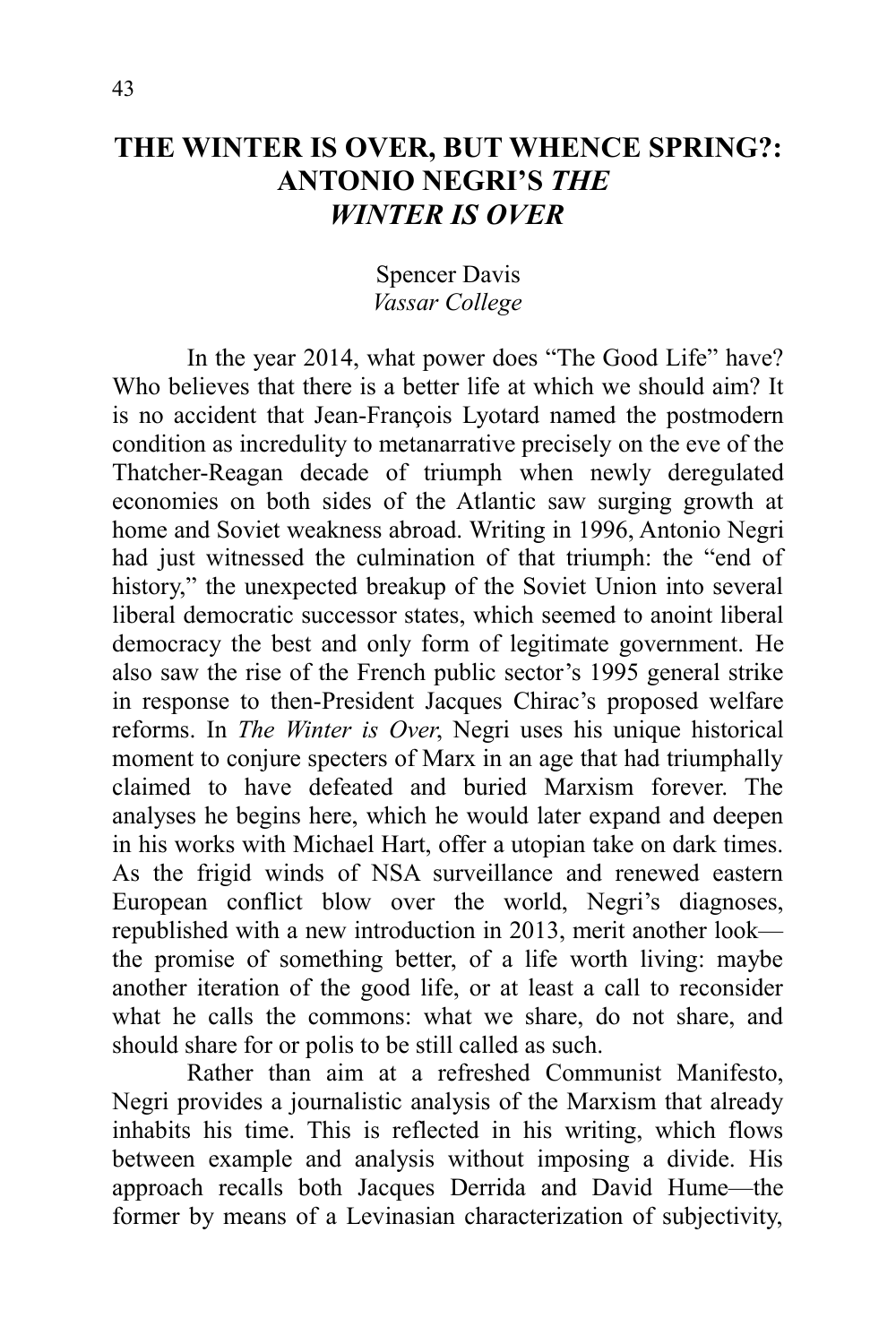the latter by means of a practical anthropological groundwork. For example, in the intellectual labor performed by French social workers (e.g. addiction counselors) Negri discovers a new conception of the subject—the multitude, a single agent comprised of many beings. Negri's writing in that way resembles that of a phenomenologist more than that of a Marxist, for the task he sets himself is not system building but rather observation of our given system.

Yet, the sinuous twisting of *The Winter is Over* is also its greatest fault. The book is a collection of articles, speeches, and other publications Negri wrote in the period between 1989 and 1995, not a systematic and fluid narrative.. While we are able to see Negri's fresh responses to various moments, we are also forced to confront them as he did.

This said, the collection is masterfully edited—Negri's illuminating remarks regarding the first Gulf War, the aforementioned general strikes, and the opening of Disneyland Paris trace the commonality between those disparate phenomena but one cannot and should not read *The Winter is Over* as a treatise building toward a single argument. The book is a collection of doctor's notes regarding the early part of the nineties more than it is a cohesive diagnosis. Negri has upended Marx's thesis, that philosophy should be enacted, not spoken. His explorations, bound to their time, are acts that strive to respond faithfully to that time rather than prescribe an ideal future for it. Negri's antiauthoritarian stance makes for a collection whose narrative arc is difficult to track, but this fault of style is a feature of argument, for Negri believes that hope for a better world lies in the present age, not outside it.

Negri's notes, taken together, suggest that global capital is both at its most triumphant and vulnerable in its mature form. He correctly asserts that, by means of "just-in-time" manufacturing processes, "…the users themselves are the producers of service." No Toyota car, for example, is produced before it is demanded, and no air traffic controller directs anything other than an airplane full of people. Producers need no longer stimulate demand in consumers, as consumers are now themselves agents for capital's reproduction. Global capital manages those agents to its own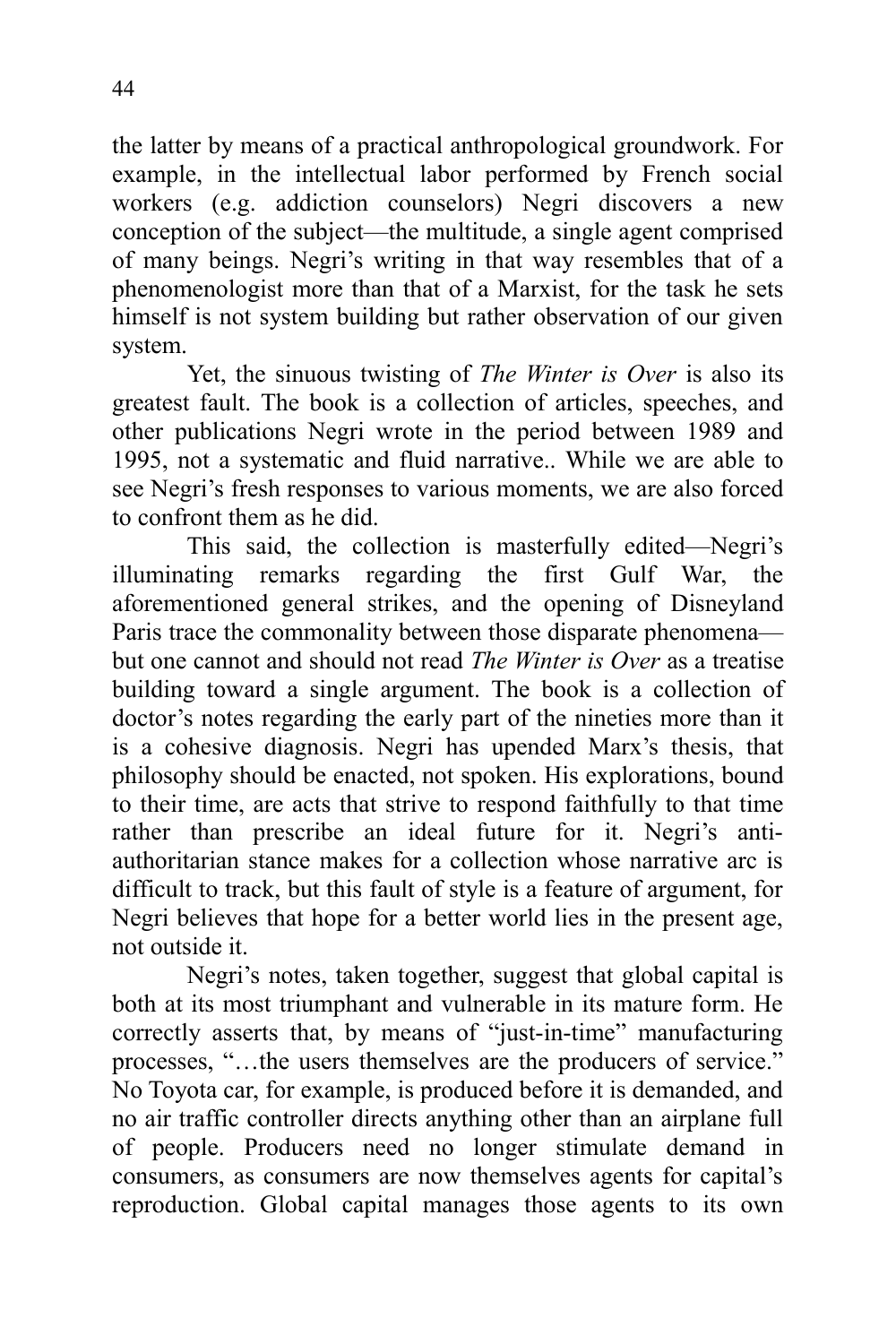benefit through the financial markets, where immense sums of money traded at whim stimulate demand. This seems the ultimate closing-off of revolutionary space, for agents in such a system cannot possibly exercise autonomy in the traditional, deontological sense of the word. Negri's stunning arguments is that this condition of late capitalism, rather than its ultimate triumph, represents its weakness. Agents, or beings, as Negri defines agents, find a space in which they might exist separate from capital even as they are fully determined by its force.

The public sector worker, Negri thinks, makes easiest use of that space, for that sort of worker responds to the demands of other beings without the mediation of goods. Public sector workers can, to reference Marx, labor without alienation from the results of their work. The job of a transportation worker, for example, consists of facilitating the transport of others. Such a basic relation sidesteps financial markets. While the automobile industry might extract capital, in the form of a car, users of the Paris metro coproduced not transportation goods but a transportation service involving another being. Their demands for transportation were not addressed to inert steel and glass but to the face of another; another, what's more, who is not some theoretical other but Simone the ticket salesperson or Jacques the conductor. The Parisian commuter purchased tickets from, and rode in trains run by, other beings that were not attempting to make a profit. This peculiar relationship, opposed in its unprofitability to neoliberalism's privatizing drive, is what brought the public service strike to Negri's attention.

Unlike the novel public strike, the more familiar general strike was then and is now unconscionable to any citizen of a liberal democracy. When autoworkers strike, for example, the public revolts against the resultant higher cost of living and demonizes laborers. What is good for GM is good for America, even when it is not. When the public sector went on strike in France, however, they found solidarity with ordinary Parisians, who supported them by finding alternative transportation for the strike's duration. President Chirac, a scion of neoliberalism, backed down in the face of such popular opposition. Negri thinks this *metropolitan strike* is an example of a radical new conception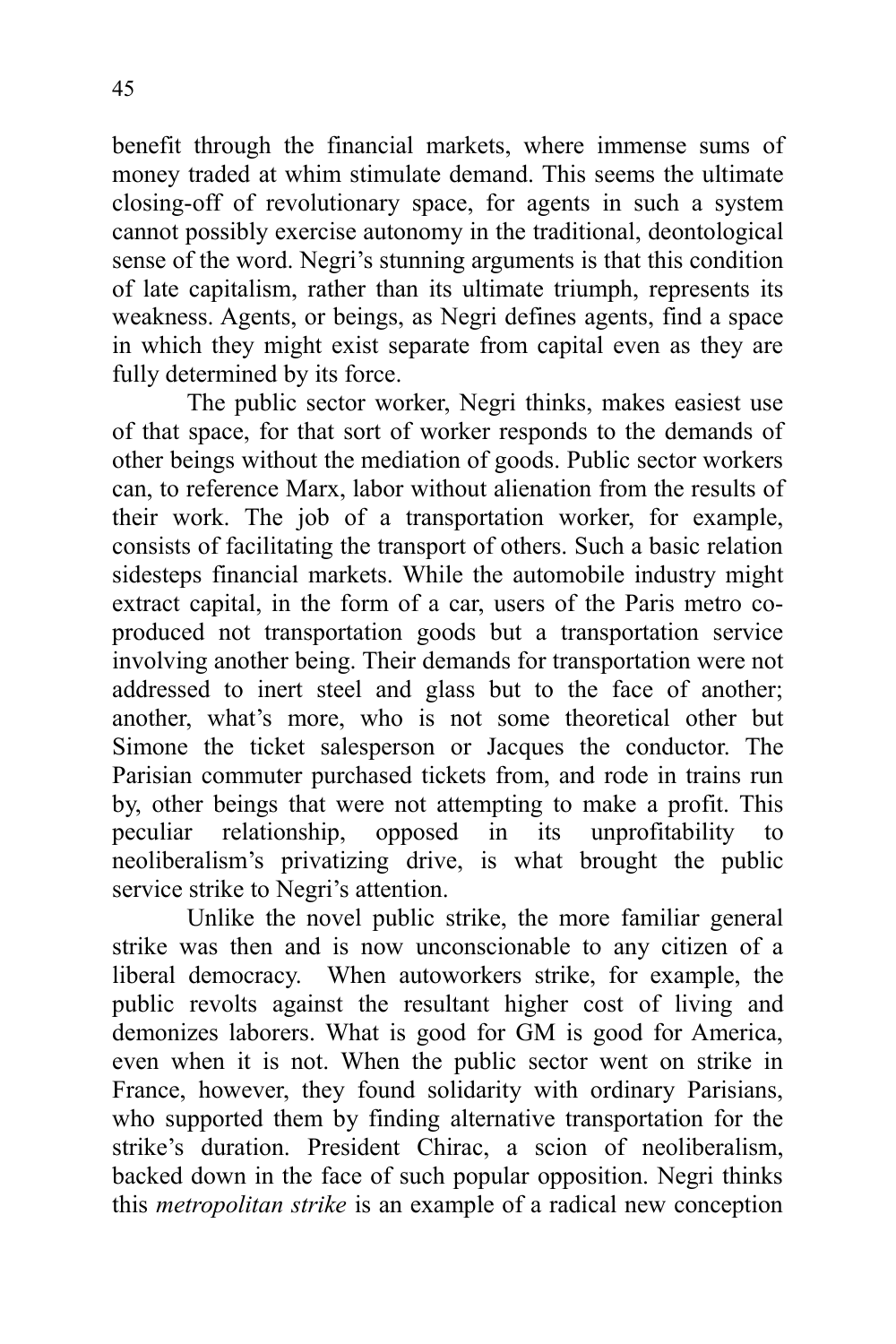of the public, one that does not require state administration. The liberal democratic state in that instance was a guardian of private enterprise, and in that role it found itself opposed to the people it claimed to serve. The self-determining public that opposed Chirac, Negri argues, is the means by which beings might wrest a democratic future from states that no longer serve their well-being. *The Winter is Over*, if its prognoses are correct, discovers the new space in which a new Marxism can flourish without need for dialectic between ideology and actuality.

Well-written, journalistic in interest, and utopian in hope, *The Winter is Over* shows that Marx's prognoses—that capitalism is a self-generating and self-defeating force—are not buried under Russian soil but instead dwell in France, in Italy, and elsewhere. Since the book's publication, that elsewhere has only expanded. One can look to the Arab Spring for a notable example of democratic revolution in which something like the multitude came to fruition, but one can also look to such mundane places as the San Francisco Bay area, where in 2013 a public transport strike much like the one Negri explored in Paris arose and succeeded in achieving many of the striker's demands with the cooperation of the affected passengers. Negri in this work is no Lenin, who claimed that the good life was the Communist life. His observations, however, suggest that beings inhabiting the postmodern condition have not given up hope that the good life is still worth fighting for.

THE WINTER IS OVER Antonio Negri 264 pp. Semiotext(e)/Foreign Agents. \$16.95.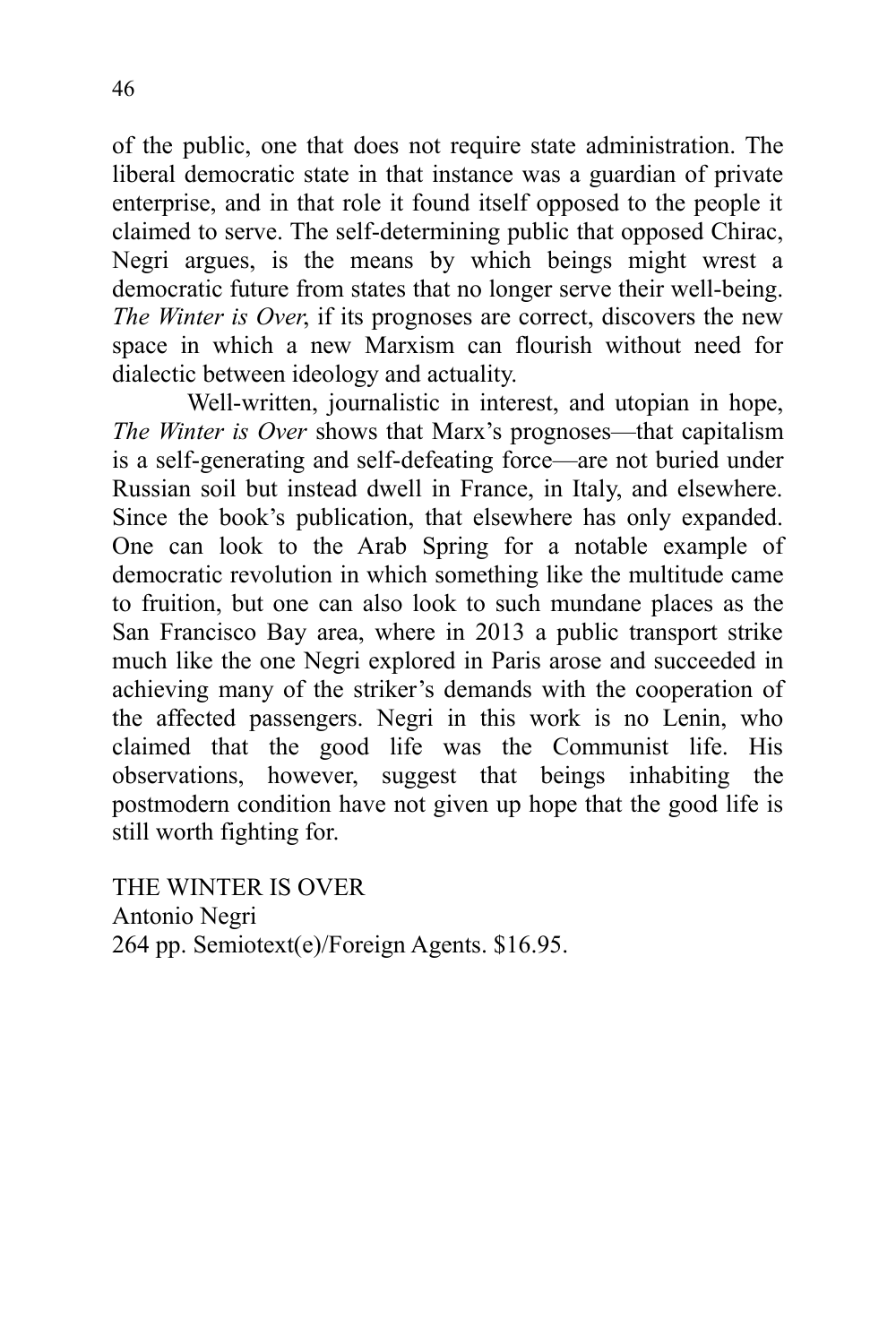## **DECONSTRUCTING THE GOOD LIFE: DAN KESSLER AND MARLENA SANTOS INTERVIEW MICHAEL MURRAY**

Professor Michael Murray retired in December 2013 after forty-three years at Vassar College, where he taught courses on Phenomenology and Existentialism, Queer Theory, Philosophy of Art and Aesthetics, Literary Theory, and key figures in  $20<sup>th</sup>$  century European philosophy including Martin Heidegger, Michel Foucault, and Jacques Derrida. He was a visiting scholar at the University of Turin, in Italy, and Yale University. During the 1980s, Professor Murray lectured at Peking University. His lectures, *Hermeneutics and Deconstruction: The Great Wall of China*, were published in Chinese in 1984. That trip ignited Professor Murray's passion for contemporary Chinese art, which brought him to curate one of the earliest exhibitions of Chinese experimental art in the U.S. The catalogue, *Beijing/New York: Avant-Garde Chinese Art,* was published in 1986. Professor Murray is author of several books including *Modern Philosophy of History* and *Modern Critical Theory: A Phenomenological Introduction*, and is the editor of and contributor to *Heidegger and Modern Philosophy: Critical Essays*. Among his articles, "Time in Hegel's Phenomenology of Spirit," in the *Review of Metaphysics*, "Wittgenstein and Heidegger," in *The Philosophical Review*, and "Against Dialogue," in *Reinterpreting the Political: Continental Philosophy and Political Theory*;

Because of his many contributions on a wide range of topics, Professor Murray has been a leading scholar in Continental Philosophy in the United States and abroad. He is currently working on a theory of censorship in the arts, which traces its genealogy throughout the history of Western Philosophy, but also anchors it in different social and geopolitical spaces. He asks: what is the construct of censorship and which are the institutions that inform it? In examining the way in which a given concept is a social practice that grows out of a specific institutional setting, Professor Murray continues the tradition inaugurated by Nietzsche, Heidegger, Foucault, and other Continental theorists. Concepts like the human being, the good life, and the citizen, taken by the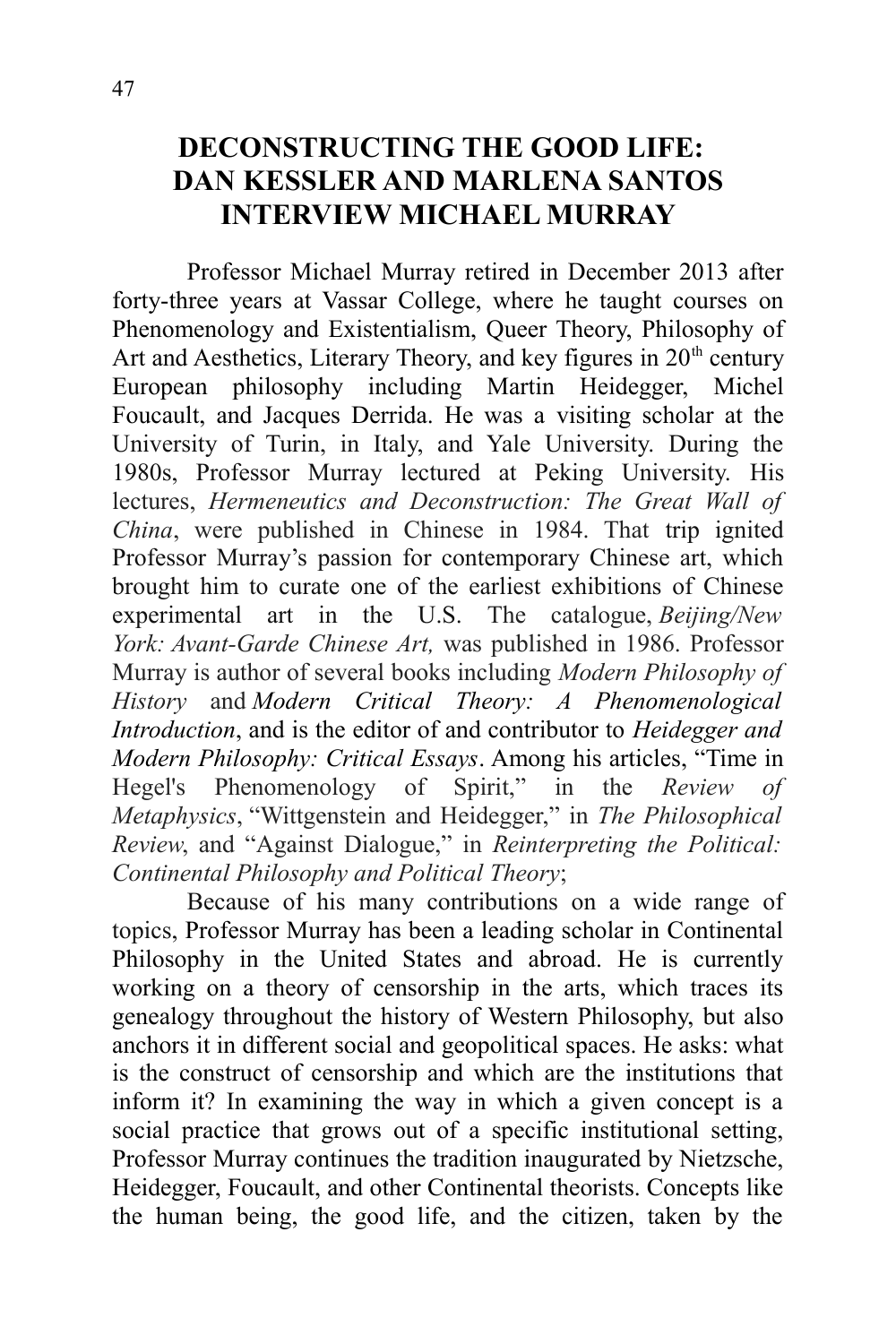tradition to be universally applicable, turn out to be exclusive and potentially hegemonic if their normativity isn't exposed, and thus offered to critical scrutiny. The approach associated with the name of deconstruction, which Professor Murray broadly embraces, aims at expanding the borders of these concepts, and to shine light on the possibility of conceiving them otherwise. This mode of critique demands that we put pressure on those comfort areas that often times determine what is familiar to us, and in so doing, forces us to re-examine our grounds of attachment to ourselves and to others as well as to life itself.

The themes that motivate Professor Murray's work resonate with our mission to explore and critically assess the traditional construct of the good life. We originally looked to Professor Murray for his authority and expertise in areas of philosophy with unique relations to the good life. However, in line with his philosophical beliefs, Professor Murray requested that we see him not as an authority, but as a partner in intellectual inquiry. To respect Professor Murray's request, we have structured the interview as an exchange of perspectives on a number of topics, rather than as a series of questions.

In the context of an interview, the reader might expect a philosophy professor to provide a definitive answer. By contrast, Professor Murray's responses are unavoidably open, demanding both the original questioners and his readers to reflect on their own on what has been said. This is the spirit of deconstruction that, as Derrida claims, "tonight I will act for awhile as if these two orders were distinct, to seek to determine later on, here or elsewhere, at least as a disputable hypothesis, the rule of what passes [*ce qui passe*] from one to the other, the rule of what occurs [*ce qui se passe*] between the two, and for which I would have, in some, to respond."[23](#page-52-0)

#### *DK & MS: What is the good life?*

MM: This topic runs throughout the history of philosophy–Plato and Aristotle, Augustine and Aquinas, Hume and Kant, Hegel and Nietzsche, and their contemporary variants. Sometimes in

<span id="page-52-0"></span><sup>23</sup> Jacques Derrida, *Abraham, the Other*, 5.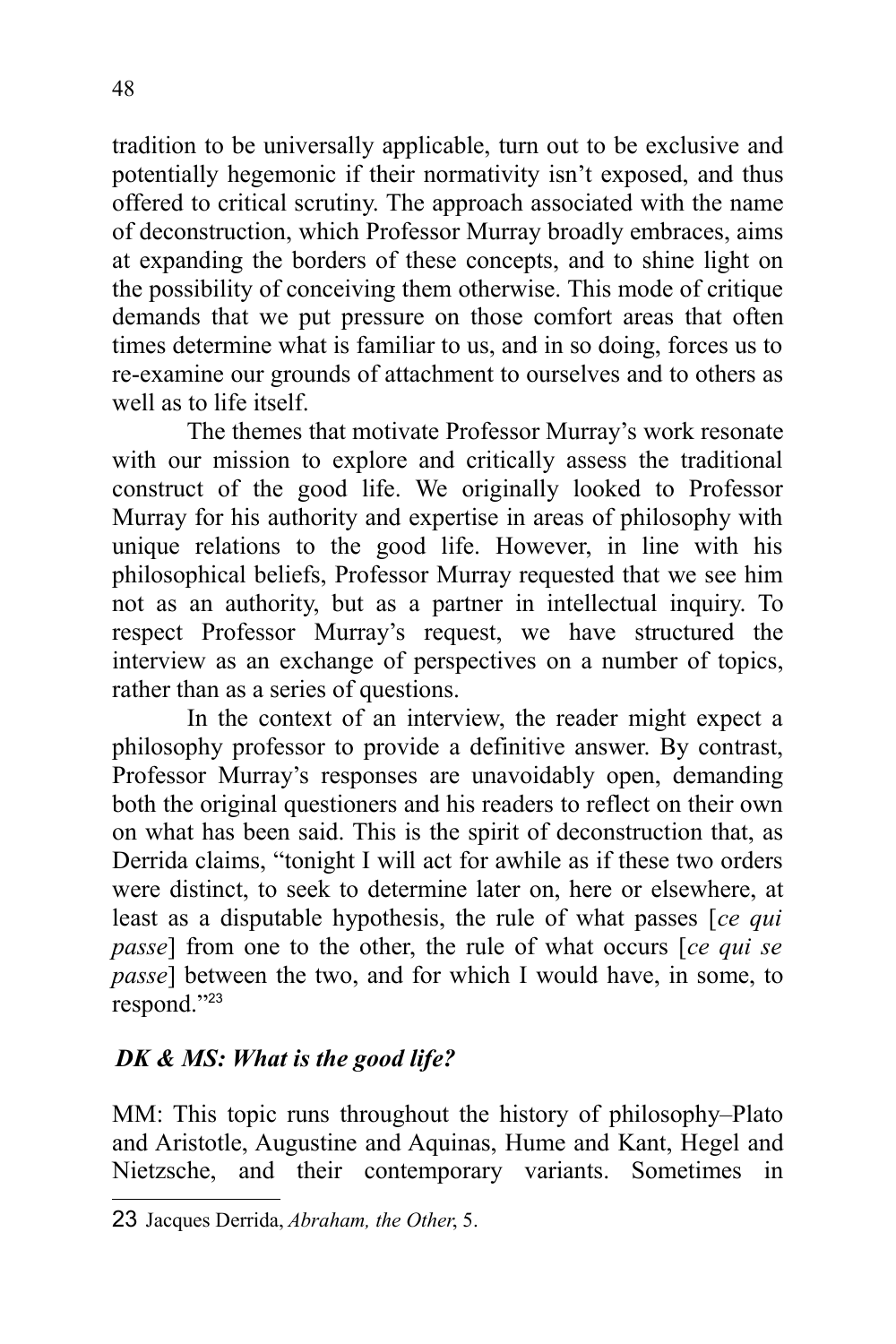connection with religion but also independent of religion. Some differences among them are enormous, others smaller, while some consist in matters of emphasis or priority. Throughout the question of the good life always gets thought in terms of an essence, an ideal, and a telos, along with some grounding ground (nature, god, law). It's impossible even to describe all these chapters of the tradition here, let alone evaluate them. But I could hazard that there has been a weakening of the force of the traditional constructs (essences, grounds). I don't just mean that, if you look up the most common definition of the good life in everyday English today, you will find that it means luxury living, being rich and enjoying high levels of material comfort. Rather the weakening calls into question or deconstructs the essences and the foundational claims and seeks an alternate way to think.

#### *Is 'weakening of thought' a tendency, or are you referring to a particular definition of Heidegger as revisionary, or without a structured moral theory?*

Weakening (Vattimo) or deconstructing (Heidegger, Derrida) is not weakening of thought but the thought that weakens, weakens the referred to structures, but it also describes what's actually been happening in cultural history. It pertains not only to moral theory but jointly to ontology and theology, which form an ensemble.

For example, Heidegger–the most challenging, revisionary philosopher of the last century–sought to think the authenticity of human Dasein in a way that avoids the split between descriptive and prescriptive, and to think the meaning of Being prior to or beyond the split up between reality and appearance, between being and becoming, and between being (is) and value (ought), which became the staples of both ancient and modern thought.

*Heidegger seems to take issue with Platonic dialectic of forms, more broadly with Western metaphysics, and the other descriptive/prescriptive theories you have mentioned. What modes of thought has he instead employed in searching for the authenticity of human Being?*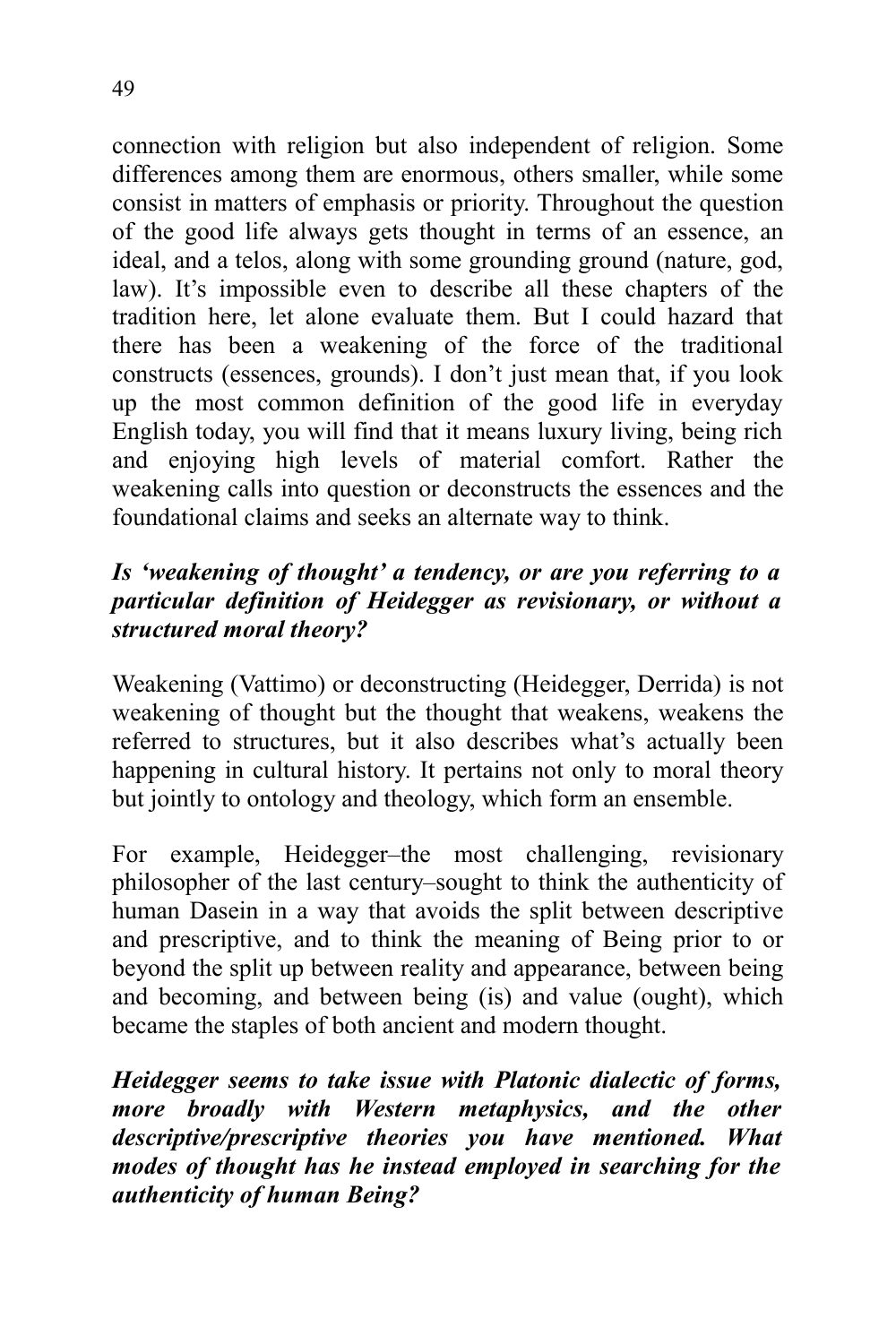Instead, he has sought what he calls the existential-ontological analytic of Dasein, or existence as the specifically human mode of Being, and set out its complex of structures (being in the world, being with others, being oneself) and care, concern and solicitude,

whose meaning rest upon the temporalization of existence and its historicity. The ordinary condition of existence is what he calls Average Everydayness—similar motifs can be found in Kierkegaard and J. S. Mill—which means acting and thinking in the mode of the One-self (doing what one does, thinking what one thinks, speaking as one speaks). This mode of selfhood is inauthentic, the mode in which I am not myself but someone else (the generic Oneself), divested of responsibility, in flight from the demands of authentic life, while caught in a constant underlying anxiety. Authenticity consists in responding to the call to be one's own self, i.e., to modify my life, my relation to myself and to others, and to come face to face with my mortality.

#### *Is the normativity of the good life influenced by historical, cultural, or social factors?*

Historicity, culture, and society are all involved of course, but this way of putting the question already assumes affirmative agreement and regards the manner of posing as neutral. Yet the very taken for grantedness of the question and the entire conceptual framework– Norm, normativity, normality, normalization–has all been called into question and problematized by thinkers like Foucault, Derrida, and Butler.

#### *By posing that question, we reaffirmed the notion of the good life as normative or collective. This is one example of selfnormalization – transforming the singular, the individual into a normed universal. What do you think about the concept of selfnormalization?*

I think self-normalization belongs to normalization. I'd put it slightly differently from your formulation: the singular is transformed into an individual, which instantiates or gets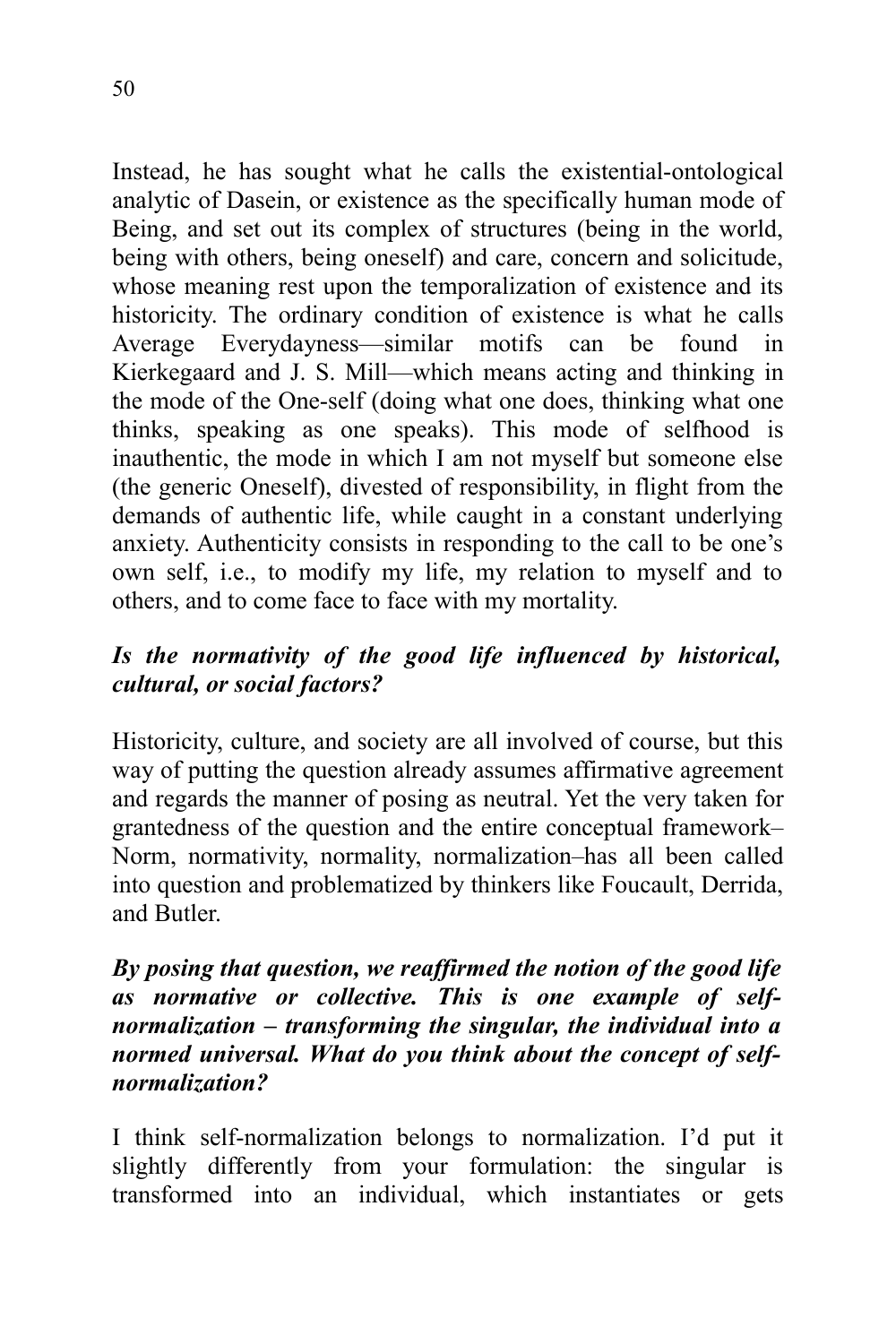subsumed into the normal universal, which Reiner Schürman calls the subsumption machine.

#### *Conversations about identity are very prevalent at Vassar. Is identification with a race, religion, or organization a form of self-normalization? Is identification different from acknowledging one's context in space, time, or background?*

The various senses and the scenes of identity issues would need to be unpacked. Race, religion, to which should be added sexualorientation, and political parties etc.—yes, these are various forms of self-normalization, which like the entire regime of the normal assume the look of unquestionable, reified, and antagonized enclosures and underwriters. Yet, any group action and support requires staged collective unities, whether to achieve emancipatory or oppressive purposes. In the area that I myself have made some contribution—Queer Theory—over the last decade, I saw quite distinctly how so-called gay identity marked a crucial break from the dominion of the pseudo-science of homosexuality (the dereliction of this concept is still not wholly appreciated), but this identity assertion suffered its own rupture with the advent of the Queer critique of identity, anti-essentialist, and making use of creative re-signification. Nonetheless, getting over the idea of strong or substantial identity, we support the push for gay rights in the military and in marriage equality, which has found notable successes, but does not require an ID card and is open to participation by "non members."

#### *Is the "good life" constrained by a specific interpretation of the human? Does it always exist within certain institutions involving certain exclusions?*

This belongs with earlier questions you asked on the good life and on normativity. Conceptions of the good life do belong to and vary with conceptions of the human, and are defined within certain horizons and limits. Yet the essential historicity of human life must not be viewed as a mere epistemic fault, but as positive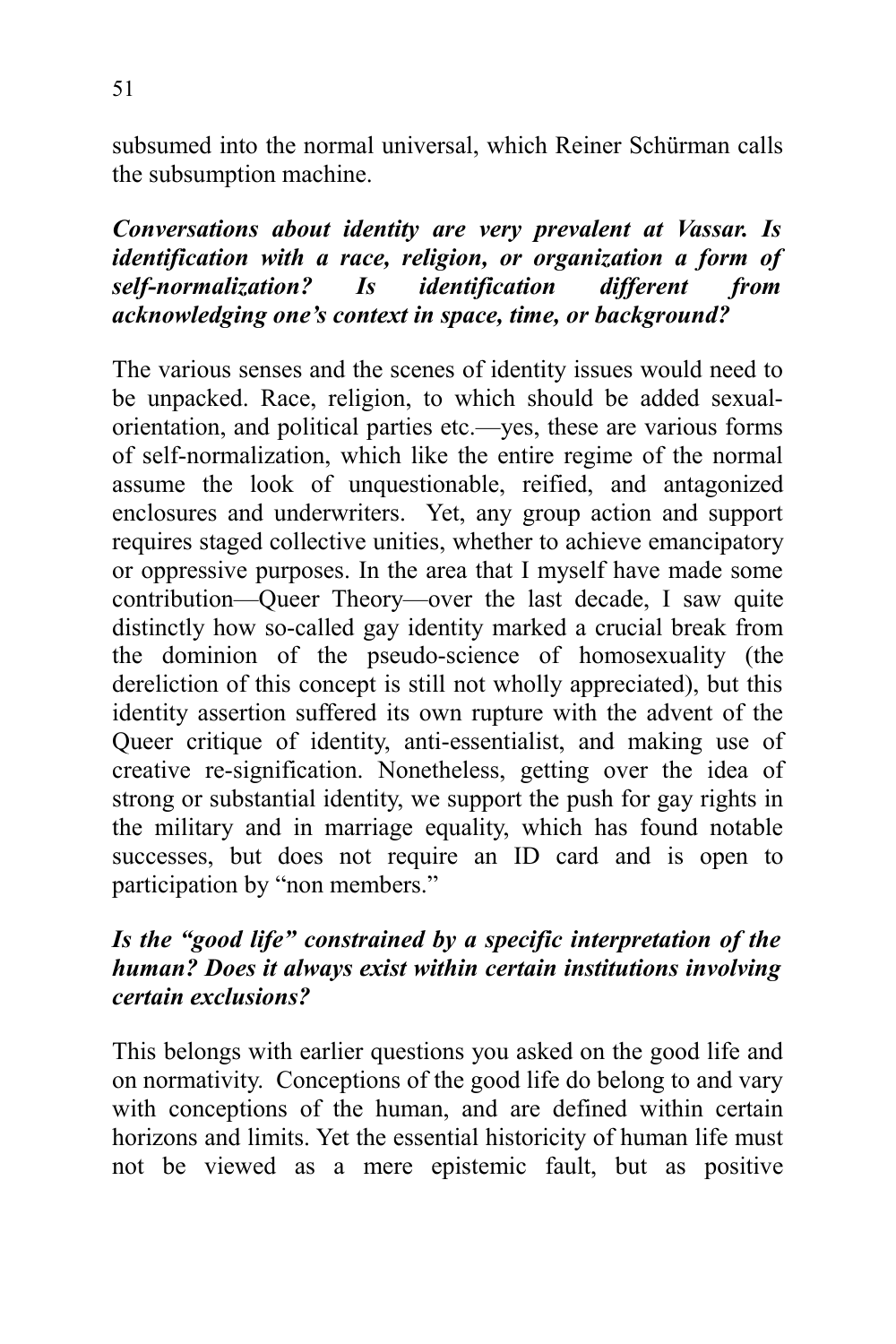possibilities of existence, of how to live which always remains to be decided.

In lieu of a more detailed response to all that might be said about the above questions, let me speak for myself, about how I would *start* to set forth an answer: First, I think of life–of a life, of a life time, and therewith of the time of life, of having the time of my life, and the time of our lives. When I think of life in this way I think of it as given, not in the sense of the merely supposed, but as a gift, though without a giver, as happening, insurgence, movement.

#### *When someone gives me a gift, I feel indebted to them – I am uncomfortable until I return an equal or greater gift. That is, there is a measurability and economy to the gift. If life is given or gifted, without a giver, then what do we feel indebted to?*

You describe the limited economy of an exchange as the model of the gift, which is quite familiar to us. But this does not really capture the true meaning of gift. In contrast to the debt, the guilt, the cycle, in the gift of life there is no debt incurred and no one to be paid, hence the only response at the same level is not repayment, but gratitude, giving thanks. Thankfulness breaks through the limited economy model. This kind of extraordinary thankfulness manifests itself in the giving of gifts with a generosity beyond any expectation of return or in gracious reception. I pass on this gift of thought summoned first by Heidegger and Derrida.

Vitality, being and feeling alive, is unmistakably good. Human life–existing in the way we do–involves our bodily movements sexed and gendered, desiring, longing, thinking, feeling, understanding, creating and constructing, all the gestures by which we inhabit the world and cohabit with our fellow bodily mortals. In this worldly context of movements and happenings, there are special times, including when we think we are engaged in deliberate projects and following plans, when we encounter the unexpected, the accidental, the coincidental, which in my opinion constitute a much larger part of life than is commonly assumed and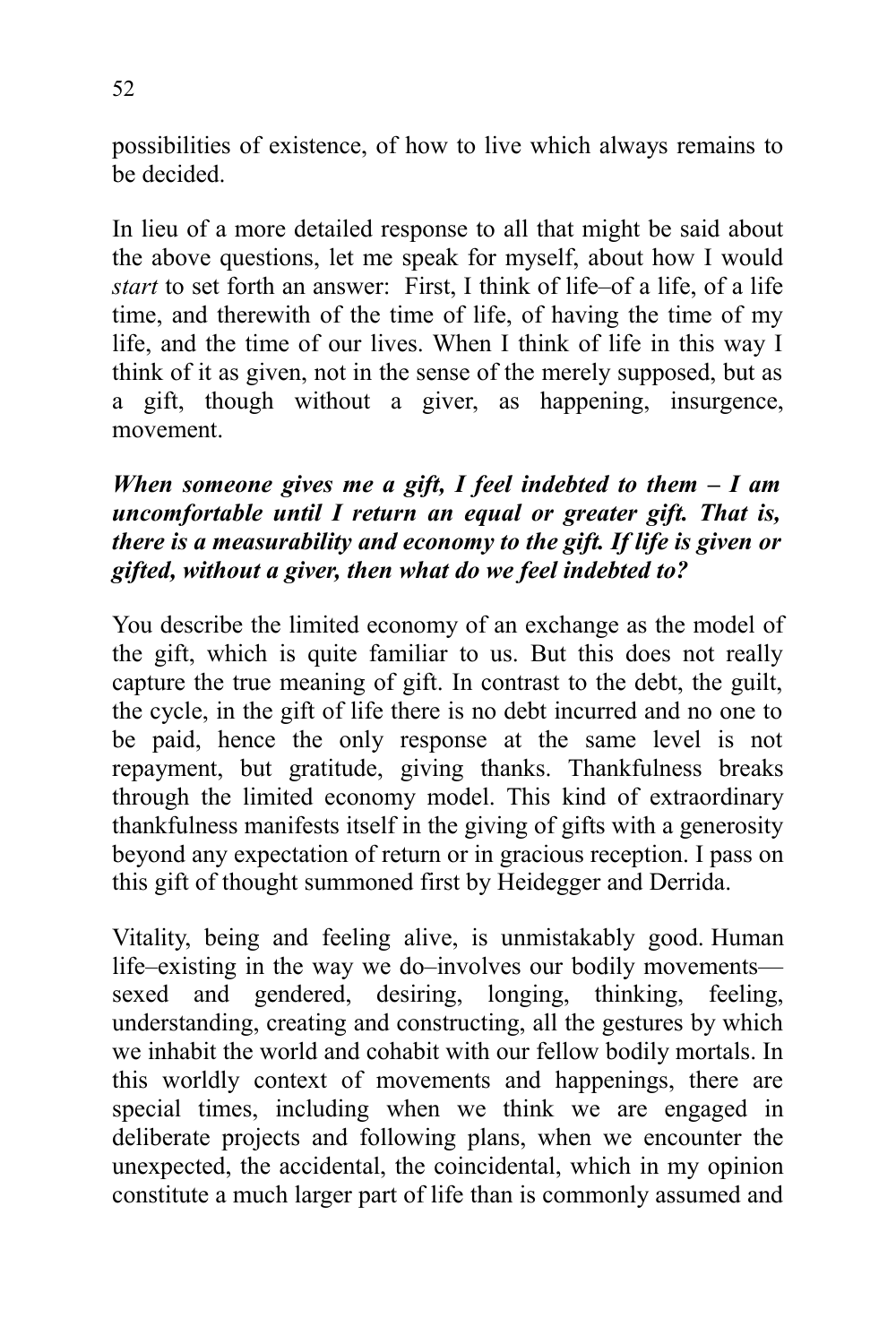may be the liveliest part of life. In the late eighties, I conducted a Faculty Center seminar, with faculty and visiting scholars that focused on these issues, titled "Accidentality." In my view, it's one of the great motifs of post-modern thought. Nietzsche speaks of the "ancient nobility of the accident." For me, this stratum is the indestructible that corresponds to what Wallace Stevens calls "the passion for yes that has never been broken." At a minimum, a life is good, the goodness of life is the good life, not first of all because a measure or standard is imposed upon it or to which it's subject, something supposed to be higher than life.

Being alive means alive to the world: To others, with others, to one's self and our care for them; to language both everyday and poetic, to public and political life. To the products of labor, to the processes of technology, and to the working of works of art. And to encompassing nature as the field of living beings, animals and plants, as earth, sea, weathers, and sky.

#### *You began your response by mentioning a number of philosophers who searched for a final telos, ideal, or highest mode of human existence. Why is there a resistance in Western philosophy to "Accidentality" and "being alive to the world" in the pursuit of that which is "higher than life"?*

To answer, briefly: The intelligible is usually thought in terms of as the regular and predictable, the normal, hence resistance to what does not conform, what is more vertical ('out of the blue') than horizontal. Further, the accidental is transitory, passing, and marginal and lacks the assurance of the enduring, everlasting. Heidegger argues that Western thought has been governed by a metaphysics of presence that valorizes 'constant presence' to rank beings, and conversely, devalorizes those that pass away. This metaphysics corresponds to what Nietzsche calls the fear and resentment against time. Heidegger's philosophical move was to show that time must be more fundamental, since beneath the threshold of traditional ontology lies a un-thought temporal projection that makes meaningful constant presence, and further,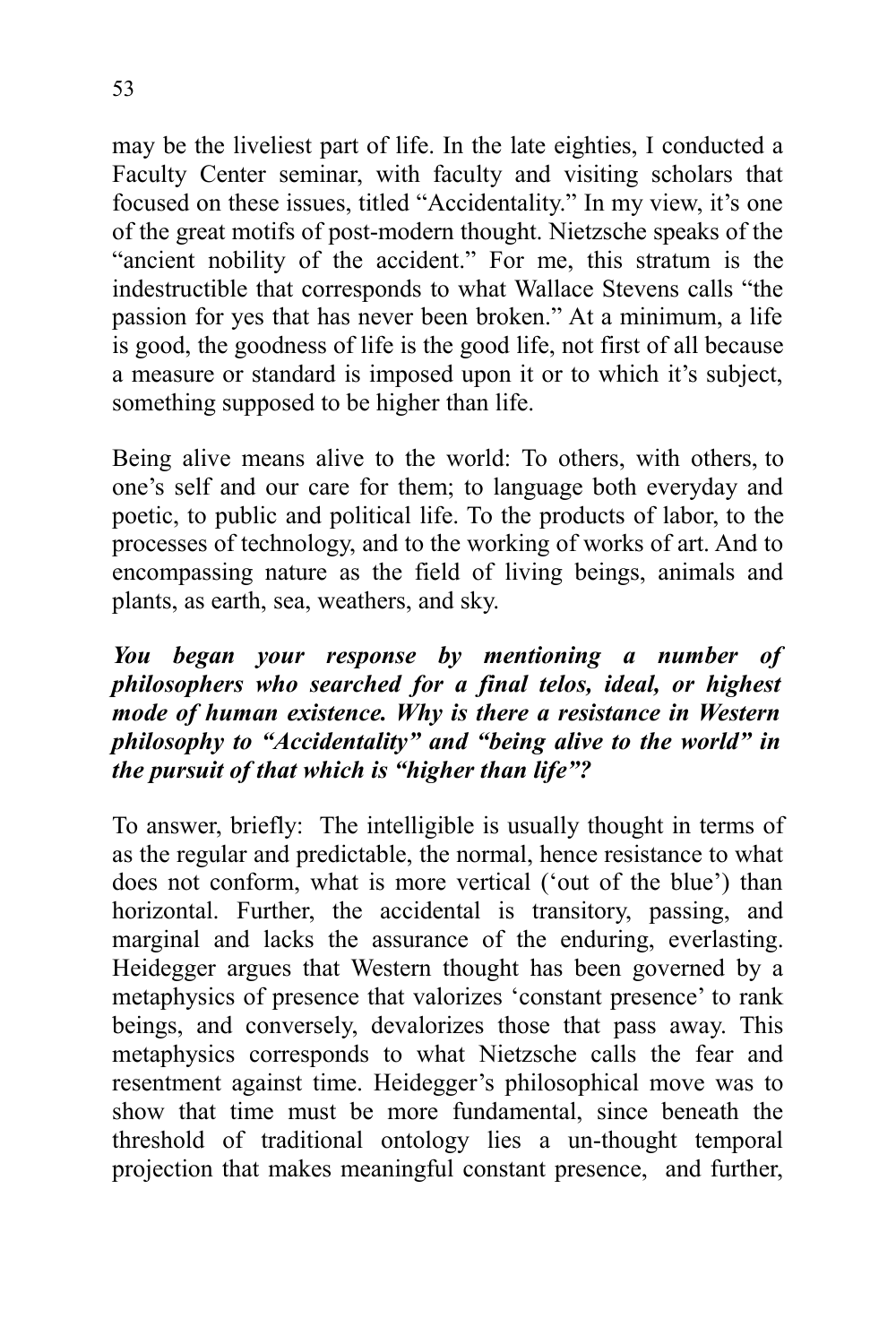to claim that this repressed projection arises from the inauthenticity of average everydayness.

*With reference to Foucault's account of the examination, combining "an observing hierarchy and those of a normalizing gaze, that makes it possible to qualify, to classify and to punish, it establishes over individuals a visibility through which one differentiates and judges them."* 

I like your question, namely, *how do I balance (or cope with) the task (duty) of ensuring my students understand the subject with the normalizing gaze that informs any form of examination?*

First, note that the gaze is not that of the professor, but of the educational apparatus/practice, which no one sees. Think of each student's considerable accumulated file, the collection and circulation of information within departments, committees, academic, medical, disciplinary, employment offices, etc. Think further how all this process gets reflectively internalized by the student, in self-surveillance. Beside the teaching classroom, think of the residential buildings where students live. Interestingly, Vassar's Main Building originally followed the essential model of Jeremy Bentham's panopticon—as it passed down to Renwick, from his Nurses Training Hospital, now a ruin on Roosevelt Island, neighboring a prison and octagonal asylum, and before that from the London Charity Hospital, a series guided by Bentham's ground plan [for prisons, asylums, hospitals, factories, schools].[24](#page-58-0) In *Alma Mater*, Helen Lefkowitz shows how this model was thought to fulfill the needs of young women at Vassar and its sister schools. The classroom and the professor's evaluation are key posts in the system which produces individuals—individuation on many scales and registers. So on this reading, there is nothing to balance—the examining function certifies that individuals are produced and suited for the workplace and social functions. (I pursued this topic with colleagues in some past college courses, including "Between the Acts: Literary, Sexual, and Academic.")

<span id="page-58-0"></span><sup>24</sup> Renwick's ruin is on the National Register of Historic Places.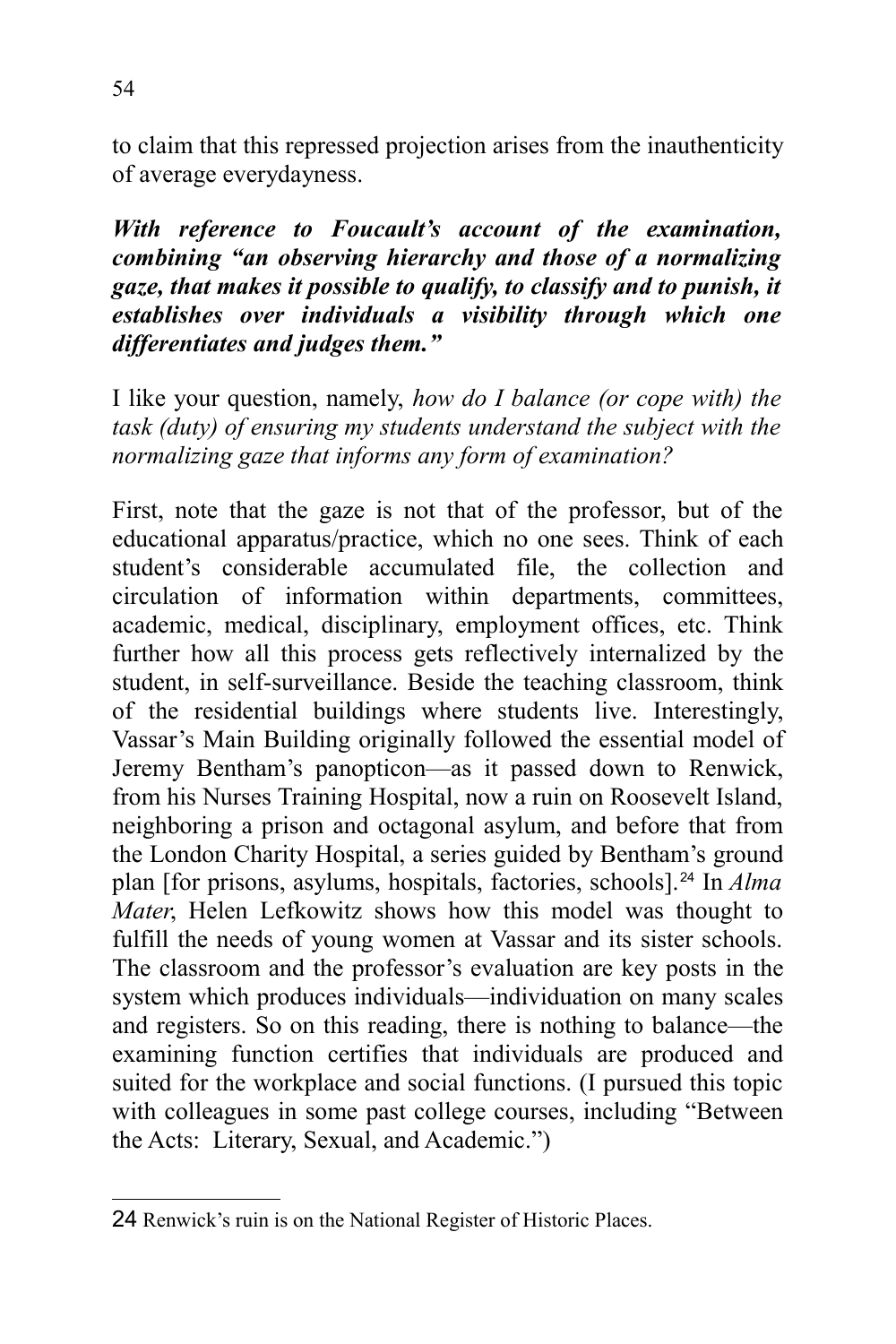But I think this system is a bit of a ruin, which I've tried to palpitate with irony and humor, by critique, by debunking, by pioneering new topics and methods, by introducing critical sources and researches. In my teaching, within this ruin, so to speak, I've attempted relevant genealogies and deconstructions.

#### *Can Vassar, as an institution, escape this "ruin"? Is there a conflict between surveillance and ensuring the welfare of students? Many of Vassar's regulations are required by federal mandates or were established under fear of civil liability. Vassar is not the Institution, but is constrained by larger structures.*

No, Vassar cannot escape this "ruin" since it is not only Vassar's condition; we all live in the ruins of disciplinary society. Yet, I would suggest that Vassar is far freer than many institutions because it affords space and occasion to carry out critique, engage in ruination and invention. No, to the second query, because the project of "ensuring the welfare of students" just *is* what surveillance provides, although it's a ruin. With regard to your last remark, I think states and federal governments now do and will count for less. Vassar does not fit into a box that is the state or the state into a box that is the federal nation. After all, Vassar's founding was a creative event and a scandal—providing higher education for women! We who maintain and renew the college current students and faculty–are already outside of ourselves, interacting with the world. Thus we remain ex-centrics.

#### *Has one of your preoccupations been to bring your students toward the good life? And, how has your notion of the good life been reshaped by your relationship with students?*

Yes, to the first, in the sense of shared learning, sharing my love of learning, of what I've found out in my studies and writings, and of learning from students' own questions, puzzlements, and discoveries. Active learning is the good life—it belongs to such a life, it's not just a means to an end. New learning, new discovery, new recognition is something inherently youthful, and real philosophical thinking always involves a youthful experience.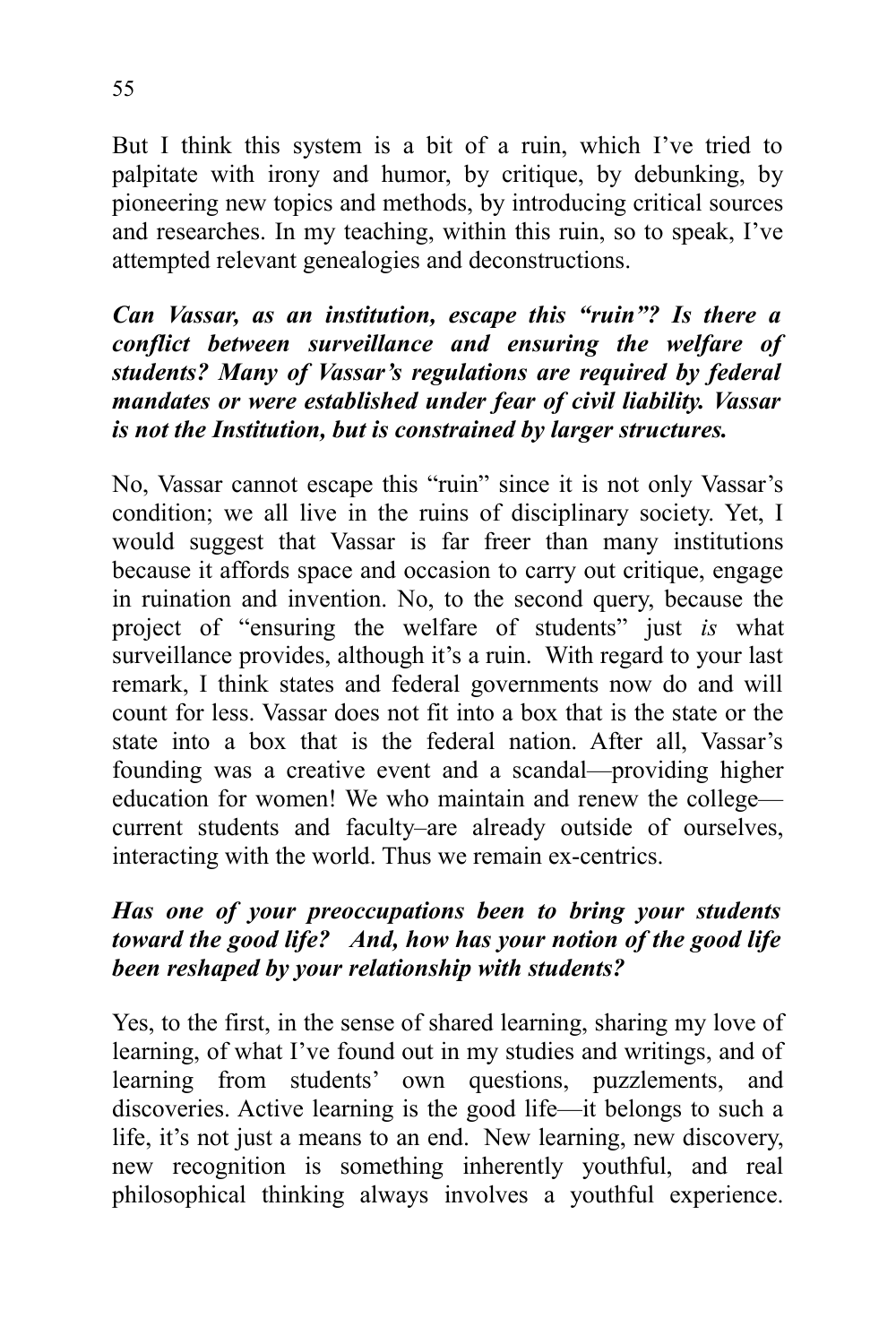Amazement. Birth of thought, of ideas, of interpretations, of friendships. This resonates across decades of my teaching life, directing theses, discussing papers, advising, debating, long hours talking with young men and women. My own sense of the good life has indeed been inspired by constant contact with young minds and with my colleagues, of course. So not just 'my notion of the good life' but the good life itself! Philosophers ask disarmingly simple questions, akin to those of children. When I drove my son Stephen to nursery school, strapped in the backseat, he would ask questions like, "Dad, what's beyond space?" Or, "Why is the sun following us?" To the first he had an answer, "More space."

#### *The simple questions you mention are in response to complex contexts. How do simple questions relate to these situations and what types of answers can unfold?*

The questions are simple, but the answers may be diverse and open-ended (eg. about space—are talking about lived existential spatiality, objective spatiality, regional or cosmological spatiality, etc. and how all these interconnect.)

#### *The tradition associates longevity and the good life. Do you agree? How should we understand the goodness of the lives of those who die young?*

These are important questions you ask, about old age and shortlived lives. I was speaking before about the pleasures of youthful learning and philosophy's bond with it. Sometimes taking a long hike or lifting heavy boxes reminds me of my age, but in the throes of thought, of finding out things, age disappears.

Goodness and the youthfully dead pose immediately a poignant question. We may think last year of our remarkable student and friend Jamie Greenberg,<sup>[25](#page-60-0)</sup> who had a promising career in philosophy and was beloved by many. In the *Duino Elegies*, the poet Rilke writes memorable lines on how we are so struck by the youthfully dead. A good life, cut short, but for us most certainly a

<span id="page-60-0"></span><sup>25</sup> A member of Vassar's class of 2012, who passed away on April 4, 2013.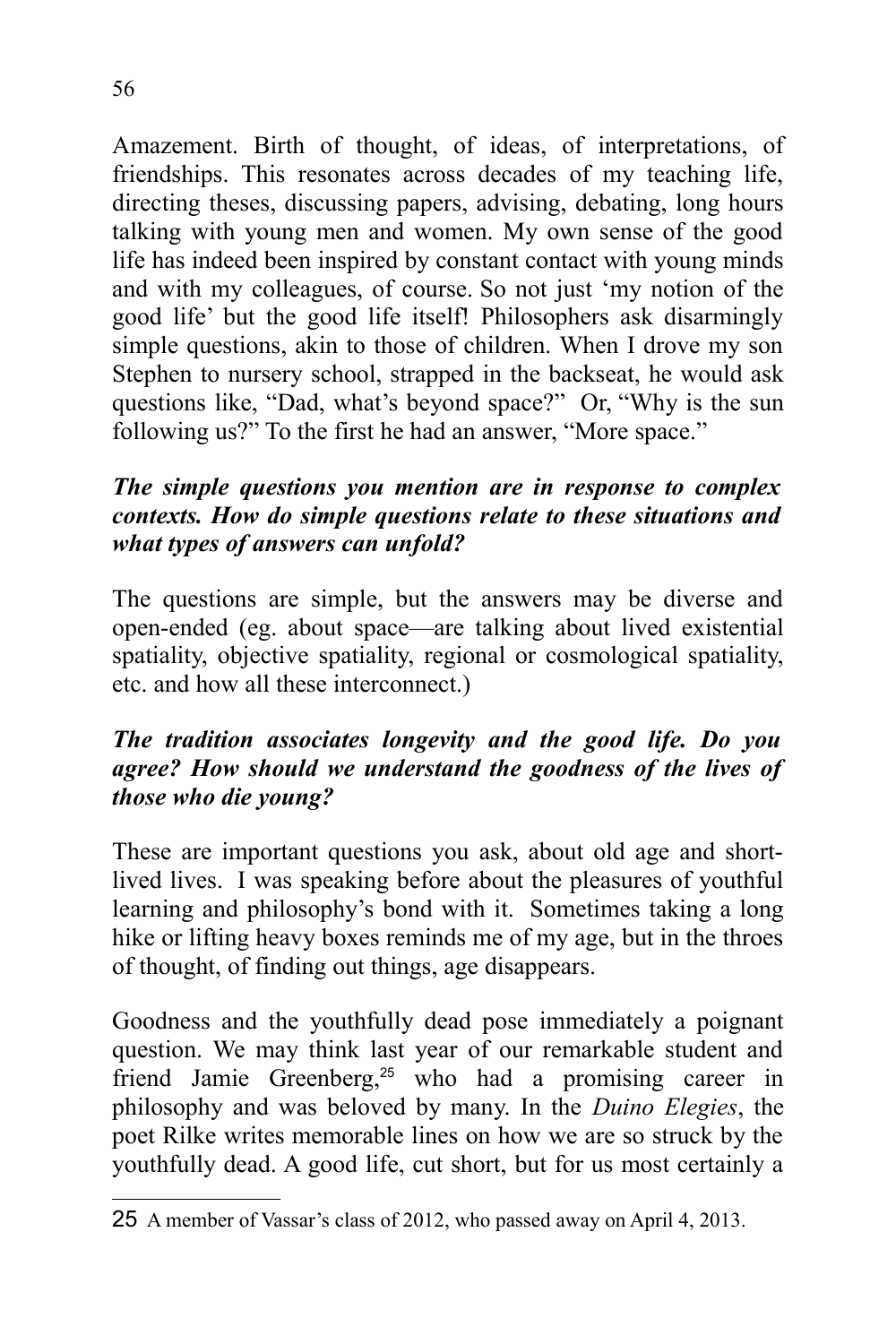good life! But this raises a broader essential question—the relation of death to a good life, or the question of a good death. Since life is being toward death, death is an essential relation of all of us, at whatever our age, our own being toward death, being with our fellow mortals, and our experience of those who die. This is not just a question for old age. We are all aging together, are mortals together. We will all retire. The penchant of the young perhaps is to forget their mortality, while the penchant of the old is to forget their natality.

If the crux of life is everywhere, a life of dis-closure, dis-covery, and un-covering, then living truth means a process of unconcealment, an ongoing happening out of concealment, shadow, hiddenness. A good life is a life of living out of truth. A true life (an authentic life) contests the seductive inauthentic possibilities of everyday life. You ask, **"***Is truth the same as authenticity?"* Authenticity is the truth of human existence, which relates to other kinds of truth–of things, of works, of products, of sciences, of technologies, of Being. Taking responsibility for a good and true life finally also involves self-shaping and self-care wherein each of us attempts to fashion a beautiful life, whose brilliance lets the good and true shine forth. In the end, the finitude of life must shatter and break up in death, overwhelmed by concealment and brilliance ruined at life's end. The good life ends tragically, all care worn out, which is why we mourn and why we tell stories about its course.